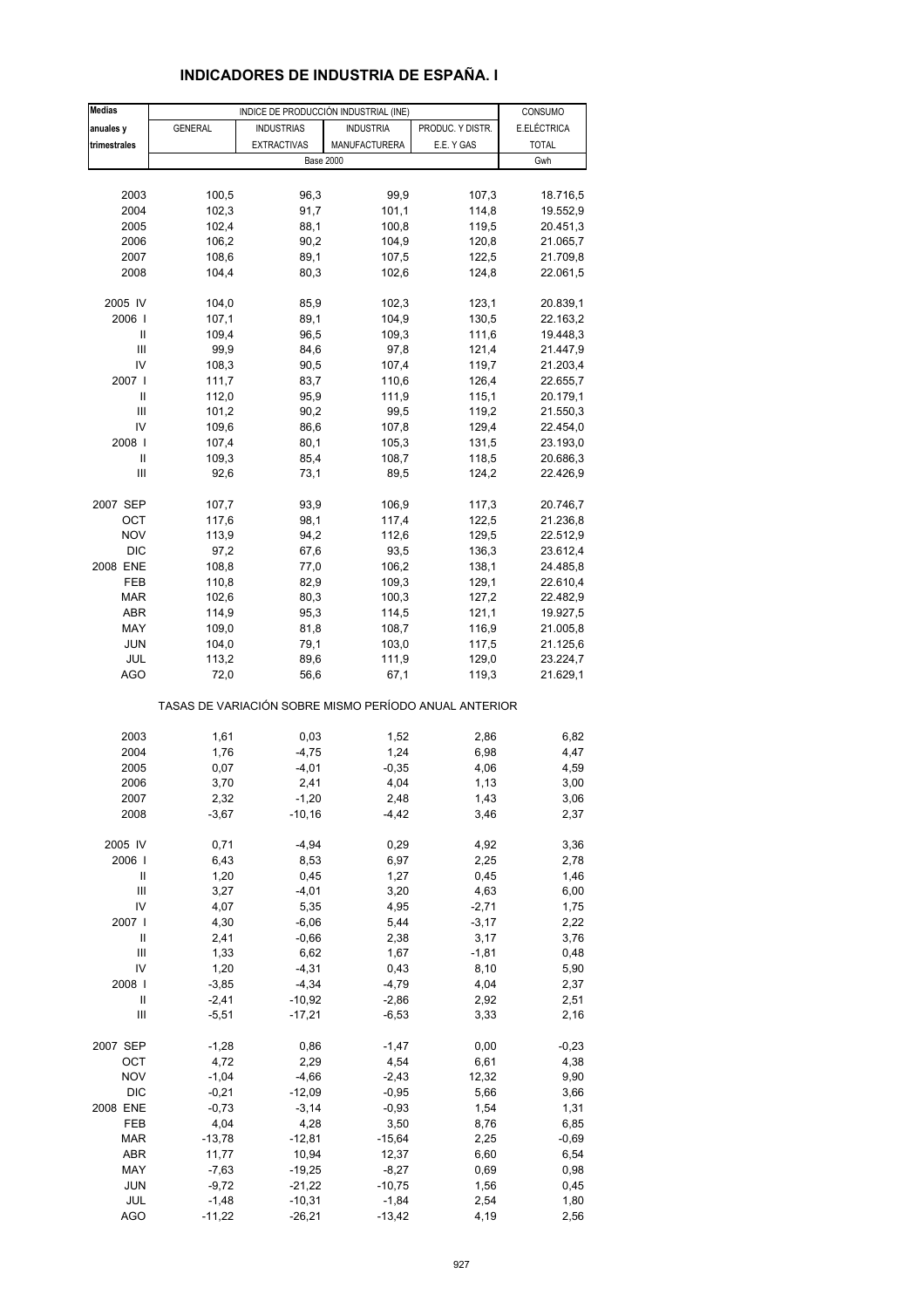## **INDICADORES DE INDUSTRIA DE ESPAÑA. II**

| <b>Medias</b>  | ENCUESTA DE COYUNTURA INDUSTRIAL: TOTAL INDUSTRIA (1) |                                                       |                  |               |                    |  |  |  |  |  |
|----------------|-------------------------------------------------------|-------------------------------------------------------|------------------|---------------|--------------------|--|--|--|--|--|
| anuales y      | INDICADOR DE                                          | NIVEL CARTERA                                         | <b>TENDENCIA</b> | <b>NIVEL</b>  | <b>UTILIZACIÓN</b> |  |  |  |  |  |
| trimestrales   | CLIMA INDUST.                                         | <b>PEDIDOS</b>                                        | PRODUCCIÓN       | <b>STOCKS</b> | CAPACIDAD          |  |  |  |  |  |
|                |                                                       |                                                       |                  |               |                    |  |  |  |  |  |
|                |                                                       | Saldo de respuestas                                   |                  |               | $\%$               |  |  |  |  |  |
|                |                                                       |                                                       |                  |               |                    |  |  |  |  |  |
| 2003           | $-4,5$                                                | $-11$                                                 | 8                | 10            | 79,1               |  |  |  |  |  |
| 2004           | $-3,0$                                                | -8                                                    | 10               | 11            | 79,8               |  |  |  |  |  |
| 2005           | $-4,3$                                                | -9                                                    | $\overline{7}$   | 12            | 80,2               |  |  |  |  |  |
| 2006           | $-2,0$                                                | $-1$                                                  | 6                | 12            | 80,5               |  |  |  |  |  |
| 2007           | $-0,7$                                                | $\overline{2}$                                        | 6                | 10            | 81,3               |  |  |  |  |  |
| 2008           | $-12,5$                                               | $-16$                                                 | $-2$             | 17            | 80,3               |  |  |  |  |  |
|                |                                                       |                                                       |                  |               |                    |  |  |  |  |  |
| 2005 IV        | $-4,2$                                                | -8                                                    | 0                | 11            | 80,7               |  |  |  |  |  |
| 2006           | $-5,2$                                                | -6                                                    | 9                | 14            | 79,7               |  |  |  |  |  |
|                |                                                       |                                                       | 13               | 11            |                    |  |  |  |  |  |
| Ш              | $-1,1$                                                | 0                                                     |                  |               | 80,5               |  |  |  |  |  |
| Ш              | $-1,9$                                                | 0                                                     | 3                | 11            | 80,3               |  |  |  |  |  |
| IV             | 0,0                                                   | 3                                                     | 1                | 11            | 81,6               |  |  |  |  |  |
| 2007           | 0,7                                                   | 5                                                     | 13               | 11            | 80,6               |  |  |  |  |  |
| Ш              | $-0,1$                                                | $\overline{2}$                                        | 11               | 10            | 81,3               |  |  |  |  |  |
| Ш              | $-0,9$                                                | $\overline{2}$                                        | $\overline{2}$   | 9             | 82,1               |  |  |  |  |  |
| IV             | $-2,4$                                                | $-2$                                                  | $-1$             | 10            | 81,1               |  |  |  |  |  |
| 2008           | $-6,5$                                                | -6                                                    | 6                | 15            | 81,3               |  |  |  |  |  |
| $\sf II$       | $-12,8$                                               | $-15$                                                 | $-1$             |               |                    |  |  |  |  |  |
|                |                                                       |                                                       |                  | 18            | 80,3               |  |  |  |  |  |
| $\mathsf{III}$ | $-18,3$                                               | $-27$                                                 | $-11$            | 19            | 79,3               |  |  |  |  |  |
|                |                                                       |                                                       |                  |               |                    |  |  |  |  |  |
| 2007 OCT       | $-4,4$                                                | -5                                                    | $-1$             | 11            |                    |  |  |  |  |  |
| <b>NOV</b>     | $-0,8$                                                | 1                                                     | $-2$             | 11            |                    |  |  |  |  |  |
| <b>DIC</b>     | $-2,0$                                                | $-3$                                                  | $\pmb{0}$        | 9             |                    |  |  |  |  |  |
| 2008 ENE       | $-4,0$                                                | $-4$                                                  | 6                | 14            |                    |  |  |  |  |  |
| FEB            | $-7,2$                                                | $-7$                                                  | 6                | 16            |                    |  |  |  |  |  |
| <b>MAR</b>     | $-8,4$                                                | -8                                                    | 6                | 16            | ÷                  |  |  |  |  |  |
| ABR            | $-8,8$                                                | $-11$                                                 | 7                | 15            |                    |  |  |  |  |  |
| MAY            | $-12,9$                                               | $-15$                                                 | 0                | 17            |                    |  |  |  |  |  |
|                |                                                       | $-20$                                                 | -9               |               |                    |  |  |  |  |  |
| JUN            | $-16,7$                                               |                                                       |                  | 23            | ä,                 |  |  |  |  |  |
| JUL            | $-15,9$                                               | $-28$                                                 | -9               | 15            |                    |  |  |  |  |  |
| AGO            | $-17,6$                                               | $-23$                                                 | $-11$            | 21            |                    |  |  |  |  |  |
| <b>SEP</b>     | $-21,3$                                               | $-31$                                                 | $-12$            | 21            | L,                 |  |  |  |  |  |
|                |                                                       | TASAS DE VARIACIÓN SOBRE MISMO PERÍODO ANUAL ANTERIOR |                  |               |                    |  |  |  |  |  |
|                |                                                       |                                                       |                  |               |                    |  |  |  |  |  |
| 2003           |                                                       |                                                       |                  |               |                    |  |  |  |  |  |
| 2004           |                                                       |                                                       |                  |               |                    |  |  |  |  |  |
| 2005           |                                                       |                                                       |                  |               | -                  |  |  |  |  |  |
| 2006           |                                                       |                                                       |                  |               |                    |  |  |  |  |  |
| 2007           |                                                       |                                                       |                  |               |                    |  |  |  |  |  |
| 2008           |                                                       |                                                       |                  |               |                    |  |  |  |  |  |
|                |                                                       |                                                       |                  |               |                    |  |  |  |  |  |
| 2005 IV        |                                                       |                                                       |                  |               |                    |  |  |  |  |  |
| 2006           |                                                       |                                                       |                  |               |                    |  |  |  |  |  |
|                |                                                       |                                                       |                  |               |                    |  |  |  |  |  |
| Ш              |                                                       |                                                       |                  |               |                    |  |  |  |  |  |
| $\mathsf{III}$ |                                                       |                                                       |                  |               |                    |  |  |  |  |  |
| IV             |                                                       |                                                       |                  |               |                    |  |  |  |  |  |
| 2007 l         |                                                       |                                                       |                  |               |                    |  |  |  |  |  |
| Ш              |                                                       |                                                       |                  |               |                    |  |  |  |  |  |
| Ш              |                                                       |                                                       |                  |               |                    |  |  |  |  |  |
| IV             |                                                       |                                                       |                  |               |                    |  |  |  |  |  |
| 2008           |                                                       |                                                       |                  |               |                    |  |  |  |  |  |
| Ш              |                                                       |                                                       |                  |               |                    |  |  |  |  |  |
| $\mathsf{III}$ |                                                       |                                                       |                  |               |                    |  |  |  |  |  |
|                |                                                       |                                                       |                  |               |                    |  |  |  |  |  |
| 2007 OCT       |                                                       |                                                       |                  |               |                    |  |  |  |  |  |
| <b>NOV</b>     |                                                       |                                                       |                  |               |                    |  |  |  |  |  |
|                |                                                       |                                                       |                  |               |                    |  |  |  |  |  |
| <b>DIC</b>     |                                                       |                                                       |                  |               |                    |  |  |  |  |  |
| 2008 ENE       |                                                       |                                                       |                  |               |                    |  |  |  |  |  |
| FEB            |                                                       |                                                       |                  |               |                    |  |  |  |  |  |
| <b>MAR</b>     |                                                       |                                                       |                  |               |                    |  |  |  |  |  |
| ABR            |                                                       |                                                       |                  |               |                    |  |  |  |  |  |
| MAY            |                                                       |                                                       |                  |               |                    |  |  |  |  |  |
| <b>JUN</b>     |                                                       |                                                       |                  |               |                    |  |  |  |  |  |
| JUL            |                                                       |                                                       |                  |               |                    |  |  |  |  |  |
|                |                                                       |                                                       |                  |               |                    |  |  |  |  |  |
| <b>AGO</b>     |                                                       |                                                       |                  |               |                    |  |  |  |  |  |
| <b>SEP</b>     |                                                       |                                                       |                  |               |                    |  |  |  |  |  |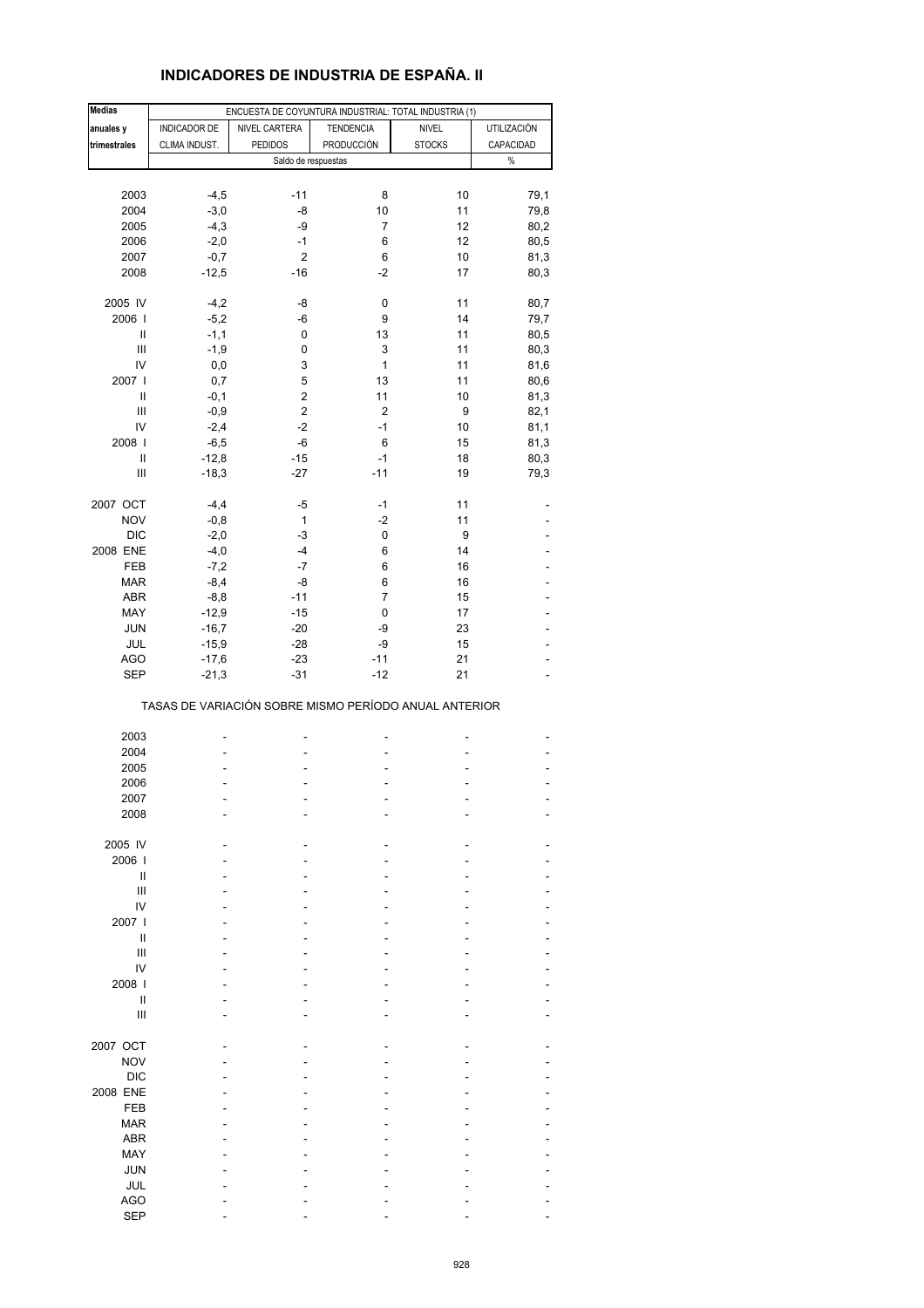| <b>Medias</b>                      |              |                           | VISADOS: SUPERFICIE A CONSTRUIR                       |                 | LICENCIAS: SUPERFICIE A CONSTRUIR |                          |                           |                          |                |
|------------------------------------|--------------|---------------------------|-------------------------------------------------------|-----------------|-----------------------------------|--------------------------|---------------------------|--------------------------|----------------|
| anuales y                          | <b>TOTAL</b> | <b>EDIFICIOS</b>          | <b>SERVICIOS</b>                                      | <b>OTROS</b>    | <b>TOTAL</b>                      |                          | <b>RESIDENCIAL</b>        |                          | NO RESID.      |
| trimestrales                       |              | <b>VIVIENDAS</b>          | <b>COMERCIALES</b>                                    | <b>DESTINOS</b> |                                   | <b>TOTAL</b>             | <b>VIVIENDAS</b>          | COLECTIVOS               |                |
|                                    |              | Miles de metros cuadrados |                                                       |                 |                                   |                          | Miles de metros cuadrados |                          |                |
|                                    |              |                           |                                                       |                 |                                   |                          |                           |                          |                |
| 2003                               | 10.514,72    | 8.656,66                  | 574,15                                                | 1.283,91        | 8.091                             | 6.661                    | 6.496                     | 166                      | 1.429          |
| 2004                               | 11.050,56    | 9.411,73                  | 529,28                                                | 1.109,55        | 9.125                             | 7.576                    | 7.438                     | 138                      | 1.549          |
| 2005                               | 11.760,75    | 9.920,53                  | 577,55                                                | 1.262,67        | 10.553                            | 8.775                    | 8.633                     | 142                      | 1.777          |
| 2006                               | 13.420,52    | 11.539,84                 | 573,12                                                | 1.307,56        | 11.992                            | 9.859                    | 9.724                     | 135                      | 2.133          |
| 2007                               | 10.437,47    | 8.646,00                  | 513,37                                                | 1.278,10        | 10.688                            | 8.566                    | 8.429                     | 137                      | 2.122          |
| 2008                               | 5.899,17     | 4.525,30                  | 355,10                                                | 1.018,77        | 6.525                             | 4.947                    | 4.757                     | 189                      | 1.579          |
| 2005 IV                            | 11.902,24    | 10.137,22                 | 429,13                                                | 1.335,89        | 10.749                            | 9.015                    | 8.847                     | 167                      | 1.734          |
| 2006                               | 12.588,18    | 10.535,98                 | 828,11                                                | 1.224,08        | 10.400                            | 8.646                    | 8.527                     | 119                      | 1.754          |
| Ш                                  | 12.955,48    | 11.256,49                 | 425,63                                                | 1.273,36        | 10.722                            | 8.597                    | 8.471                     | 126                      | 2.125          |
| $\ensuremath{\mathsf{III}}\xspace$ | 16.475,35    | 14.468,50                 | 604,36                                                | 1.402,50        | 12.426                            | 10.273                   | 10.150                    | 123                      | 2.153          |
| IV                                 | 11.663,06    | 9.898,39                  | 434,38                                                | 1.330,30        | 14.419                            | 11.921                   | 11.749                    | 171                      | 2.498          |
| 2007                               | 13.488,86    | 11.405,18                 | 664,99                                                | 1.418,69        | 11.921                            | 9.818                    | 9.679                     | 139                      | 2.103          |
| $\mathbf{II}$                      | 11.135,49    | 9.332,97                  | 463,78                                                | 1.338,74        | 11.405                            | 9.351                    | 9.208                     | 143                      | 2.054          |
| $\ensuremath{\mathsf{III}}\xspace$ | 8.525,15     | 6.994,51                  | 411,23                                                | 1.119,41        | 9.856                             | 7.737                    | 7.631                     | 106                      | 2.118          |
| IV                                 | 8.600,38     | 6.851,32                  | 513,49                                                | 1.235,57        | 9.570                             | 7.358                    | 7.197                     | 161                      | 2.213          |
| 2008                               | 6.352,36     | 4.842,80                  | 408,20                                                | 1.101,37        | 6.603                             | 5.014                    | 4.817                     | 197                      | 1.588          |
| $\, \parallel$                     | 5.704,41     | 4.412,28                  | 316,36                                                | 975,76          | 6.292                             | 4.743                    | 4.578                     | 165                      | 1.549          |
| Ш                                  | 5.123,84     | 3.911,86                  | 312,00                                                | 899,98          |                                   | $\overline{\phantom{a}}$ |                           | $\overline{\phantom{a}}$ |                |
| 2007 AGO                           | 6.630,34     | 5.376,14                  | 341,86                                                | 912,34          | 8.500                             | 7.048                    | 6.939                     | 109                      | 1.452          |
| SEP                                | 8.054,94     | 6.834,79                  | 265,23                                                | 954,93          | 9.572                             | 6.704                    | 6.582                     | 122                      | 2.868          |
| OCT                                | 9.356,10     | 7.684,21                  | 508,62                                                | 1.163,26        | 11.041                            | 9.019                    | 8.787                     | 232                      | 2.022          |
| <b>NOV</b>                         | 8.845,17     | 7.335,40                  | 284,65                                                | 1.225,12        | 9.445                             | 7.365                    | 7.211                     | 154                      | 2.080          |
| <b>DIC</b>                         | 7.599,88     | 5.534,35                  | 747,20                                                | 1.318,32        | 8.225                             | 5.689                    | 5.593                     | 96                       | 2.536          |
| 2008 ENE                           | 6.362,09     | 4.937,39                  | 444,42                                                | 980,28          | 6.322                             | 4.812                    | 4.766                     | 46                       | 1.510          |
| FEB                                | 6.859,05     | 5.044,60                  | 478,46                                                | 1.335,98        | 6.717                             | 5.033                    | 4.794                     | 239                      | 1.684          |
| <b>MAR</b>                         | 5.835,95     | 4.546,40                  | 301,72                                                | 987,84          | 6.769                             | 5.198                    | 4.891                     | 307                      | 1.571          |
| ABR                                | 6.883,12     | 5.602,03                  | 317,44                                                | 963,65          | 6.292                             | 4.743                    | 4.578                     | 165                      | 1.549          |
| MAY                                | 4.966,16     | 3.908,82                  | 191,15                                                | 866,19          | $\overline{\phantom{a}}$          |                          |                           | $\blacksquare$           |                |
| <b>JUN</b>                         | 5.263,95     | 3.726,00                  | 440,50                                                | 1.097,46        |                                   |                          |                           | ÷,                       |                |
| JUL                                | 5.123,84     | 3.911,86                  | 312,00                                                | 899,98          |                                   |                          |                           |                          | $\blacksquare$ |
|                                    |              |                           | TASAS DE VARIACIÓN SOBRE MISMO PERÍODO ANUAL ANTERIOR |                 |                                   |                          |                           |                          |                |
|                                    |              |                           |                                                       |                 |                                   |                          |                           |                          |                |
| 2003                               | 17,49        | 20,04                     | 7,05                                                  | 6,84            | 13,38                             | 16,17                    | 16,31                     | 10,93                    | 1,97           |
| 2004                               | 5,10         | 8,72                      | $-7,81$                                               | $-13,58$        | 12,78                             | 13,73                    | 14,50                     | $-16,63$                 | 8,36           |
| 2005                               | 6,43         | 5,41                      | 9,12                                                  | 13,80           | 15,65                             | 15,83                    | 16,07                     | 2,83                     | 14,76          |
| 2006                               | 14,11        | 16,32                     | $-0,77$                                               | 3,55            | 13,64                             | 12,35                    | 12,64                     | $-5,22$                  | 19,99          |
| 2007                               | $-22,23$     | $-25,08$                  | $-10,42$                                              | $-2,25$         | $-10,87$                          | $-13,12$                 | $-13,32$                  | 1,73                     | $-0,50$        |
| 2008                               | $-51,28$     | $-55,38$                  | $-38,06$                                              | $-26,96$        | $-42,28$                          | $-46,80$                 | $-48,12$                  | 47,85                    | $-21,37$       |
| 2005 IV                            | 12,75        | 12,05                     | 5,29                                                  | 21,28           | 1,04                              | 0,81                     | 0,49                      | 21,26                    | 2,24           |
| 2006                               | 14,30        | 13,40                     | 71,43                                                 | $-1,17$         | $-1,72$                           | $-0,60$                  | $-0,32$                   | $-17,40$                 | $-6,90$        |
| Ш                                  | 2,73         | 5,70                      | $-38,03$                                              | $-0,17$         | 1,20                              | $-2,81$                  | $-3, 13$                  | 24,26                    | 21,50          |
| Ш                                  | 43,06        | 50,64                     | $-15,03$                                              | 16,81           | 20,83                             | 20,26                    | 21,03                     | $-21,37$                 | 23,64          |
| IV                                 | $-2,01$      | $-2,36$                   | 1,22                                                  | $-0,42$         | 34,14                             | 32,24                    | 32,80                     | 2,39                     | 44,03          |
| 2007 l                             | 7,15         | 8,25                      | $-19,70$                                              | 15,90           | 14,62                             | 13,55                    | 13,51                     | 16,85                    | 19,87          |
| Ш                                  | $-14,05$     | $-17,09$                  | 8,96                                                  | 5,13            | 6,37                              | 8,77                     | 8,70                      | 13,19                    | $-3,33$        |
| Ш                                  | $-48,26$     | $-51,66$                  | $-31,96$                                              | $-20,18$        | $-20,69$                          | $-24,68$                 | $-24,82$                  | $-13,59$                 | $-1,63$        |
| IV                                 | $-26,26$     | $-30,78$                  | 18,21                                                 | $-7,12$         | $-33,63$                          | $-38,28$                 | $-38,75$                  | $-6,23$                  | $-11,42$       |
| 2008                               | $-52,91$     | $-57,54$                  | $-38,62$                                              | $-22,37$        | $-44,61$                          | $-48,93$                 | $-50,23$                  | 42,31                    | $-24,47$       |
| Ш                                  | $-48,77$     | $-52,72$                  | $-31,79$                                              | $-27,11$        | $-33,47$                          | $-38,69$                 | $-40,08$                  | 71,88                    | $-9,99$        |
| $\ensuremath{\mathsf{III}}\xspace$ | $-52,95$     | $-55,41$                  | $-50,21$                                              | $-39,64$        |                                   |                          |                           |                          |                |
| 2007 AGO                           | $-36,53$     | $-40,49$                  | $-30,75$                                              | $-0,70$         | $-16,49$                          | $-16,20$                 | $-16,68$                  | 32,93                    | $-17,87$       |
| <b>SEP</b>                         | $-64,19$     | $-66,25$                  | $-55,57$                                              | $-41,83$        | $-26,83$                          | $-39,94$                 | $-40,61$                  | 52,50                    | 49,53          |
| OCT                                | $-27,71$     | $-31,31$                  | 44,94                                                 | $-17,13$        | $-28,50$                          | $-29,25$                 | $-30,05$                  | 24,73                    | $-24,94$       |
| <b>NOV</b>                         | $-24,57$     | $-25,13$                  | $-57,10$                                              | $-3,18$         | $-34,85$                          | $-38,05$                 | $-38,68$                  | 19,38                    | $-20,28$       |
| <b>DIC</b>                         | $-26,37$     | $-36,47$                  | 158,82                                                | $-0,26$         | $-38,23$                          | $-48,86$                 | $-48,81$                  | $-51,76$                 | 15,75          |
| 2008 ENE                           | $-43,78$     | $-47,14$                  | $-10,21$                                              | $-33,76$        | $-42,51$                          | $-48,81$                 | $-47,86$                  | $-82,24$                 | $-5,39$        |
| FEB                                | $-39,27$     | $-46,90$                  | $-21,75$                                              | 12,97           | $-39,26$                          | $-46,35$                 | $-48,37$                  | 148,96                   | 0,42           |
| <b>MAR</b>                         | $-67,32$     | $-70,43$                  | $-66,04$                                              | $-38,01$        | $-50,62$                          | $-51,29$                 | $-53,90$                  | 403,28                   | $-48,25$       |
| ABR                                | $-38,58$     | $-40,59$                  | $-34,25$                                              | $-25,56$        | $-33,47$                          | $-38,69$                 | $-40,08$                  | 71,88                    | $-9,99$        |
| MAY                                | $-55,54$     | $-58,70$                  | $-54,93$                                              | $-32,36$        |                                   |                          |                           |                          |                |

# **INDICADORES DE CONSTRUCCIÓN DE ESPAÑA. I**

 JUN -52,28 -59,08 -9,07 -23,84 ----- JUL -52,95 -55,41 -50,21 -39,64 -----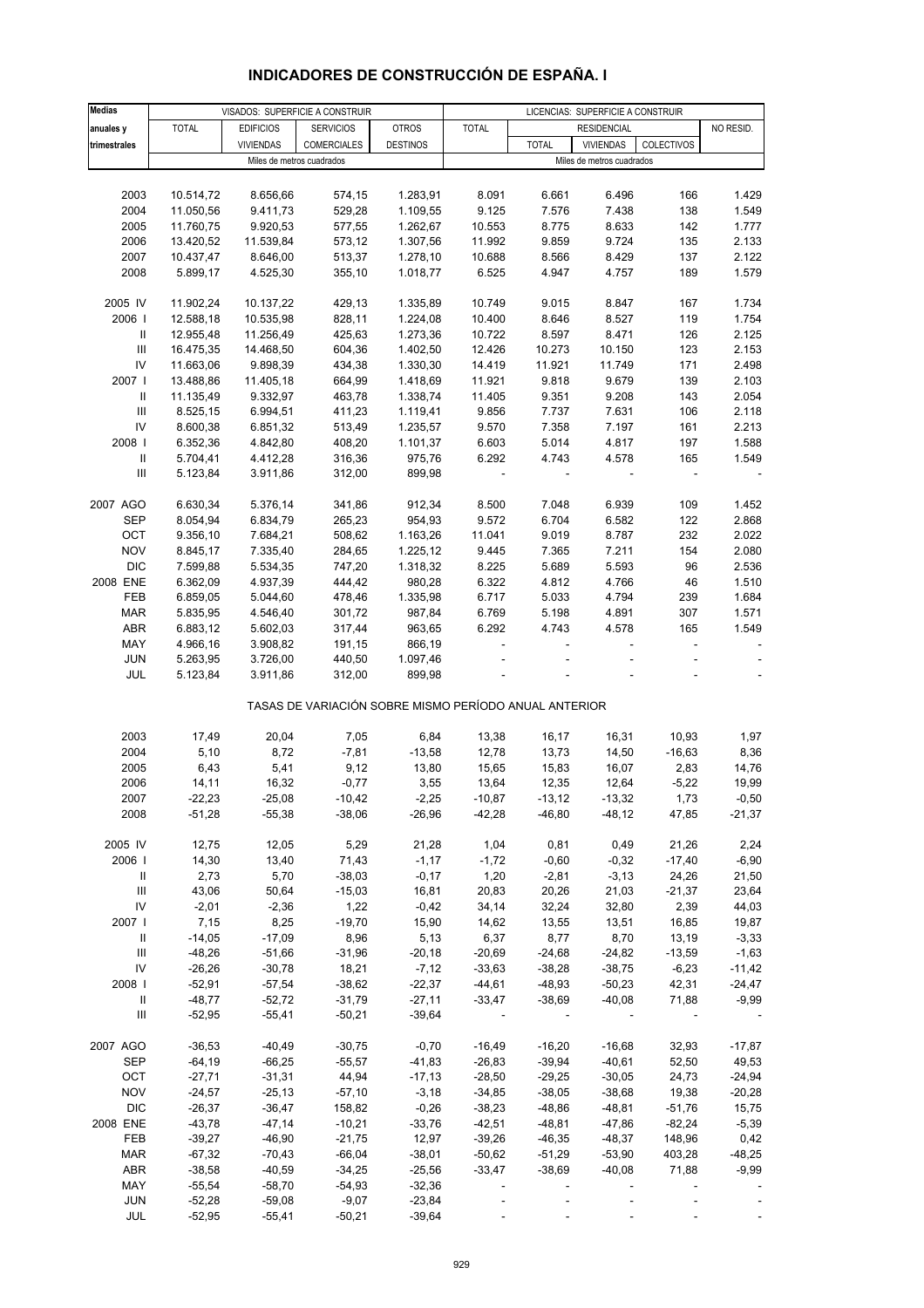| <b>Medias</b>                      |                  |                  | VIVIENDAS VISADAS COLEGIO ARQUITECTOS TÉCNICOS |                                                       | LICENCIAS MUNIC.: Nº DE VIVIENDAS |                   |                  |                  |                |
|------------------------------------|------------------|------------------|------------------------------------------------|-------------------------------------------------------|-----------------------------------|-------------------|------------------|------------------|----------------|
| anuales y                          | <b>TOTAL</b>     |                  | OBRA NUEVA                                     |                                                       | Α                                 | A                 | OBRA             | REHABI-          | DEMO-          |
| trimestrales                       |                  | <b>TOTAL</b>     | EDIF.VIV.                                      | OTROS EDIF.                                           | AMPLIAR                           | <b>REFORMAR</b>   | <b>NUEVA</b>     | LITACIÓN         | <b>LICIÓN</b>  |
|                                    |                  |                  |                                                |                                                       | Unidades                          |                   |                  |                  |                |
|                                    |                  |                  |                                                |                                                       |                                   |                   |                  |                  |                |
|                                    |                  |                  |                                                |                                                       |                                   |                   |                  |                  |                |
| 2003<br>2004                       | 57.517           | 53.028           | 52.639<br>57.137                               | 388                                                   | 773<br>848                        | 3.717             | 38.936           | 1.372            | 1.432          |
|                                    | 61.193           | 56.891           |                                                | 159                                                   | 890                               | 3.454             | 45.382           | 1.758            | 1.849          |
| 2005                               | 65.521           | 60.804           | 60.694                                         | 110<br>34                                             | 831                               | 3.828             | 50.362           | 1.741            | 2.048          |
| 2006<br>2007                       | 75.907<br>57.404 | 72.075<br>54.286 | 72.041<br>54.270                               | 15                                                    | 657                               | 3.001<br>2.462    | 61.432<br>52.842 | 1.927<br>1.650   | 2.702<br>2.480 |
|                                    | 29.896           | 26.864           | 26.863                                         |                                                       | 581                               |                   |                  |                  | 1.606          |
| 2008                               |                  |                  |                                                | 1                                                     |                                   | 2.451             | 28.505           | 1.468            |                |
| 2005 IV                            | 67.168           | 62.347           | 62.276                                         | 71                                                    | 909                               | 3.912             | 55.374           | 1.819            | 2.263          |
| 2006                               | 71.182           | 66.817           | 66.787                                         | 30                                                    | 876                               | 3.489             | 52.949           | 2.028            | 2.853          |
| $\ensuremath{\mathsf{II}}$         | 73.824           | 69.576           | 69.556                                         | 19                                                    | 931                               | 3.317             | 53.199           | 1.795            | 2.403          |
| $\ensuremath{\mathsf{III}}\xspace$ | 93.023           | 89.422           | 89.414                                         | 8                                                     | 882                               | 2.720             | 64.611           | 1.808            | 2.609          |
| IV                                 | 65.598           | 62.486           | 62.407                                         | 79                                                    | 635                               | 2.478             | 74.970           | 2.079            | 2.942          |
| 2007 l                             | 75.555           | 72.406           | 72.382                                         | 24                                                    | 744                               | 2.405             | 59.941           | 1.846            | 2.351          |
| Ш                                  | 62.312           | 59.164           | 59.133                                         | 31                                                    | 703                               | 2.445             | 58.553           | 1.570            | 2.675          |
| Ш                                  | 47.190           | 44.089           | 44.087                                         | 2                                                     | 562                               | 2.539             | 47.517           | 1.653            | 2.142          |
| IV                                 | 44.560           | 41.483           | 41.481                                         | 3                                                     | 619                               | 2.458             | 45.355           | 1.530            | 2.751          |
| 2008                               | 31.867           | 29.142           | 29.141                                         | $\mathbf{1}$                                          | 524                               | 2.200             | 28.552           | 1.386            | 1.598          |
| $\ensuremath{\mathsf{II}}$         | 29.210           | 26.039           | 26.039                                         | 0                                                     | 636                               | 2.535             | 28.363           | 1.713            | 1.627          |
| $\ensuremath{\mathsf{III}}\xspace$ | 26.040           | 22.502           | 22.502                                         | 0                                                     | 585                               | 2.953             |                  |                  |                |
|                                    |                  |                  |                                                |                                                       |                                   |                   |                  |                  |                |
| 2007 AGO                           | 36.436           | 33.738           | 33.735                                         | 3                                                     | 442                               | 2.256             | 43.015           | 1.476            | 1.897          |
| <b>SEP</b>                         | 47.099           | 44.248           | 44.248                                         | 0                                                     | 571                               | 2.280             | 41.042           | 1.918            | 2.123          |
| OCT                                | 50.723           | 47.317           | 47.315                                         | 2                                                     | 717                               | 2.689             | 56.171           | 1.774            | 2.141          |
| <b>NOV</b>                         | 47.404           | 44.209           | 44.207                                         | $\overline{\mathbf{c}}$                               | 592                               | 2.603             | 44.260           | 1.428            | 2.302          |
| <b>DIC</b>                         | 35.553           | 32.924           | 32.920                                         | 4                                                     | 548                               | 2.081             | 35.634           | 1.388            | 3.809          |
| 2008 ENE                           | 32.198           | 29.555           | 29.554                                         | 1                                                     | 521                               | 2.122             | 27.755           | 1.414            | 1.475          |
| FEB                                | 32.889           | 30.083           | 30.082                                         | $\mathbf{1}$                                          | 498                               | 2.308             | 29.028           | 1.551            | 1.715          |
| MAR                                | 30.513           | 27.789           | 27.788                                         | $\mathbf{1}$                                          | 554                               | 2.170             | 28.872           | 1.193            | 1.605          |
| ABR                                | 36.458           | 33.253           | 33.253                                         | 0                                                     | 739                               | 2.466             | 28.363           | 1.713            | 1.627          |
| MAY                                | 26.346           | 23.238           | 23.237                                         | $\mathbf{1}$                                          | 607                               | 2.501             | ÷,               |                  |                |
| <b>JUN</b>                         | 24.825           | 21.626           | 21.626                                         | 0                                                     | 562                               | 2.637             |                  |                  |                |
| JUL                                | 26.040           | 22.502           | 22.502                                         | 0                                                     | 585                               | 2.953             |                  |                  |                |
|                                    |                  |                  |                                                | TASAS DE VARIACIÓN SOBRE MISMO PERÍODO ANUAL ANTERIOR |                                   |                   |                  |                  |                |
| 2003                               | 19,92            | 21,40            | 21,32                                          | 32,38                                                 | 9,55                              | 3,97              | 15,71            |                  | 7,89           |
| 2004                               |                  |                  |                                                |                                                       |                                   |                   |                  | 17,74            | 29,10          |
| 2005                               | 6,39<br>7,07     | 7,29<br>6,88     | 8,55<br>6,22                                   | $-59,19$<br>$-30,34$                                  | 9,76<br>4,89                      | $-7,07$           | 16,56<br>10,97   | 28,18            | 10,76          |
| 2006                               | 15,85            | 18,54            | 18,70                                          | $-68,98$                                              | $-6,60$                           | 10,81<br>$-21,60$ | 21,98            | $-0,98$<br>10,70 | 31,94          |
| 2007                               | $-24,38$         | $-24,68$         | $-24,67$                                       | $-55,72$                                              | $-20,91$                          | $-17,97$          | $-13,98$         | $-14,41$         | $-8,21$        |
| 2008                               | $-55,63$         | $-58,12$         | $-58,10$                                       | -97,66                                                | $-18,91$                          | $-2,69$           | $-50,30$         | $-17,33$         | $-29,38$       |
|                                    |                  |                  |                                                |                                                       |                                   |                   |                  |                  |                |
| 2005 IV                            | 13,83            | 13,52            | 10,22                                          | 86,09                                                 | 5,13                              | 21,50             | 2,41             | $-7,88$          | 3,78           |
| 2006                               | 17,25            | 18,55            | 18,81                                          | $-79,78$                                              | $-7,27$                           | 2,54              | 17,76            | 20,76            | 69,87          |
| Ш                                  | 4,56             | 6,91             | 7,03                                           | $-79,51$                                              | 4,06                              | $-28,35$          | 9,32             | $-7,27$          | 18,51          |
| Ш                                  | 46,25            | 50,47            | 50,78                                          | $-93,65$                                              | 8,80                              | $-19,20$          | 23,19            | 18,12            | 17,49          |
| IV                                 | $-2,34$          | 0,22             | 0,21                                           | 11,21                                                 | $-30,15$                          | $-36,66$          | 35,39            | 14,28            | 30,02          |
| 2007                               | 6,14             | 8,36             | 8,38                                           | $-19,78$                                              | $-15,11$                          | $-31,06$          | 13,21            | $-9,01$          | $-17,57$       |
| Ш                                  | $-15,59$         | $-14,96$         | $-14,99$                                       | 62,07                                                 | $-24,43$                          | $-26,30$          | 10,06            | $-12,52$         | 11,32          |
| Ш                                  | $-49,27$         | $-50,70$         | $-50,69$                                       | $-70,83$                                              | $-36,26$                          | $-6,66$           | $-26,46$         | $-8,56$          | $-17,89$       |
| IV                                 | $-32,07$         | $-33,61$         | $-33,53$                                       | $-96,64$                                              | $-2,47$                           | $-0,81$           | $-39,50$         | $-26,40$         | $-6,51$        |
| 2008                               | $-57,82$         | $-59,75$         | $-59,74$                                       | $-95,89$                                              | $-29,49$                          | $-8,54$           | $-52,37$         | $-24,91$         | $-32,02$       |
| Ш.                                 | $-53,12$         | $-55,99$         | $-55,97$                                       | $-98,94$                                              | $-9,57$                           | 3,67              | $-42,79$         | 9,46             | $-20,25$       |
| Ш                                  | $-55,13$         | $-58,55$         | $-58,54$                                       | $\sim$ $-$                                            | $-13,08$                          | $-4, 12$          | $\sim$           |                  |                |
|                                    |                  |                  |                                                |                                                       |                                   |                   |                  |                  |                |
| 2007 AGO                           | $-37,13$         | $-38,97$         | $-38,95$                                       | $-86,36$                                              | $-28,82$                          | 10,00             | $-19,09$         | 8,85             | $-9,62$        |
| SEP                                | $-63,94$         | $-65,09$         | $-65,09$                                       | $\sim$                                                | $-44,46$                          | $-19,97$          | $-41,78$         | $-6,48$          | $-32,04$       |
| OCT                                | $-30,97$         | $-32,39$         | $-32,39$                                       | $-71,43$                                              | 4,98                              | $-4,44$           | $-26,89$         | $-23,27$         | $-21,14$       |
| <b>NOV</b>                         | $-27,32$         | $-28,78$         | $-28,60$                                       | $-98,80$                                              | $-8,50$                           | 4,12              | $-41,60$         | $-36,39$         | $-34,68$       |
| <b>DIC</b>                         | $-38,79$         | $-40,57$         | $-40,50$                                       | $-93,75$                                              | $-4,53$                           | $-1,79$           | $-50,71$         | $-17,33$         | 47,18          |
| 2008 ENE                           | $-48,07$         | $-50,13$         | $-50,08$                                       | $-98,53$                                              | -24,49                            | 3,82              | $-51,68$         | $-7,16$          | $-25,80$       |
| FEB                                | $-47,24$         | $-49,42$         | $-49,41$                                       | $-80,00$                                              | $-23,03$                          | 4,25              | $-49,41$         | $-19,97$         | $-28,15$       |
| <b>MAR</b>                         | $-70,18$         | $-71,78$         | $-71,78$                                       | $\sim$ $-$                                            | $-38,03$                          | $-26,64$          | $-55,59$         | $-42,53$         | $-40,09$       |
| ABR                                | $-41,32$         | $-43,99$         | $-43,98$                                       | $\overline{\phantom{a}}$                              | 21,95                             | 14,54             | $-42,79$         | 9,46             | $-20,25$       |
| MAY                                | $-58,22$         | $-61,06$         | $-61,06$                                       | 0,00                                                  | $-19,39$                          | $-4,90$           |                  |                  |                |
| <b>JUN</b>                         | $-59,80$         | $-63,00$         | $-62,95$                                       |                                                       | $-25,17$                          | 3,33              |                  |                  |                |
| JUL                                | $-55, 13$        | $-58,55$         | $-58,54$                                       |                                                       | $-13,08$                          | $-4, 12$          |                  |                  |                |

## **INDICADORES DE CONSTRUCCIÓN DE ESPAÑA. II**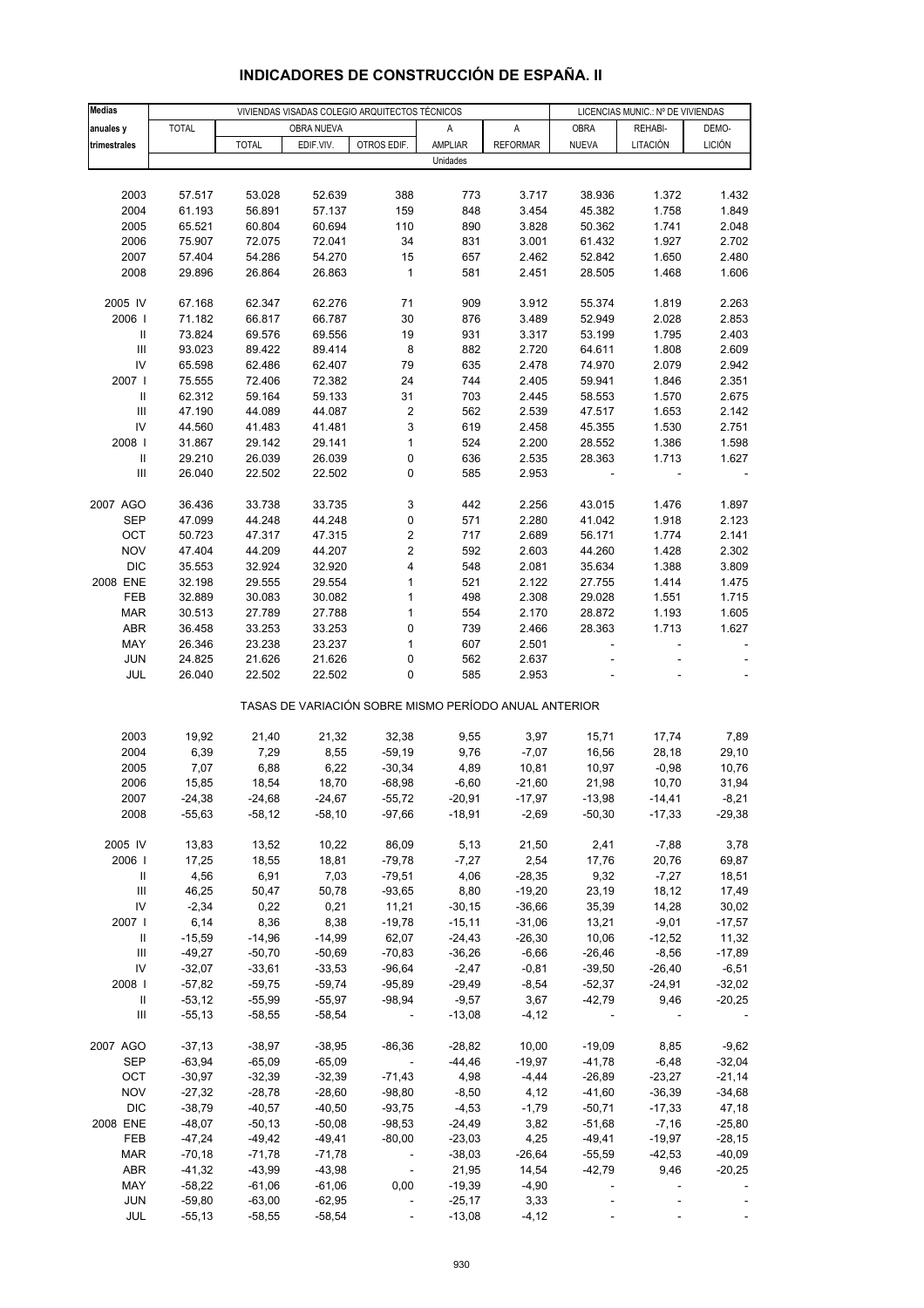| Medias                             |                          |                          | VIVIENDAS (2) |                          |                   |                |                | PROYECTOS VISADOS                                     |                | CERTIFICAC.  | LIQUIDACIÓN      |
|------------------------------------|--------------------------|--------------------------|---------------|--------------------------|-------------------|----------------|----------------|-------------------------------------------------------|----------------|--------------|------------------|
| anuales y                          |                          | <b>INICIADAS</b>         |               |                          | <b>TERMINADAS</b> |                |                | POR EL COLEGIO DE ARQUITECTOS                         |                | FIN DE OBRA  | <b>EJECUCIÓN</b> |
| trimestrales                       | <b>TOTAL</b>             | <b>PROTEGIDAS</b>        | <b>LIBRES</b> | <b>TOTAL</b>             | PROTEGIDAS        | <b>LIBRES</b>  | <b>TOTAL</b>   | <b>PROTEGIDOS</b>                                     | <b>LIBRES</b>  | Nº VIVIENDAS | MAT. OBRA        |
|                                    |                          |                          |               |                          | Unidades          |                |                |                                                       |                | Unidades     | Miles €          |
|                                    |                          |                          |               |                          |                   |                |                |                                                       |                |              |                  |
| 2003                               | 51.849                   | 5.977                    | 45.872        | 42.196                   | 3.635             | 38.561         | 57.190         | 4.581                                                 | 52.609         | 38.224       | 2.222.612        |
|                                    |                          |                          |               |                          |                   |                |                |                                                       |                |              | 2.447.204        |
| 2004                               | 56.818                   | 5.047                    | 51.771        | 46.404                   | 3.963             | 42.441         | 63.454         | 4.817                                                 | 58.636         | 40.576       |                  |
| 2005                               | 59.567                   | 6.599                    | 52.967        | 53.163                   | 5.184             | 47.979         | 67.552         | 5.794                                                 | 61.897         | 43.707       | 2.948.576        |
| 2006                               | 63.347                   | 7.937                    | 55.410        | 54.887                   | 5.084             | 49.803         | 76.683         | 6.166                                                 | 70.441         | 48.765       | 3.215.294        |
| 2007                               | 51.331                   | 6.988                    | 44.343        | 53.899                   | 5.594             | 48.305         | 50.276         | 3.602                                                 | 46.674         | 53.452       | 3.591.425        |
| 2008                               | 33.571                   | 4.820                    | 28.751        | 60.742                   | 5.117             | 55.625         | 27.162         | 3.816                                                 | 23.346         | 57.054       | 4.024.387        |
|                                    |                          |                          |               |                          |                   |                |                |                                                       |                |              |                  |
| 2005 IV                            | 58.712                   | 9.270                    | 49.442        | 57.919                   | 6.652             | 51.267         | 66.515         | 5.305                                                 | 61.211         | 44.456       | 3.048.539        |
| 2006                               | 58.229                   | 6.310                    | 51.919        | 52.050                   | 4.597             | 47.453         | 70.725         | 4.921                                                 | 65.498         | 45.493       | 2.950.074        |
| Ш                                  | 63.428                   | 8.358                    | 55.070        | 57.010                   | 5.673             | 51.338         | 77.944         | 6.821                                                 | 71.124         | 52.986       | 3.289.810        |
| $\mathbf{III}$                     | 60.983                   | 5.564                    | 55.419        | 54.007                   | 4.272             | 49.736         | 103.376        | 7.719                                                 | 95.656         | 46.070       | 3.201.115        |
| IV                                 | 70.751                   | 11.516                   | 59.234        | 56.480                   | 5.796             | 50.684         | 54.688         | 5.204                                                 | 49.484         | 50.513       | 3.420.177        |
| 2007 l                             | 56.463                   | 7.545                    | 48.918        | 51.346                   | 6.341             | 45.005         | 72.563         | 5.059                                                 | 67.504         | 50.138       | 3.192.355        |
| $\mathbf{H}$                       | 54.443                   | 6.252                    | 48.191        | 59.238                   | 5.178             | 54.060         | 48.266         | 2.840                                                 | 45.425         | 59.786       | 3.974.995        |
| $\mathbf{III}$                     | 48.945                   | 4.439                    | 44.506        | 49.760                   | 4.793             | 44.966         | 44.076         | 2.917                                                 | 41.159         | 48.411       | 3.323.636        |
| IV                                 | 45.475                   | 9.717                    | 35.757        | 55.254                   | 6.063             | 49.191         | 36.200         | 3.592                                                 | 32.608         | 55.471       | 3.874.711        |
|                                    |                          |                          |               |                          |                   |                |                |                                                       |                |              |                  |
| 2008                               | 36.316                   | 3.371                    | 32.945        | 60.065                   | 4.832             | 55.233         | 28.601         | 3.537                                                 | 25.064         | 52.790       | 3.565.535        |
| Ш                                  | 30.826                   | 6.268                    | 24.557        | 61.418                   | 5.402             | 56.016         | 25.722         | 4.095                                                 | 21.628         | 56.787       | 4.135.409        |
| $\mathbf{III}$                     | $\overline{\phantom{a}}$ | $\overline{\phantom{a}}$ | $\Box$        | $\overline{\phantom{a}}$ | ÷,                | $\blacksquare$ | $\blacksquare$ | $\overline{\phantom{a}}$                              | $\blacksquare$ | 70.651       | 5.067.878        |
|                                    |                          |                          |               |                          |                   |                |                |                                                       |                |              |                  |
| 2007 AGO                           | 49.374                   | 2.904                    | 46.470        | 44.754                   | 3.715             | 41.039         | 34.854         | 1.929                                                 | 32.924         | 29.476       | 2.092.326        |
| <b>SEP</b>                         | 48.207                   | 4.820                    | 43.387        | 49.905                   | 3.680             | 46.225         | 36.237         | 2.877                                                 | 33.360         | 47.285       | 3.252.621        |
| OCT                                | 48.763                   | 7.137                    | 41.626        | 52.701                   | 5.358             | 47.343         | 42.798         | 4.796                                                 | 38.002         | 61.410       | 4.299.844        |
| <b>NOV</b>                         | 37.393                   | 6.616                    | 30.777        | 60.192                   | 6.687             | 53.505         | 35.163         | 3.232                                                 | 31.931         | 59.381       | 4.084.431        |
| <b>DIC</b>                         | 50.268                   | 15.399                   | 34.869        | 52.869                   | 6.144             | 46.725         | 30.639         | 2.749                                                 | 27.890         | 45.623       | 3.239.859        |
| 2008 ENE                           | 39.869                   | 2.749                    | 37.120        | 54.807                   | 4.470             | 50.337         | 30.911         | 3.880                                                 | 27.031         | 51.099       | 3.393.845        |
| FEB                                | 38.350                   | 3.711                    | 34.639        | 57.761                   | 5.360             | 52.401         | 30.625         | 3.649                                                 | 26.976         | 57.740       | 3.886.225        |
| <b>MAR</b>                         | 30.730                   | 3.653                    | 27.077        | 67.626                   | 4.666             | 62.960         | 24.266         | 3.081                                                 | 21.185         | 49.531       | 3.416.534        |
| <b>ABR</b>                         | 29.462                   | 4.579                    | 24.883        | 51.440                   | 5.759             | 45.681         | 29.474         | 4.269                                                 | 25.205         | 57.367       | 4.404.642        |
| MAY                                | 30.958                   | 5.127                    | 25.831        | 63.020                   | 4.620             | 58.400         | 24.464         | 4.351                                                 | 20.113         | 54.217       | 3.883.711        |
|                                    | 32.057                   |                          |               |                          |                   |                |                |                                                       |                |              |                  |
| <b>JUN</b>                         |                          | 9.099                    | 22.958        | 69.795                   | 5.827             | 63.968         | 23.229         | 3.664                                                 | 19.566         | 58.776       | 4.117.873        |
| JUL                                |                          |                          |               |                          |                   |                |                |                                                       |                | 70.651       | 5.067.878        |
|                                    |                          |                          |               |                          |                   |                |                | TASAS DE VARIACIÓN SOBRE MISMO PERÍODO ANUAL ANTERIOR |                |              |                  |
|                                    |                          |                          |               |                          |                   |                |                |                                                       |                |              |                  |
| 2003                               | 14,57                    | 62,95                    | 10,30         | $-2,57$                  | 11,97             | $-3,74$        | 10,16          | 10,25                                                 | 10,15          | 7,49         | 13,22            |
| 2004                               | 9,58                     | $-15,56$                 | 12,86         | 9,97                     | 9,02              | 10,06          | 10,95          | 5,15                                                  | 11,46          | 6, 16        | 10, 10           |
| 2005                               | 4,84                     | 30,76                    | 2,31          | 14,57                    | 30,81             | 13,05          | 6,46           | 20,28                                                 | 5,56           | 7,71         | 20,49            |
| 2006                               | 6,35                     | 20,27                    | 4,61          | 3,24                     | $-1,92$           | 3,80           | 13,52          | 6,42                                                  | 13,80          | 11,57        | 9,05             |
| 2007                               | $-18,97$                 | $-11,95$                 | $-19,97$      | $-1,80$                  | 10,02             | $-3,01$        | $-34,44$       | $-41,58$                                              | $-33,74$       | 9,61         | 11,70            |
| 2008                               | $-39,46$                 | $-30,13$                 | $-40,79$      | 9,86                     | $-11,16$          | 12,30          | $-55,04$       | $-3,39$                                               | $-58,65$       | 0,29         | 7,82             |
|                                    |                          |                          |               |                          |                   |                |                |                                                       |                |              |                  |
| 2005 IV                            | 0,24                     | 55,96                    | $-6,05$       | 20,96                    | 43,91             | 18,51          | 3,09           | 7,32                                                  | 2,73           | 11,62        | 25,15            |
| 2006                               | $-3,32$                  | $-3,57$                  | $-3,29$       | 8,11                     | 2,25              | 8,72           | 1,98           | $-25,70$                                              | 3,50           | 21,49        | 18,27            |
| $\parallel$                        | 7,01                     | 46,67                    | 2,80          | 4,60                     | 14,41             | 3,61           | 10,41          | 21,03                                                 | 9,49           | 5,17         | $-0,98$          |
| Ш                                  | 1,55                     | 13,89                    | 0,45          | 3,70                     | $-7,71$           | 4,81           | 62,16          | 37,49                                                 | 64,55          | 8,30         | 9,30             |
| ${\sf IV}$                         | 20,50                    | 24,23                    | 19,81         | $-2,48$                  | $-12,86$          | $-1,14$        | $-17,78$       | $-1,89$                                               | $-19,16$       | 13,62        | 12,19            |
| 2007                               | $-3,03$                  | 19,57                    | $-5,78$       | $-1,35$                  | 37,96             | $-5,16$        | 2,60           | 2,81                                                  | 3,06           | 10,21        | 8,21             |
|                                    |                          |                          |               |                          |                   |                |                |                                                       |                |              |                  |
| $\parallel$                        | $-14,17$                 | $-25,20$                 | $-12,49$      | 3,91                     | $-8,72$           | 5,30           | $-38,08$       | $-58,36$                                              | $-36,13$       | 12,83        | 20,83            |
| $\ensuremath{\mathsf{III}}\xspace$ | $-19,74$                 | $-20,22$                 | $-19,69$      | $-7,86$                  | 12,21             | $-9,59$        | $-57,36$       | $-62,22$                                              | $-56,97$       | 5,08         | 3,83             |
| IV                                 | $-35,73$                 | $-15,62$                 | $-39,63$      | $-2,17$                  | 4,60              | $-2,95$        | $-33,81$       | $-30,98$                                              | $-34,10$       | 9,82         | 13,29            |
| 2008                               | $-35,68$                 | $-55,32$                 | $-32,65$      | 16,98                    | $-23,80$          | 22,73          | $-60,59$       | $-30,09$                                              | $-62,87$       | 5,29         | 11,69            |
| Ш                                  | $-43,38$                 | 0,27                     | $-49,04$      | 3,68                     | 4,33              | 3,62           | $-46,71$       | 44,15                                                 | $-52,39$       | $-5,02$      | 4,04             |
| Ш                                  | $\sim$                   | $\sim 10$                | $\sim$ $-$    | $\sim$                   | $\sim$            | $\sim$ $\sim$  | $\sim$ $-$     | $\sim$ $-$                                            | $\sim$ $-$     | 3,18         | 9,55             |
|                                    |                          |                          |               |                          |                   |                |                |                                                       |                |              |                  |
| 2007 AGO                           | $-23,11$                 | $-49,71$                 | $-20,48$      | 23,58                    | 32,25             | 22,85          | $-51,02$       | $-65,31$                                              | $-49,81$       | $-1,02$      | $-8,15$          |
| <b>SEP</b>                         | $-28,71$                 | 14,79                    | $-31,59$      | $-5,92$                  | 26,77             | $-7,82$        | $-75,21$       | $-71,02$                                              | $-75,51$       | 3,53         | $-2,22$          |
| OCT                                | $-39,13$                 | $-9,68$                  | $-42,35$      | $-5,02$                  | $-0,67$           | $-5,49$        | $-19,41$       | 8,63                                                  | $-21,95$       | 12,92        | 16,57            |
| <b>NOV</b>                         | $-37,88$                 | $-52,61$                 | $-33,43$      | 8,44                     | 13,07             | 7,89           | $-37,09$       | $-52,89$                                              | $-34,87$       | 12,01        | 12,36            |
| <b>DIC</b>                         | $-30,13$                 | 21,40                    | $-41,16$      | $-9,54$                  | 1,04              | $-10,77$       | $-44,36$       | $-36,64$                                              | $-45,02$       | 3,36         | 10,32            |
| 2008 ENE                           | $-37,13$                 | $-65,26$                 | $-33,12$      | 27,36                    | $-22,88$          | 35,18          | $-38,28$       | $-4,30$                                               | $-41,28$       | 9,17         | 15,26            |
| FEB                                | $-30,78$                 | $-57,53$                 | $-25,77$      | 5,48                     | $-16,51$          | 8,40           | $-46,34$       | $-11,00$                                              | $-49,07$       | 23,59        | 28,01            |
| <b>MAR</b>                         | $-39,24$                 | $-38,95$                 | $-39,28$      | 20,23                    | $-31,46$          | 27,35          | $-78,05$       | $-56, 12$                                             | $-79,53$       | $-12,93$     | $-5,01$          |
| ABR                                | $-45,07$                 | $-36,58$                 | $-46,39$      | $-12,45$                 | 14,18             | $-14,95$       | $-29,63$       | 123,96                                                | $-36,96$       | 11,82        | 27,69            |
| MAY                                | $-39,21$                 | 0,98                     | $-43,66$      | 5,27                     | $-19,85$          | 7,94           | $-55,30$       | 21,05                                                 | $-60,67$       | $-10,98$     | $-3,55$          |
| <b>JUN</b>                         | $-45,45$                 | 40,90                    | $-56,11$      | 18,11                    | 23,30             | 17,66          | $-51,79$       | 21,27                                                 | $-56,68$       | $-12,48$     | $-7,44$          |
| JUL                                |                          |                          |               |                          |                   |                |                |                                                       |                | 3,18         | 9,55             |
|                                    |                          |                          |               |                          |                   |                |                |                                                       |                |              |                  |

## **INDICADORES DE CONSTRUCCIÓN DE ESPAÑA. III**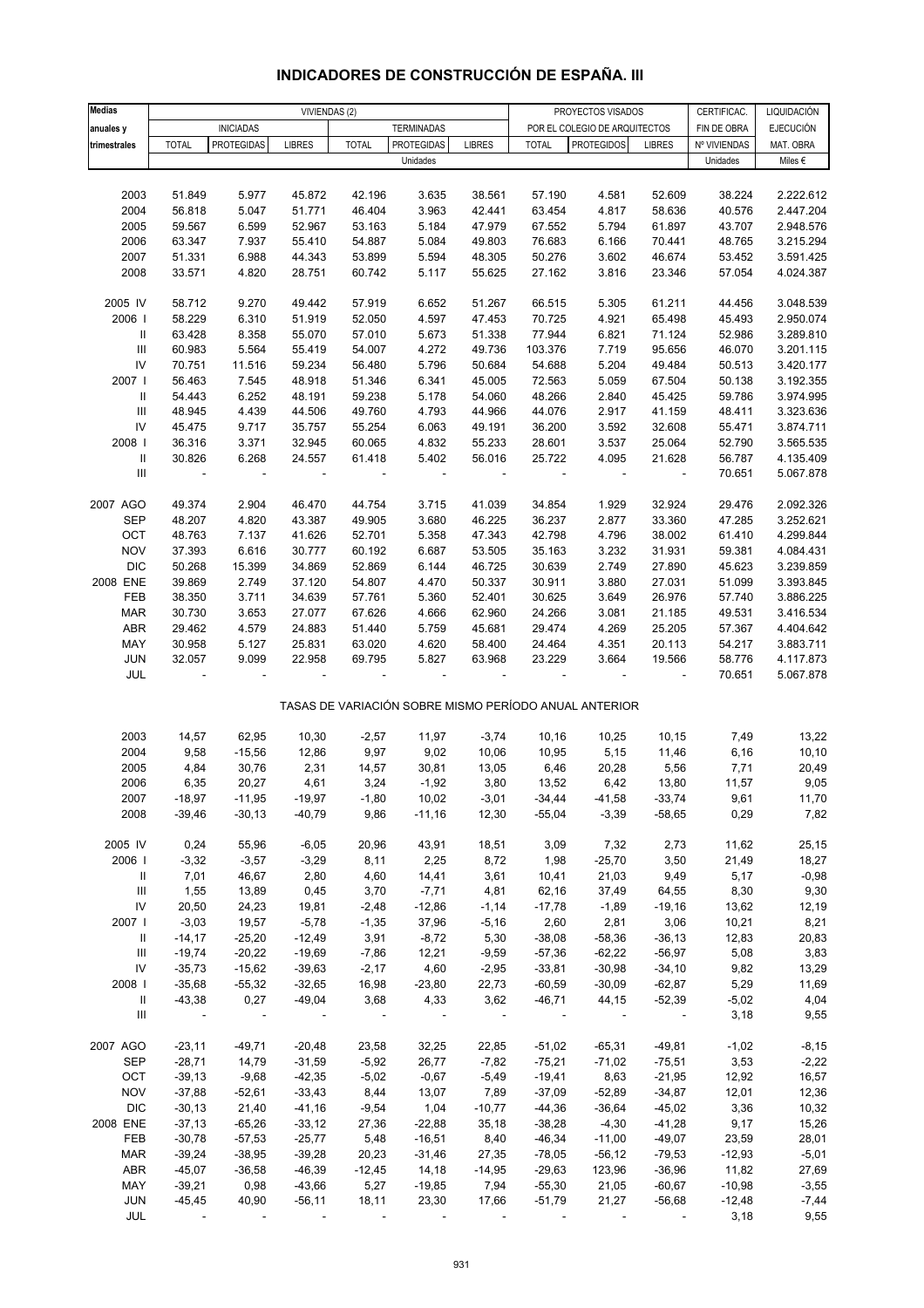| INDICADORES DE CONSTRUCCIÓN DE ESPAÑA. IV |
|-------------------------------------------|

| <b>Medias</b>                      | CONSUMO     |              | LICITACIÓN OFICIAL (SEOPAN) |             |                                                       | LICITACIÓN OFICIAL (FOMENTO) |              |
|------------------------------------|-------------|--------------|-----------------------------|-------------|-------------------------------------------------------|------------------------------|--------------|
| anuales y                          | DE          | <b>TOTAL</b> | EDIFICACIÓN                 | OBRA CIVIL  | <b>TOTAL</b>                                          | EDIFICACIÓN                  | INGENIERÍA   |
| trimestrales                       | CEMENTO (4) |              |                             |             |                                                       |                              | <b>CIVIL</b> |
|                                    | Toneladas   |              |                             |             | Miles €                                               |                              |              |
|                                    |             |              |                             |             |                                                       |                              |              |
| 2003                               | 3.904.415   | 2.233.953,6  | 738.269,4                   | 1.495.684,1 | 1.992.593                                             | 600.425                      | 1.392.167    |
|                                    |             |              |                             |             |                                                       |                              |              |
| 2004                               | 3.996.360   | 2.635.002,2  | 763.746,6                   | 1.871.255,6 | 2.359.009                                             | 620.382                      | 1.738.627    |
| 2005                               | 4.292.470   | 3.271.325,6  | 1.046.813,7                 | 2.224.511,9 | 2.795.266                                             | 870.161                      | 1.925.105    |
| 2006                               | 4.717.261   | 3.891.776,6  | 1.223.485,5                 | 2.668.291,1 | 3.573.202                                             | 1.091.816                    | 2.481.386    |
| 2007                               | 4.749.783   | 3.397.769,0  | 1.044.406,8                 | 2.353.362,2 | 3.015.480                                             | 929.728                      | 2.085.752    |
| 2008                               | 3.908.645   | 3.397.340,8  | 1.058.046,5                 | 2.339.294,3 | 3.388.362                                             | 901.622                      | 2.486.740    |
| 2005 IV                            | 4.152.015   | 3.303.963,0  | 1.224.292,3                 | 2.079.670,7 | 2.879.070                                             | 1.029.450                    | 1.849.620    |
| 2006                               | 4.539.536   | 3.046.220,0  | 1.143.069,0                 | 1.903.151,0 | 2.920.586                                             | 1.026.215                    | 1.894.371    |
| Ш                                  | 4.918.194   | 3.605.039,0  | 1.187.626,3                 | 2.417.412,7 | 3.736.887                                             | 1.175.907                    | 2.560.980    |
|                                    |             |              |                             |             |                                                       |                              |              |
| $\mathbf{III}$                     | 4.632.699   | 3.891.733,0  | 1.230.206,7                 | 2.661.526,3 | 3.559.203                                             | 1.058.220                    | 2.500.983    |
| IV                                 | 4.778.613   | 5.024.114,3  | 1.333.040,0                 | 3.691.074,3 | 4.076.132                                             | 1.106.922                    | 2.969.209    |
| 2007 l                             | 4.779.852   | 3.582.284,7  | 1.326.748,7                 | 2.255.536,0 | 2.930.805                                             | 1.291.598                    | 1.639.206    |
| Ш                                  | 4.849.458   | 3.806.281,7  | 1.163.924,7                 | 2.642.357,0 | 3.654.177                                             | 1.066.760                    | 2.587.417    |
| $\mathbf{III}$                     | 4.613.838   | 2.769.586,7  | 783.238,3                   | 1.986.348,3 | 2.493.057                                             | 566.297                      | 1.926.759    |
| IV                                 | 4.755.985   | 3.432.923,0  | 903.715,7                   | 2.529.207,3 | 2.983.882                                             | 794.256                      | 2.189.626    |
| 2008                               | 4.143.283   | 4.373.555,7  | 1.153.154,7                 | 3.220.401,0 | 4.286.685                                             | 1.040.154                    | 3.246.530    |
| $\ensuremath{\mathsf{II}}$         | 3.984.460   | 2.650.861,0  | 996.362,7                   | 1.654.498,3 | 2.477.821                                             | 819.952                      | 1.657.869    |
| Ш                                  |             |              |                             |             |                                                       | 731.033                      |              |
|                                    | 3.442.966   | 3.052.738,0  | 1.007.910,0                 | 2.044.828,0 | 3.425.015                                             |                              | 2.693.981    |
| 2007 SEP                           | 4.446.221   | 1.853.723,0  | 478.706,0                   | 1.375.017,0 | 1.566.207                                             | 450.343                      | 1.115.864    |
| OCT                                | 4.442.753   | 3.267.947,0  | 943.757,0                   | 2.324.190,0 | 3.021.531                                             | 828.402                      | 2.193.129    |
| <b>NOV</b>                         |             |              |                             |             | 2.401.660                                             | 699.679                      |              |
|                                    | 4.967.348   | 2.706.060,0  | 793.076,0                   | 1.912.984,0 |                                                       |                              | 1.701.981    |
| <b>DIC</b>                         | 4.857.853   | 4.324.762,0  | 974.314,0                   | 3.350.448,0 | 3.528.456                                             | 854.688                      | 2.673.769    |
| 2008 ENE                           | 4.189.538   | 3.710.547,0  | 1.597.159,0                 | 2.113.388,0 | 3.817.840                                             | 1.459.790                    | 2.358.050    |
| FEB                                | 4.306.244   | 2.809.049,0  | 838.944,0                   | 1.970.105,0 | 3.032.262                                             | 757.164                      | 2.275.098    |
| <b>MAR</b>                         | 3.934.067   | 6.601.071,0  | 1.023.361,0                 | 5.577.710,0 | 6.009.952                                             | 903.509                      | 5.106.443    |
| ABR                                | 4.463.082   | 4.794.879,0  | 1.968.930,0                 | 2.825.949,0 | 4.793.257                                             | 1.771.802                    | 3.021.456    |
| MAY                                | 4.123.102   | 1.409.152,0  | 446.107,0                   | 963.045,0   | 1.366.739                                             | 230.644                      | 1.136.095    |
| <b>JUN</b>                         | 3.367.195   | 1.748.552,0  | 574.051,0                   | 1.174.501,0 | 1.273.467                                             | 457.411                      | 816.056      |
|                                    | 3.907.980   | 3.572.469,0  | 859.705,0                   | 2.712.764,0 |                                                       |                              | 2.693.981    |
| JUL<br>AGO                         | 2.977.952   | 2.533.007,0  | 1.156.115,0                 | 1.376.892,0 | 3.425.015                                             | 731.033                      |              |
|                                    |             |              |                             |             | TASAS DE VARIACIÓN SOBRE MISMO PERÍODO ANUAL ANTERIOR |                              |              |
|                                    |             |              |                             |             |                                                       |                              |              |
| 2003                               | 6,19        | 2,18         | 14,93                       | $-3, 13$    | $-10,89$                                              | $-0,26$                      | $-14,81$     |
| 2004                               | 2,35        | 17,95        | 3,45                        | 25,11       | 18,39                                                 | 3,32                         | 24,89        |
| 2005                               | 7,41        | 24,15        | 37,06                       | 18,88       | 18,49                                                 | 40,26                        | 10,73        |
| 2006                               | 9,90        | 18,97        | 16,88                       | 19,95       | 27,83                                                 | 25,47                        | 28,90        |
| 2007                               | 0,69        | -12,69       | -14,64                      | -11,80      | $-15,61$                                              | $-14,85$                     | -15,94       |
| 2008                               | $-18,32$    | $-5,04$      | $-9,40$                     | $-2,92$     | 0,78                                                  | $-18,71$                     | 10,38        |
|                                    |             |              |                             |             |                                                       |                              |              |
| 2005 IV                            | 6,19        | 31,65        | 33,76                       | 30,43       | 36,90                                                 | 22,48                        | 46,49        |
| 2006                               | 17,07       | 6,69         | 42,12                       | $-7,20$     | 15,06                                                 | 52,11                        | 1,64         |
| Ш                                  | 3,98        | 8,54         | 9,02                        | 8,31        | 34,61                                                 | 27,29                        | 38,26        |
| $\mathbf{III}$                     | 5,04        | 7,96         | 15,05                       | 4,97        | 19,14                                                 | 24,10                        | 17,15        |
| IV                                 | 15,09       | 52,06        | 8,88                        | 77,48       | 41,58                                                 | 7,53                         | 60,53        |
| 2007 l                             | 5,29        | 17,60        | 16,07                       | 18,52       | 0,35                                                  | 25,86                        | $-13,47$     |
| Ш                                  | $-1,40$     | 5,58         | $-2,00$                     | 9,31        | $-2,21$                                               | $-9,28$                      | 1,03         |
|                                    |             |              |                             |             |                                                       |                              |              |
| Ш                                  | $-0,41$     | $-28,83$     | $-36,33$                    | $-25,37$    | $-29,95$                                              | $-46,49$                     | $-22,96$     |
| IV                                 | $-0,47$     | $-31,67$     | $-32,21$                    | $-31,48$    | $-26,80$                                              | $-28,25$                     | $-26,26$     |
| 2008                               | $-13,32$    | 22,09        | $-13,08$                    | 42,78       | 46,26                                                 | $-19,47$                     | 98,06        |
| Ш                                  | $-17,84$    | $-30,36$     | $-14,40$                    | $-37,39$    | $-32,19$                                              | $-23,14$                     | $-35,93$     |
| $\ensuremath{\mathsf{III}}\xspace$ | $-26,71$    | $-5,42$      | 7,74                        | $-10,78$    | $-9,38$                                               | 6,06                         | $-12,82$     |
|                                    |             |              |                             |             |                                                       |                              |              |
| 2007 SEP                           | $-5,22$     | $-36,69$     | $-53,45$                    | $-27,62$    | $-42,31$                                              | $-49,98$                     | $-38,51$     |
| OCT                                | $-5,29$     | $-32,66$     | $-33,73$                    | $-32,21$    | $-33,34$                                              | $-29,05$                     | $-34,83$     |
| <b>NOV</b>                         | 4,32        | $-35,53$     | $-38,26$                    | $-34,33$    | $-38,83$                                              | $-39,61$                     | $-38,50$     |
| <b>DIC</b>                         | $-0,52$     | $-28,18$     | $-24,49$                    | $-29,19$    | $-6,39$                                               | $-14,06$                     | $-3,64$      |
| 2008 ENE                           | $-7,76$     | $-4,80$      | 23,68                       | $-18,91$    | 44,82                                                 | 15,84                        | 71,36        |
| FEB                                | $-5,06$     | 3,08         | $-32,39$                    | 32,75       | 15,02                                                 | $-39,91$                     | 65,33        |
|                                    |             |              |                             |             |                                                       |                              |              |
| <b>MAR</b>                         | $-25,23$    | 60,06        | $-29,32$                    | 108,41      | 70,74                                                 | $-33,30$                     | 135,81       |
| ABR                                | 1,27        | 51,29        | 101,20                      | 29,00       | 65,29                                                 | 108,89                       | 47,27        |
| MAY                                | $-18,70$    | $-62,32$     | $-65,72$                    | $-60,50$    | $-67,44$                                              | $-80,54$                     | $-62,28$     |
| <b>JUN</b>                         | $-33,58$    | -61,23       | $-52,63$                    | $-64,39$    | $-67,06$                                              | $-60,79$                     | $-69,77$     |
| JUL                                | $-23,83$    | $-14,71$     | $-18,61$                    | $-13,40$    | $-9,38$                                               | 6,06                         | $-12,82$     |
| <b>AGO</b>                         | $-30,17$    | 11,77        | 41,89                       | $-5,14$     |                                                       |                              |              |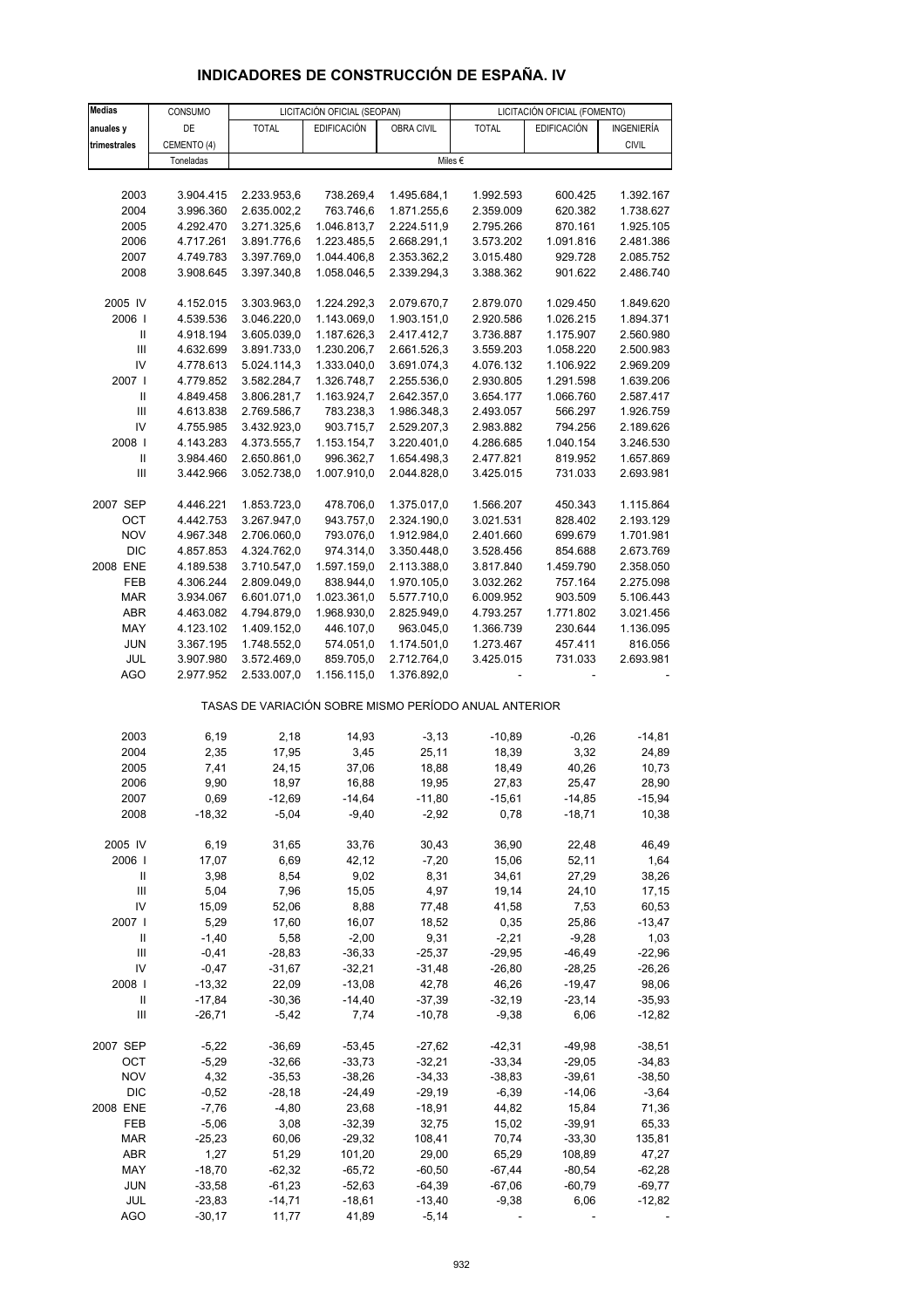| <b>Medias</b>                      | ESTABLECIMIENTOS HOTELEROS |                    |                                                       |              |                          |                    |                  |  |
|------------------------------------|----------------------------|--------------------|-------------------------------------------------------|--------------|--------------------------|--------------------|------------------|--|
| anuales y                          |                            | NÚMERO DE VIAJEROS |                                                       |              | NÚMERO DE PERNOCTACIONES |                    | <b>GRADO DE</b>  |  |
| trimestrales                       | <b>TOTAL</b>               | <b>ESPAÑOLES</b>   | <b>EXTRANJEROS</b>                                    | <b>TOTAL</b> | <b>ESPAÑOLES</b>         | <b>EXTRANJEROS</b> | <b>OCUPACIÓN</b> |  |
|                                    |                            |                    | Miles                                                 |              |                          |                    | $\%$             |  |
|                                    |                            |                    |                                                       |              |                          |                    |                  |  |
| 2003                               | 5.709,85                   | 3.176,62           | 2.537,97                                              | 19.430,80    | 7.726,87                 | 11.712,27          | 53,49            |  |
| 2004                               | 6.103,11                   | 3.530,16           | 2.573,56                                              | 19.991,99    | 8.467,19                 | 11.527,54          | 52,65            |  |
| 2005                               | 6.449,76                   | 3.744,84           | 2.704,89                                              | 20.920,62    | 9.042,68                 | 11.878,09          | 53,31            |  |
| 2006                               | 6.821,33                   | 3.953,68           | 2.867,65                                              | 22.252,32    | 9.590,69                 | 12.661,63          | 54,69            |  |
| 2007                               | 7.038,06                   | 4.054,19           | 2.983,87                                              | 22.661,34    | 9.720,23                 | 12.941,11          | 54,52            |  |
| 2008                               | 7.296,87                   | 4.128,92           | 3.167,95                                              | 23.902,97    | 10.119,43                | 13.783,55          | 54,49            |  |
| 2005 IV                            | 5.454,83                   | 3.302,59           | 2.153,14                                              | 16.076,12    | 7.127,93                 | 8.953,37           | 47,02            |  |
| 2006                               | 4.825,93                   | 3.049,41           | 1.776,53                                              | 13.889,03    | 6.549,37                 | 7.339,66           | 45,43            |  |
| Ш                                  | 7.680,55                   | 4.236,59           | 3.443,96                                              | 24.305,72    | 9.852,87                 | 14.452,84          | 56,67            |  |
| Ш                                  | 9.063,86                   | 5.019,76           | 4.044,10                                              | 33.886,83    | 14.270,50                | 19.616,33          | 69,00            |  |
| IV                                 | 5.714,96                   | 3.508,95           | 2.206,00                                              | 16.927,71    | 7.690,01                 | 9.237,70           | 47,67            |  |
| 2007 l                             | 5.054,53                   | 3.154,18           | 1.900,34                                              | 14.446,75    | 6.720,95                 | 7.725,79           | 45,51            |  |
| Ш                                  | 7.863,10                   | 4.374,85           | 3.488,25                                              | 24.545,26    | 10.128,04                | 14.417,22          | 55,87            |  |
| Ш                                  | 9.283,37                   | 5.090,04           | 4.193,32                                              | 34.235,97    | 14.259,01                | 19.976,96          | 68,79            |  |
| IV                                 | 5.951,25                   | 3.597,70           | 2.353,56                                              | 17.417,39    | 7.772,94                 | 9.644,45           | 47,90            |  |
| 2008                               | 5.379,68                   | 3.362,27           | 2.017,41                                              | 15.545,63    | 7.387,45                 | 8.158,18           | 45,99            |  |
| Ш                                  | 7.682,19                   | 4.129,27           | 3.552,92                                              | 24.016,61    | 9.458,37                 | 14.558,24          | 53,27            |  |
| Ш                                  | 9.594,66                   | 5.278,36           | 4.316,30                                              | 36.268,52    | 15.208,97                | 21.059,55          | 69,05            |  |
| 2007 SEP                           | 8.647,46                   | 4.612,53           | 4.034,93                                              | 30.259,83    | 11.621,90                | 18.637,93          | 64,26            |  |
| OCT                                | 7.540,04                   | 4.215,78           | 3.324,26                                              | 23.533,50    | 9.220,14                 | 14.313,36          | 53,81            |  |
| <b>NOV</b>                         | 5.537,56                   | 3.506,03           | 2.031,53                                              | 15.362,30    | 7.552,70                 | 7.809,61           | 48,27            |  |
| <b>DIC</b>                         | 4.776,16                   | 3.071,28           | 1.704,88                                              | 13.356,37    | 6.545,98                 | 6.810,39           | 41,61            |  |
| 2008 ENE                           | 4.300,07                   | 2.673,15           | 1.626,92                                              | 12.644,20    | 5.629,29                 | 7.014,91           | 40,27            |  |
| FEB                                | 5.231,60                   | 3.319,52           | 1.912,08                                              | 14.812,98    | 7.025,58                 | 7.787,41           | 46,92            |  |
| <b>MAR</b>                         | 6.607,37                   | 4.094,15           | 2.513,22                                              | 19.179,71    | 9.507,49                 | 9.672,22           | 50,79            |  |
| <b>ABR</b>                         | 6.622,20                   | 3.734,50           | 2.887,71                                              | 19.198,61    | 8.431,19                 | 10.767,42          | 49,21            |  |
| MAY                                | 8.094,40                   | 4.195,32           | 3.899,08                                              | 25.033,47    | 9.481,22                 | 15.552,25          | 52,92            |  |
| <b>JUN</b>                         | 8.329,96                   | 4.457,99           | 3.871,97                                              | 27.817,76    | 10.462,70                | 17.355,06          | 57,68            |  |
| JUL                                | 9.235,19                   | 4.978,23           | 4.256,97                                              | 34.614,44    | 13.604,69                | 21.009,75          | 66,21            |  |
| AGO                                | 9.954,13                   | 5.578,49           | 4.375,64                                              | 37.922,60    | 16.813,25                | 21.109,35          | 71,89            |  |
|                                    |                            |                    | TASAS DE VARIACIÓN SOBRE MISMO PERÍODO ANUAL ANTERIOR |              |                          |                    |                  |  |
| 2003                               | 4,44                       | 6,09               | 2,38                                                  | 2,51         | 5,30                     | 0,74               | $-1,20$          |  |
| 2004                               | 6,89                       | 11,13              | 1,40                                                  | 2,89         | 9,58                     | $-1,58$            | $-1,57$          |  |
| 2005                               | 5,68                       | 6,08               | 5,10                                                  | 4,64         | 6,80                     | 3,04               | 1,27             |  |
| 2006                               | 5,76                       | 5,58               | 6,02                                                  | 6,37         | 6,06                     | 6,60               | 2,59             |  |
| 2007                               | 3,18                       | 2,54               | 4,05                                                  | 1,84         | 1,35                     | 2,21               | -0,32            |  |
| 2008                               | 0,72                       | $-0,64$            | 2,56                                                  | 0,95         | $-0,91$                  | 2,36               | $-2,32$          |  |
| 2005 IV                            | 5,02                       | 3,82               | 7,03                                                  | 4,52         | 3,23                     | 5,60               | 1,26             |  |
| 2006                               | 2,63                       | 2,56               | 2,76                                                  | 0,99         | $-1,00$                  | 2,89               | $-1,42$          |  |
| $\, \parallel$                     | 10,64                      | 9,30               | 12,37                                                 | 12,29        | 12,20                    | 12,35              | 8,23             |  |
| $\mathbf{III}$                     | 4,18                       | 3,98               | 4,42                                                  | 5,21         | 4,58                     | 5,68               | 1,80             |  |
| IV                                 | 4,77                       | 6,25               | 2,46                                                  | 5,30         | 7,89                     | 3,18               | 1,38             |  |
| 2007 l                             | 4,74                       | 3,44               | 6,97                                                  | 4,02         | 2,62                     | 5,26               | 0,17             |  |
| Ш                                  | 2,38                       | 3,26               | 1,29                                                  | 0,99         | 2,79                     | $-0,25$            | $-1,40$          |  |
| Ш                                  | 2,42                       | 1,40               | 3,69                                                  | 1,03         | $-0,08$                  | 1,84               | $-0,31$          |  |
| IV                                 | 4,13                       | 2,53               | 6,69                                                  | 2,89         | 1,08                     | 4,40               | 0,48             |  |
| 2008                               | 6,43                       | 6,60               | 6, 16                                                 | 7,61         | 9,92                     | 5,60               | 1,06             |  |
| Ш                                  | $-2,30$                    | $-5,61$            | 1,85                                                  | $-2,15$      | $-6,61$                  | 0,98               | $-4,66$          |  |
| $\ensuremath{\mathsf{III}}\xspace$ | $-0,07$                    | $-0,95$            | 1,02                                                  | 0,12         | $-2,37$                  | 2,00               | $-2,81$          |  |
| 2007 SEP                           | 2,70                       | 1,07               | 4,62                                                  | 1,14         | $-0,05$                  | 1,90               | $-0,34$          |  |
| OCT                                | 2,49                       | 1,66               | 3,55                                                  | 0,69         | $-1,19$                  | 1,94               | $-1,43$          |  |
| <b>NOV</b>                         | 8,26                       | 7,72               | 9,22                                                  | 7,66         | 8,65                     | 6,71               | 4,46             |  |
| <b>DIC</b>                         | 2,21                       | $-1,72$            | 10,15                                                 | 1,64         | $-3,56$                  | 7,18               | $-1,40$          |  |
| 2008 ENE                           | 3,41                       | 2,64               | 4,69                                                  | 2,33         | 0,80                     | 3,59               | $-0,17$          |  |
| FEB                                | 7,80                       | 7,47               | 8,37                                                  | 9,28         | 9,13                     | 9,42               | 1,98             |  |
| <b>MAR</b>                         | 7,40                       | 8,62               | 5,48                                                  | 10,05        | 16,79                    | 4,13               | 1,22             |  |
| <b>ABR</b>                         | $-10,44$                   | $-16, 10$          | $-1,90$                                               | $-11,49$     | $-21,03$                 | $-2,23$            | $-11,54$         |  |
| MAY                                | 5,96                       | 4,48               | 7,60                                                  | 6,59         | 7,06                     | 6,30               | 3,72             |  |
| JUN                                | $-2,64$                    | $-4,30$            | $-0,65$                                               | $-2,25$      | $-3,58$                  | $-1,44$            | $-5,40$          |  |
| JUL                                | 0,63                       | $-0,51$            | 2,00                                                  | 0,87         | $-2,16$                  | 2,94               | $-2,49$          |  |
| <b>AGO</b>                         | $-0,71$                    | $-1,34$            | 0,09                                                  | $-0,55$      | $-2,53$                  | 1,09               | $-3,11$          |  |

## **INDICADORES DE SERVICIOS DE ESPAÑA. I**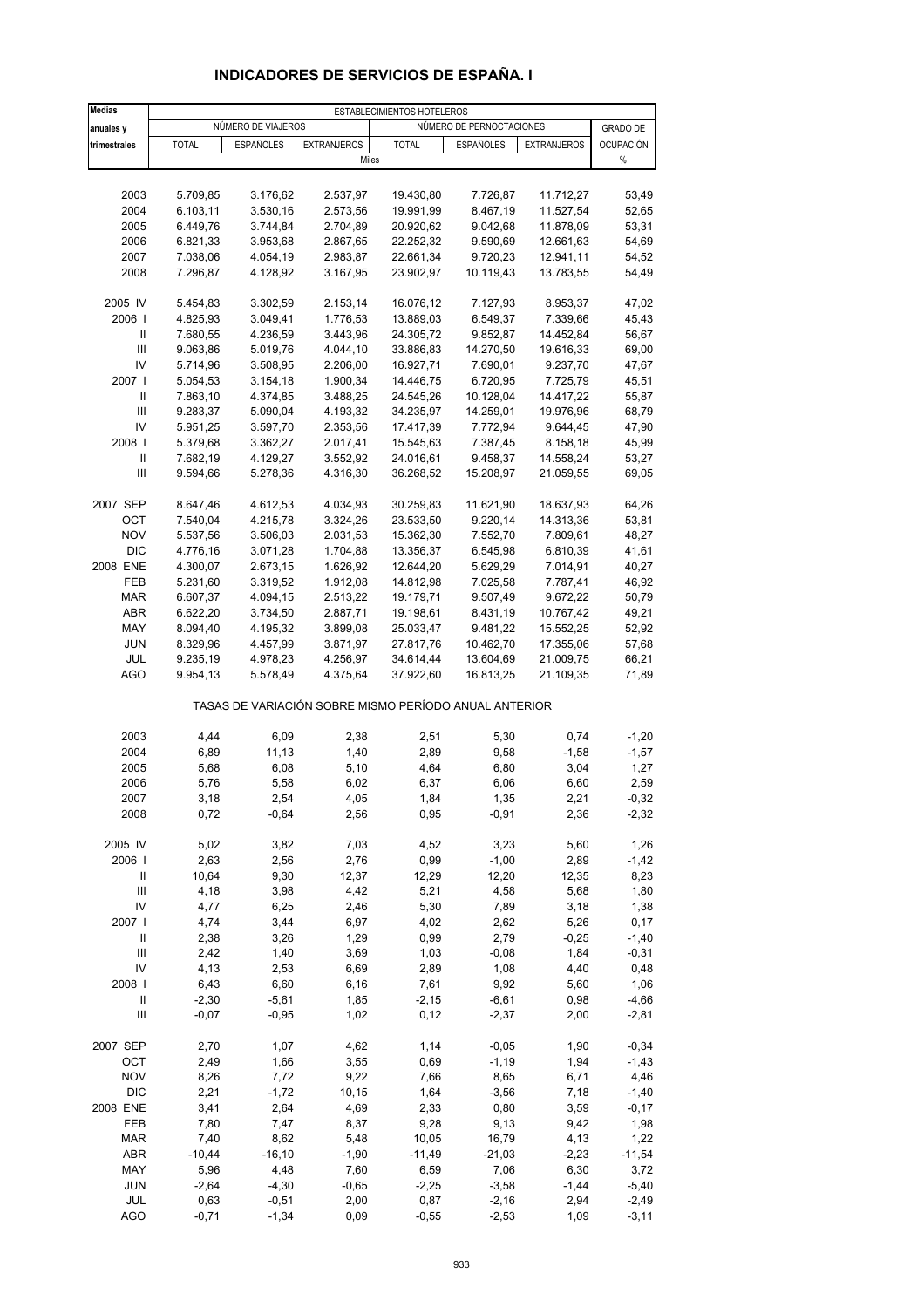| <b>Medias</b>                      | <b>ACAMPAMENTOS TURÍSTICOS (5)</b> |                    |                                                       |                        |                          |                      |                  |  |
|------------------------------------|------------------------------------|--------------------|-------------------------------------------------------|------------------------|--------------------------|----------------------|------------------|--|
| anuales y                          |                                    | NÚMERO DE VIAJEROS |                                                       |                        | NÚMERO DE PERNOCTACIONES |                      | <b>GRADO DE</b>  |  |
| trimestrales                       | <b>TOTAL</b>                       | <b>ESPAÑOLES</b>   | <b>EXTRANJEROS</b>                                    | <b>TOTAL</b>           | <b>ESPAÑOLES</b>         | <b>EXTRANJEROS</b>   | <b>OCUPACIÓN</b> |  |
|                                    |                                    |                    | Miles                                                 |                        |                          |                      | $\%$             |  |
|                                    |                                    |                    |                                                       |                        |                          |                      |                  |  |
| 2003                               | 586,049                            | 389,151            | 196,898                                               | 2.592,934              | 1.404,355                | 1.188,578            | 33,56            |  |
| 2004                               | 556,160                            | 376,105            | 180,055                                               | 2.534,916              | 1.390,447                | 1.144,469            | 35,31            |  |
| 2005                               | 546,465                            | 374,388            | 172,078                                               | 2.598,740              | 1.421,521                | 1.177,219            | 35,79            |  |
| 2006                               | 551,646                            | 374,948            | 176,698                                               | 2.660,181              | 1.456,573                | 1.203,608            | 36,73            |  |
| 2007                               | 537,696                            | 361,395            | 176,301                                               | 2.621,173              | 1.410,271                | 1.210,902            | 36,88            |  |
| 2008                               | 658,518                            | 438,228            | 220,290                                               | 3.249,567              | 1.768,968                | 1.480,600            | 38,56            |  |
| 2005 IV                            | 155,967                            | 116,340            | 39,627                                                | 839,594                | 295,178                  | 544,416              | 33,96            |  |
| 2006                               | 129,780                            | 93,980             | 35,800                                                | 815,649                | 220,387                  | 595,262              | 35,85            |  |
| Ш                                  | 580,882                            | 426,447            | 154,435                                               | 2.194,418              | 1.250,153                | 944,266              | 32,14            |  |
| Ш                                  | 1.327,161                          | 851,927            | 475,235                                               | 6.751,246              | 4.021,843                | 2.729,403            | 44,33            |  |
| IV                                 | 168,760                            | 127,438            | 41,322                                                | 879,410                | 333,907                  | 545,503              | 34,60            |  |
| 2007 l                             | 145,304                            | 101,525            | 43,778                                                | 886,777                | 242,620                  | 644,156              | 36,88            |  |
| Ш<br>Ш                             | 561,878                            | 404,631            | 157,248                                               | 2.175,940<br>6.506,678 | 1.242,893<br>3.816,722   | 933,047              | 31,54<br>44,06   |  |
| IV                                 | 1.274,370<br>169,234               | 812,363<br>127,063 | 462,007<br>42,171                                     | 915,297                | 338,849                  | 2.689,957<br>576,448 | 35,04            |  |
| 2008                               | 188,136                            | 145,114            | 43,022                                                | 1.087,456              | 427,489                  | 659,967              | 37,75            |  |
| Ш                                  | 483,162                            | 334,869            | 148,292                                               | 1.960,311              | 1.026,434                | 933,877              | 30,84            |  |
| Ш                                  | 1.627,124                          | 1.032,936          | 594,188                                               | 8.426,619              | 4.894,986                | 3.531,633            | 51,34            |  |
|                                    |                                    |                    |                                                       |                        |                          |                      |                  |  |
| 2007 SEP<br>OCT                    | 559,026<br>238,331                 | 357,619<br>171,499 | 201,407<br>66,832                                     | 2.576,376<br>1.131,318 | 1.370,096<br>472,481     | 1.206,280<br>658,837 | 31,83<br>33,93   |  |
| <b>NOV</b>                         | 147,459                            | 114,289            | 33,170                                                | 804,110                | 281,192                  | 522,918              | 35,94            |  |
| <b>DIC</b>                         | 121,911                            | 95,401             | 26,510                                                | 810,462                | 262,874                  | 547,588              | 35,25            |  |
| 2008 ENE                           | 91,524                             | 60,590             | 30,934                                                | 806,976                | 163,572                  | 643,404              | 37,21            |  |
| FEB                                | 131,300                            | 96,111             | 35,189                                                | 874,991                | 216,419                  | 658,572              | 38,43            |  |
| <b>MAR</b>                         | 341,585                            | 278,642            | 62,943                                                | 1.580,401              | 902,477                  | 677,924              | 37,61            |  |
| ABR                                | 325,084                            | 226,351            | 98,733                                                | 1.318,350              | 641,163                  | 677,187              | 30,24            |  |
| MAY                                | 451,432                            | 295,081            | 156,351                                               | 1.837,830              | 903,552                  | 934,278              | 30,40            |  |
| <b>JUN</b>                         | 672,969                            | 483,176            | 189,793                                               | 2.724,752              | 1.534,586                | 1.190,166            | 31,87            |  |
| JUL                                | 1.410,294                          | 846,871            | 563,423                                               | 7.208,777              | 3.540,257                | 3.668,520            | 48,13            |  |
| <b>AGO</b>                         | 1.843,953                          | 1.219,000          | 624,953                                               | 9.644,460              | 6.249,715                | 3.394,745            | 54,55            |  |
|                                    |                                    |                    | TASAS DE VARIACIÓN SOBRE MISMO PERÍODO ANUAL ANTERIOR |                        |                          |                      |                  |  |
| 2003                               | 16,82                              | 21,05              | 9,28                                                  | $-0,50$                | 3,53                     | $-4,89$              | $-7,54$          |  |
| 2004                               | $-5,10$                            | $-3,35$            | $-8,55$                                               | $-2,24$                | $-0,99$                  | $-3,71$              | 5,21             |  |
| 2005                               | $-1,74$                            | $-0,46$            | $-4,43$                                               | 2,52                   | 2,23                     | 2,86                 | 1,35             |  |
| 2006                               | 0,95                               | 0, 15              | 2,68                                                  | 2,36                   | 2,47                     | 2,24                 | 2,64             |  |
| 2007                               | $-2,53$                            | -3,61              | -0,22                                                 | -1,47                  | -3,18                    | 0,61                 | 0,41             |  |
| 2008                               | $-2,18$                            | $-2,56$            | $-1,42$                                               | $-0,52$                | $-2,65$                  | 2,15                 | 0,93             |  |
| 2005 IV                            | $-1,60$                            | $-2,23$            | 0,28                                                  | 3,38                   | 1,36                     | 4,50                 | $-0,42$          |  |
| 2006                               | $-21,54$                           | $-26,38$           | $-5,17$                                               | $-15,88$               | $-39,62$                 | $-1,56$              | $-0,49$          |  |
| Ш                                  | 16,64                              | 19,72              | 8,92                                                  | 19,47                  | 25,84                    | 11,97                | 10, 12           |  |
| $\mathbf{III}$                     | $-2,88$                            | $-5,06$            | 1,30                                                  | 0,03                   | $-0,26$                  | 0,48                 | 0,81             |  |
| IV                                 | 8,20                               | 9,54               | 4,28                                                  | 4,74                   | 13,12                    | 0,20                 | 1,89             |  |
| 2007 l<br>Ш                        | 11,96<br>$-3,27$                   | 8,03<br>$-5,12$    | 22,29<br>1,82                                         | 8,72<br>$-0,84$        | 10,09<br>$-0,58$         | 8,21<br>$-1,19$      | 2,87<br>$-1,86$  |  |
| $\mathbf{III}$                     | $-3,98$                            | $-4,64$            | $-2,78$                                               | $-3,62$                | $-5,10$                  | $-1,45$              | $-0,62$          |  |
| IV                                 | 0,28                               | $-0,29$            | 2,05                                                  | 4,08                   | 1,48                     | 5,67                 | 1,27             |  |
| 2008                               | 29,48                              | 42,93              | $-1,73$                                               | 22,63                  | 76,20                    | 2,45                 | 2,37             |  |
| Ш                                  | $-14,01$                           | $-17,24$           | $-5,70$                                               | $-9,91$                | $-17,42$                 | 0,09                 | $-2,23$          |  |
| $\ensuremath{\mathsf{III}}\xspace$ | $-0,30$                            | $-0,65$            | 0,32                                                  | $-0,53$                | $-2,88$                  | 2,91                 | 2,33             |  |
| 2007 SEP                           | $-1,94$                            | $-4,42$            | 2,79                                                  | 2,48                   | $-1,59$                  | 7,53                 | 3,55             |  |
| OCT                                | 1,15                               | 2,69               | $-2,58$                                               | 4,27                   | 4,52                     | 4,10                 | 6,87             |  |
| <b>NOV</b>                         | 16,52                              | 16,73              | 15,81                                                 | 13,56                  | 19,15                    | 10,77                | 2,89             |  |
| <b>DIC</b>                         | $-15,40$                           | $-18,73$           | $-0,78$                                               | $-4, 11$               | $-16,19$                 | 3,02                 | $-5,04$          |  |
| 2008 ENE                           | $-0,89$                            | $-1,55$            | 0,43                                                  | 5,50                   | 6,52                     | 5,24                 | 2,90             |  |
| FEB                                | 8,52                               | 12,95              | $-2,00$                                               | 3,29                   | 8,53                     | 1,67                 | $-1,96$          |  |
| <b>MAR</b>                         | 53,47                              | 76,42              | $-2,61$                                               | 50,77                  | 140,73                   | 0,68                 | 6,63             |  |
| ABR                                | $-37,93$                           | $-45,18$           | $-10,94$                                              | $-34,72$               | $-52,92$                 | 2,95                 | $-5,56$          |  |
| MAY                                | 4,06                               | 5,95               | 0,68                                                  | 5,55                   | 8,06                     | 3,24                 | 0,20             |  |
| <b>JUN</b><br>JUL                  | $-7,57$<br>$-2,03$                 | $-7,53$<br>$-5,14$ | $-7,68$<br>3,05                                       | $-1,53$<br>$-0,03$     | 0,25<br>$-7,94$          | $-3,74$<br>9,00      | $-1,21$<br>4,61  |  |
| AGO                                | 1,06                               | 2,72               | $-2,02$                                               | $-0,91$                | 0,25                     | $-2,95$              | 0,40             |  |
|                                    |                                    |                    |                                                       |                        |                          |                      |                  |  |

## **INDICADORES DE SERVICIOS DE ESPAÑA. II**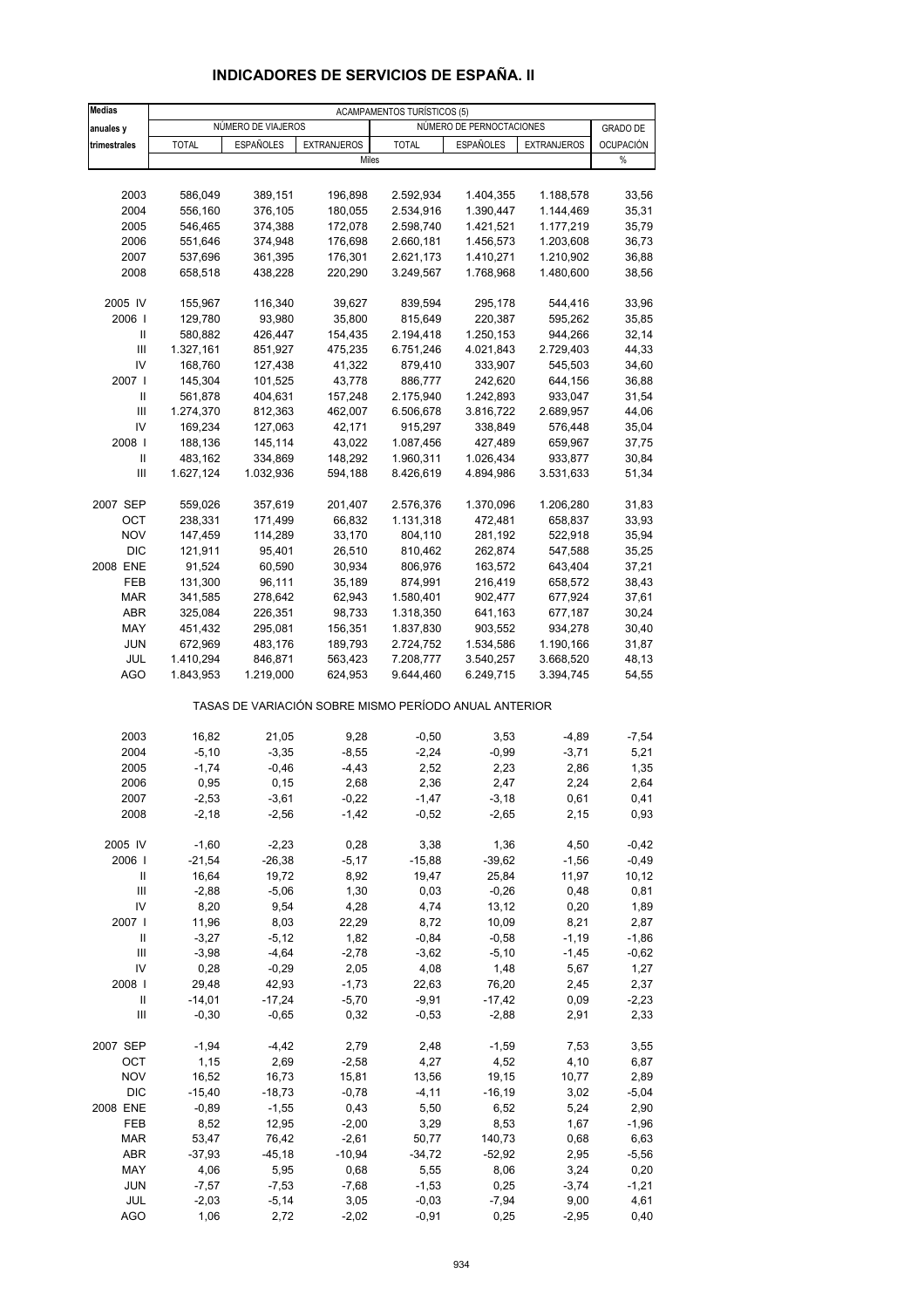| <b>Medias</b>                      | APARTAMENTOS TURÍSTICOS (5) |                    |                                                       |              |                          |                    |                  |  |
|------------------------------------|-----------------------------|--------------------|-------------------------------------------------------|--------------|--------------------------|--------------------|------------------|--|
| anuales y                          |                             | NÚMERO DE VIAJEROS |                                                       |              | NÚMERO DE PERNOCTACIONES |                    | <b>GRADO DE</b>  |  |
| trimestrales                       | <b>TOTAL</b>                | <b>ESPAÑOLES</b>   | <b>EXTRANJEROS</b>                                    | <b>TOTAL</b> | <b>ESPAÑOLES</b>         | <b>EXTRANJEROS</b> | <b>OCUPACIÓN</b> |  |
|                                    |                             |                    | Miles                                                 |              |                          |                    | $\%$             |  |
|                                    |                             |                    |                                                       |              |                          |                    |                  |  |
|                                    |                             |                    |                                                       |              |                          |                    |                  |  |
| 2003                               | 741,295                     | 166,029            | 575,119                                               | 6.577,793    | 1.072,847                | 5.504,192          | 48,26            |  |
| 2004                               | 707,930                     | 182,640            | 525,290                                               | 6.142,101    | 1.183,435                | 4.958,666          | 44,29            |  |
| 2005                               | 698,889                     | 190,643            | 508,163                                               | 5.855,701    | 1.237,198                | 4.618,503          | 42,61            |  |
| 2006                               | 747,738                     | 219,354            | 528,384                                               | 6.025,837    | 1.352,217                | 4.673,620          | 42,76            |  |
| 2007                               | 717,715                     | 227,272            | 490,443                                               | 5.881,175    | 1.376,347                | 4.504,828          | 42,56            |  |
| 2008                               | 746,891                     | 244,784            | 502,107                                               | 6.151,258    | 1.513,019                | 4.638,239          | 42,99            |  |
| 2005 IV                            | 571,087                     | 114,319            | 456,768                                               | 4.601,734    | 595,254                  | 4.006,480          | 38,43            |  |
| 2006                               | 530,018                     | 111,336            | 418,682                                               | 4.317,573    | 556,303                  | 3.761,270          | 40,08            |  |
| Ш                                  | 737,714                     | 235,301            | 502,413                                               | 5.351,809    | 1.164,657                | 4.187,153          | 36,73            |  |
| $\ensuremath{\mathsf{III}}\xspace$ | 1.122,306                   | 393,404            | 728,902                                               | 9.710,740    | 2.985,666                | 6.725,074          | 55,46            |  |
| IV                                 | 600,915                     | 137,377            | 463,538                                               | 4.723,226    | 702,241                  | 4.020,985          | 38,76            |  |
| 2007 l                             | 519,595                     | 108,182            | 411,413                                               | 4.496,242    | 546,899                  | 3.949,344          | 41,38            |  |
| Ш                                  | 719,396                     | 244,027            | 475,370                                               | 5.258,716    | 1.221,999                | 4.036,717          | 35,73            |  |
| Ш                                  | 1.057,538                   | 411,505            | 646,033                                               | 9.260,915    | 3.034,625                | 6.226,290          | 54,26            |  |
| IV                                 | 574,329                     | 145,374            | 428,955                                               | 4.508,825    | 701,864                  | 3.806,961          | 38,85            |  |
| 2008                               | 549,782                     | 131,887            | 417,895                                               | 4.581,188    | 641,065                  | 3.940,123          | 41,30            |  |
| Ш                                  | 674,922                     | 218,329            | 456,593                                               | 4.985,906    | 1.082,586                | 3.903,320          | 34,54            |  |
| Ш                                  | 1.150,506                   | 453,810            |                                                       |              | 3.466,600                | 6.787,791          | 58,21            |  |
|                                    |                             |                    | 696,697                                               | 10.254,391   |                          |                    |                  |  |
| 2007 SEP                           | 882,219                     | 300,011            | 582,208                                               | 6.970,283    | 1.894,148                | 5.076,135          | 43,83            |  |
| OCT                                | 704,333                     | 182,998            | 521,335                                               | 5.447,562    | 877,678                  | 4.569,884          | 38,65            |  |
| <b>NOV</b>                         | 501,875                     | 114,235            | 387,640                                               | 3.981,898    | 566,003                  | 3.415,895          | 38,99            |  |
| <b>DIC</b>                         | 516,779                     | 138,888            | 377,891                                               | 4.097,014    | 661,911                  | 3.435,103          | 38,91            |  |
| 2008 ENE                           | 476,310                     | 85,456             | 390,854                                               | 4.323,331    | 489,675                  | 3.833,656          | 39,08            |  |
| FEB                                | 518,786                     | 123,284            | 395,502                                               | 4.431,346    | 557,844                  | 3.873,502          | 42,40            |  |
| <b>MAR</b>                         | 654,250                     | 186,922            | 467,328                                               | 4.988,887    | 875,675                  | 4.113,212          | 42,41            |  |
| ABR                                | 519,369                     | 153,064            | 366,305                                               | 3.861,101    | 711,084                  | 3.150,017          | 31,81            |  |
| MAY                                | 708,918                     | 230,216            | 478,702                                               | 4.919,863    | 1.046,812                | 3.873,051          | 32,52            |  |
| JUN                                | 796,480                     | 271,707            | 524,773                                               | 6.176,754    | 1.489,863                | 4.686,891          | 39,30            |  |
| JUL                                | 1.062,782                   | 383,159            | 679,623                                               | 9.442,103    | 2.820,491                | 6.621,612          | 54,12            |  |
| <b>AGO</b>                         | 1.238,230                   | 524,460            | 713,770                                               | 11.066,679   | 4.112,709                | 6.953,970          | 62,30            |  |
|                                    |                             |                    | TASAS DE VARIACIÓN SOBRE MISMO PERÍODO ANUAL ANTERIOR |              |                          |                    |                  |  |
| 2003                               | $-0,07$                     | 13,23              | $-3,33$                                               | $-2,67$      | 8,99                     | $-4,66$            | $-3,35$          |  |
| 2004                               | $-4,50$                     | 10,00              | $-8,66$                                               | $-6,62$      | 10,31                    | $-9,91$            | $-8,22$          |  |
| 2005                               | $-1,28$                     | 4,38               | $-3,26$                                               | $-4,66$      | 4,54                     | $-6,86$            | $-3,80$          |  |
| 2006                               | 6,99                        | 15,06              | 3,98                                                  | 2,91         | 9,30                     | 1,19               | 0,34             |  |
| 2007                               | -4,02                       | 3,61               |                                                       | $-2,40$      |                          | $-3,61$            | -0,48            |  |
| 2008                               | $-0,54$                     | $-1,65$            | -7,18<br>0,02                                         | $-1,73$      | 1,78<br>$-3,29$          | $-1,21$            | $-1,81$          |  |
|                                    |                             |                    |                                                       |              |                          |                    |                  |  |
| 2005 IV                            | 1,59                        | 5,42               | 0,68                                                  | $-2,09$      | 9,79                     | $-3,63$            | $-2,41$          |  |
| 2006                               | 0,41                        | 1,73               | 0,06                                                  | $-5,73$      | 0,11                     | $-6,53$            | $-6,80$          |  |
| Ш                                  | 16,32                       | 31,19              | 10,46                                                 | 10,53        | 25,94                    | 6,89               | 6,95             |  |
| $\ensuremath{\mathsf{III}}\xspace$ | 5,64                        | 9,45               | 3,74                                                  | 3,31         | 3,92                     | 3,05               | 1,44             |  |
| IV                                 | 5,22                        | 20,17              | 1,48                                                  | 2,64         | 17,97                    | 0,36               | 0,85             |  |
| 2007 l                             | $-1,97$                     | $-2,83$            | $-1,74$                                               | 4,14         | $-1,69$                  | 5,00               | 3,24             |  |
| Ш                                  | $-2,48$                     | 3,71               | $-5,38$                                               | $-1,74$      | 4,92                     | $-3,59$            | $-2,72$          |  |
| $\ensuremath{\mathsf{III}}\xspace$ | $-5,77$                     | 4,60               | $-11,37$                                              | $-4,63$      | 1,64                     | $-7,42$            | $-2,18$          |  |
| IV                                 | $-4,42$                     | 5,82               | $-7,46$                                               | $-4,54$      | $-0,05$                  | $-5,32$            | 0,24             |  |
| 2008                               | 5,81                        | 21,91              | 1,58                                                  | 1,89         | 17,22                    | $-0,23$            | $-0,20$          |  |
| Ш                                  | $-6,18$                     | $-10,53$           | $-3,95$                                               | $-5,19$      | $-11,41$                 | $-3,30$            | $-3,33$          |  |
| $\ensuremath{\mathsf{III}}\xspace$ | 0,46                        | $-2,88$            | 2,77                                                  | $-1,46$      | $-3,84$                  | $-0,20$            | $-2,12$          |  |
| 2007 SEP                           | $-8,34$                     | $-3,33$            | $-10,73$                                              | $-6,49$      | $-4, 15$                 | $-7,33$            | $-3,52$          |  |
| OCT                                | $-3,89$                     | 8,76               | $-7,66$                                               | $-2,79$      | 1,63                     | $-3,60$            | 1,58             |  |
| <b>NOV</b>                         | $-1,82$                     | 15,24              | $-5,93$                                               | $-5,14$      | 4,94                     | $-6,63$            | $-0,23$          |  |
| <b>DIC</b>                         | $-7,50$                     | $-4,05$            | $-8,71$                                               | $-6,20$      | $-5,95$                  | $-6,25$            | $-0,59$          |  |
| 2008 ENE                           | 0,77                        | 4,44               | 0,00                                                  | $-1,94$      | $-2,53$                  | $-1,87$            | $-0,59$          |  |
| FEB                                | 2,45                        | 10,97              | 0,05                                                  | 3,86         | 7,43                     | 3,37               | 0,02             |  |
| <b>MAR</b>                         | 12,86                       | 42,01              | 4,30                                                  | 3,65         | 41,46                    | $-1,93$            | $-0,07$          |  |
|                                    |                             |                    |                                                       |              |                          |                    |                  |  |
| ABR                                | $-20,76$                    | $-40,66$           | $-7,85$                                               | $-16, 11$    | $-39,93$                 | $-7,86$            | $-10,57$         |  |
| MAY                                | 11,04                       | 31,90              | 3,20                                                  | 4,29         | 17,76                    | 1,16               | 3,30             |  |
| JUN                                | $-7,85$                     | $-9,31$            | $-7,08$                                               | $-4,32$      | $-6,49$                  | $-3,61$            | $-2,12$          |  |
| JUL                                | $-0,94$                     | $-5,76$            | 2,00                                                  | $-0,67$      | $-4,89$                  | 1,24               | $-1,47$          |  |
| <b>AGO</b>                         | 1,70                        | $-0,65$            | 3,51                                                  | $-2,12$      | $-3,10$                  | $-1,54$            | $-2,67$          |  |

## **INDICADORES DE SERVICIOS DE ESPAÑA. III**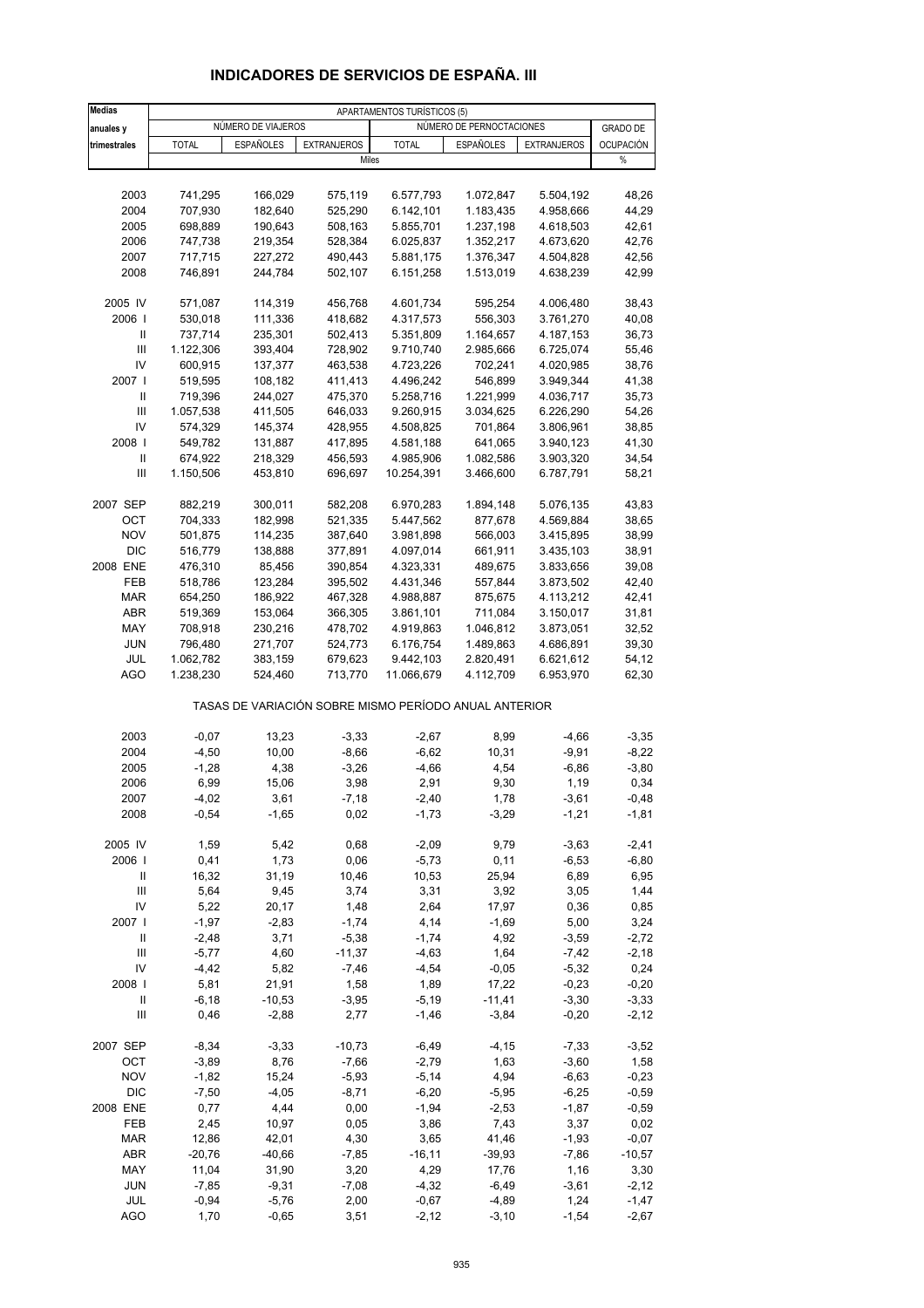| <b>Medias</b>                      | TRANSPORTE AÉREO DE PASAJEROS |                    |                    |                      |                                                       |                      |                    |  |
|------------------------------------|-------------------------------|--------------------|--------------------|----------------------|-------------------------------------------------------|----------------------|--------------------|--|
| anuales y                          | <b>TOTAL</b>                  |                    | <b>INTERIOR</b>    |                      |                                                       | <b>INTERNACIONAL</b> |                    |  |
| trimestrales                       |                               | <b>TOTAL</b>       | <b>REGULAR</b>     | NO REGULAR           | <b>TOTAL</b>                                          | <b>REGULAR</b>       | NO REGULAR         |  |
|                                    |                               |                    |                    | Miles                |                                                       |                      |                    |  |
|                                    |                               |                    |                    |                      |                                                       |                      |                    |  |
| 2003                               | 12.644,45                     | 5.102,46           | 4.902,51           | 199,95               | 7.541,98                                              | 4.804,25             | 2.737,73           |  |
| 2004                               | 13.657,36                     | 5.601,65           | 5.371,26           | 230,39               | 8.055,64                                              | 5.529,43             | 2.526,21           |  |
| 2005                               | 14.920,55                     | 6.363,17           | 6.145,40           | 217,61               | 8.557,21                                              | 6.279,19             | 2.278,02           |  |
| 2006                               | 15.927,05                     | 6.790,79           | 6.598,03           | 192,68               | 9.136,25                                              | 6.905,98             | 2.230,19           |  |
| 2007                               | 17.375,85                     | 7.400,05           | 7.208,48           | 198,57               | 9.975,80                                              | 7.918,30             | 2.064,62           |  |
| 2008                               | 17.732,73                     | 7.239,00           | 7.056,48           | 182,53               | 10.493,73                                             | 8.492,97             | 2.000,76           |  |
|                                    |                               |                    |                    |                      |                                                       |                      |                    |  |
| 2005 IV                            | 13.633,09                     | 6.071,99           | 5.958,15           | 113,84               | 7.561,10                                              | 5.812,90             | 1.748,20           |  |
| 2006                               | 12.492,41                     | 5.832,48           | 5.718,69           | 113,79               | 6.659,93                                              | 5.290,20             | 1.369,74           |  |
| Ш                                  | 16.893,52                     | 7.005,49           | 6.867,18           | 137,97               | 9.888,03                                              | 7.501,46             | 2.386,24           |  |
| $\ensuremath{\mathsf{III}}\xspace$ | 19.698,55                     | 7.703,03           | 7.302,30           | 400,73               | 11.995,52                                             | 8.482,88             | 3.512,65           |  |
| IV                                 | 14.623,70                     | 6.622,18           | 6.503,93           | 118,25               | 8.001,52                                              | 6.349,37             | 1.652,15           |  |
| 2007 l                             | 13.676,63                     | 6.342,49           | 6.211,47           | 131,02               | 7.334,14                                              | 6.006,02             | 1.328,12           |  |
| Ш                                  | 18.124,63                     | 7.603,46           | 7.474,83           | 156,61               | 10.521,17                                             | 8.368,33             | 2.181,32           |  |
| Ш                                  | 21.795,79                     | 8.555,67           | 8.169,17           | 386,50               | 13.240,12                                             | 10.037,15            | 3.202,97           |  |
| IV                                 | 15.906,35                     | 7.098,58           | 6.978,45           | 120,13               | 8.807,77                                              | 7.261,71             | 1.546,05           |  |
| 2008                               | 14.756,86                     | 6.726,88           | 6.524,08           | 202,80               | 8.029,98                                              | 6.726,78             | 1.303,19           |  |
| $\, \parallel$                     | 18.025,72                     | 7.258,72           | 7.124,50           | 134,22               | 10.767,00                                             | 8.786,90             | 1.980,10           |  |
| Ш                                  | 21.757,05                     | 7.977,61           | 7.753,05           | 224,57               | 13.779,43                                             | 10.701,35            | 3.078,08           |  |
| 2007 SEP                           | 20.550,60                     | 8.063,35           | 7.788,95           | 274,40               | 12.487,25                                             | 9.579,66             | 2.907,59           |  |
| OCT                                | 18.840,65                     | 7.706,90           | 7.620,01           | 86,89                | 11.133,74                                             | 8.939,48             | 2.194,27           |  |
| <b>NOV</b>                         | 14.831,08                     | 7.006,54           | 6.886,16           | 120,39               | 7.824,54                                              | 6.579,10             | 1.245,44           |  |
| <b>DIC</b>                         | 14.047,32                     | 6.582,30           | 6.429,18           | 153,12               | 7.465,02                                              | 6.266,57             | 1.198,45           |  |
| 2008 ENE                           | 13.204,45                     | 6.086,56           | 5.940,50           | 146,06               | 7.117,89                                              | 5.953,38             | 1.164,51           |  |
| FEB                                | 14.109,71                     | 6.639,02           | 6.456,18           | 182,84               | 7.470,70                                              | 6.278,47             | 1.192,23           |  |
| <b>MAR</b>                         | 16.956,41                     | 7.455,06           | 7.175,55           | 279,51               | 9.501,35                                              | 7.948,50             | 1.552,85           |  |
| <b>ABR</b>                         | 16.489,36                     | 7.175,43           | 6.954,01           | 221,42               | 9.313,93                                              | 7.932,54             | 1.381,39           |  |
| MAY                                | 18.393,89                     | 7.215,71           | 7.123,08           | 92,64                | 11.178,18                                             | 9.094,63             | 2.083,55           |  |
| <b>JUN</b>                         | 19.193,91                     | 7.385,02           | 7.296,41           | 88,61                | 11.808,90                                             | 9.333,53             | 2.475,36           |  |
| <b>JUL</b>                         | 21.371,53                     | 7.972,11           | 7.803,28           | 168,84               | 13.399,42                                             | 10.501,38            | 2.898,04           |  |
| <b>AGO</b>                         | 22.142,56                     | 7.983,11           | 7.702,82           | 280,29               | 14.159,45                                             | 10.901,32            | 3.258,13           |  |
|                                    |                               |                    |                    |                      | TASAS DE VARIACIÓN SOBRE MISMO PERÍODO ANUAL ANTERIOR |                      |                    |  |
| 2003                               | 7,43                          | 8,10               | 7,85               | 14,73                | 6,98                                                  | 12,88                | $-2,02$            |  |
| 2004                               | 8,01                          | 9,78               | 9,56               | 15,22                | 6,81                                                  | 15,09                | $-7,73$            |  |
| 2005                               | 9,25                          | 13,59              | 14,41              | $-5,55$              | 6,23                                                  | 13,56                | $-9,82$            |  |
| 2006                               | 6,75                          | 6,72               | 7,37               | $-11,45$             | 6,77                                                  | 9,98                 | $-2,10$            |  |
| 2007                               | 9,10                          | 8,97               | 9,25               | 3,05                 | 9,19                                                  | 14,66                | -7,42              |  |
| 2008                               | 1,16                          | $-2,57$            | $-2,29$            | $-16,46$             | 3,90                                                  | 6,74                 | $-7,10$            |  |
|                                    |                               |                    |                    |                      |                                                       |                      |                    |  |
| 2005 IV                            | 9,22                          | 12,60              | 13,66              | $-24,37$             | 6,66                                                  | 12,13                | $-8,24$            |  |
| 2006                               | 5,20                          | 8,74               | 9,63               | $-22,60$             | 2,29                                                  | 6,46                 | $-11,16$           |  |
| Ш                                  | 10, 12                        | 7,38               | 7,55               | $-0,37$              | 12,14                                                 | 15,00                | 4,00               |  |
| $\ensuremath{\mathsf{III}}\xspace$ | 4,60                          | 2,80               | 3,99               | $-14,94$             | 5,78                                                  | 8,59                 | $-0,43$            |  |
| IV<br>2007 l                       | 7,27                          | 9,06               | 9,16<br>8,62       | 3,88                 | 5,82                                                  | 9,23                 | $-5,49$            |  |
| Ш                                  | 9,48<br>7,29                  | 8,74<br>8,54       |                    | 15,14                | 10, 12<br>6,40                                        | 13,53<br>11,56       | $-3,04$            |  |
| Ш                                  | 10,65                         | 11,07              | 8,85<br>11,87      | 13,51<br>$-3,55$     | 10,38                                                 | 18,32                | $-8,59$<br>$-8,82$ |  |
| IV                                 | 8,77                          | 7,19               | 7,30               | 1,59                 | 10,08                                                 | 14,37                | $-6,42$            |  |
| 2008                               | 7,90                          | 6,06               | 5,03               | 54,79                | 9,49                                                  | 12,00                | $-1,88$            |  |
| Ш                                  | $-0,55$                       | $-4,53$            | $-4,69$            | $-14,30$             | 2,34                                                  | 5,00                 | $-9,22$            |  |
| $\ensuremath{\mathsf{III}}\xspace$ | $-2,95$                       | $-9,36$            | $-7,25$            | $-49,26$             | 1,20                                                  | 4,24                 | $-8,14$            |  |
|                                    |                               |                    |                    |                      |                                                       |                      |                    |  |
| 2007 SEP                           | 9,74                          | 8,93               | 9,39               | $-2,77$              | 10,26                                                 | 16,80                | $-6,89$            |  |
| OCT                                | 8,43                          | 8,46               | 8,83               | $-16,66$             | 8,42                                                  | 13,65                | $-8,70$            |  |
| <b>NOV</b>                         | 10,39                         | 8,02               | 8,17               | 0,14                 | 12,60                                                 | 15,67                | $-1,28$            |  |
| <b>DIC</b>                         | 7,55                          | 4,91               | 4,64               | 17,55                | 10,00                                                 | 14,05                | $-7,22$            |  |
| 2008 ENE                           | 6,94                          | 6,75               | 5,92               | 56,60                | 7,10                                                  | 10,49                | $-7,42$            |  |
| FEB                                | 10,13                         | 9,76               | 8,87               | 54,21                | 10,47                                                 | 13,01                | $-1,21$            |  |
| <b>MAR</b>                         | 6,84                          | 2,45               | 1,12               | 54,24                | 10,56                                                 | 12,36                | 2,18               |  |
| ABR                                | $-2,38$                       | $-1,96$            | $-1,78$            | $-7,11$              | $-2,70$                                               | 0,20                 | $-16,57$           |  |
| MAY<br>JUN                         | 2,28<br>$-1,57$               | $-5,32$<br>$-6,17$ | $-5,12$<br>$-6,90$ | $-18,47$<br>$-24,81$ | 7,87<br>1,55                                          | 10,75<br>3,98        | $-3,11$<br>$-9,58$ |  |
| JUL                                | $-3,55$                       | $-9,00$            | $-7,14$            | $-52,69$             | 0,02                                                  | 3,66                 | $-11,27$           |  |
| <b>AGO</b>                         | $-2,37$                       | $-9,73$            | $-7,36$            | $-46,94$             | 2,34                                                  | 4,81                 | $-5,15$            |  |
|                                    |                               |                    |                    |                      |                                                       |                      |                    |  |

## **INDICADORES DE SERVICIOS DE ESPAÑA. IV**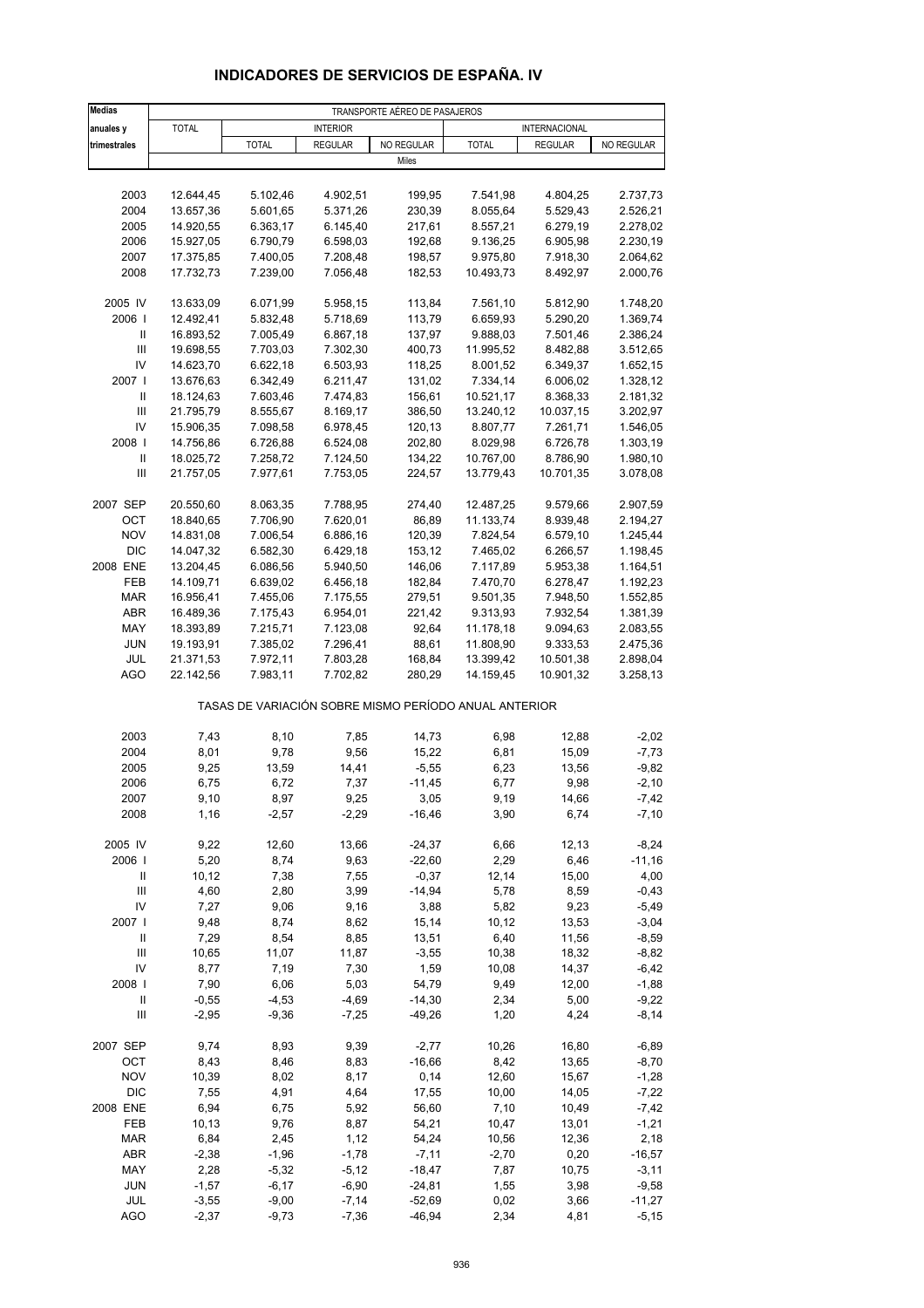#### **anuales y IPI. INE GASOLINA MATRICULACIÓN ÍNDICE I. VENTAS G.S. trimestrales** | B.CONSUMO | AUTO | TURISMOS | COMERCIO MENOR | DEFLACTADA (7) Base 2000 Miles Toneladas Unidades Base 2005 Base 2005 2003 102,0 670,067 124.355 90,79 92,92 2004 102,1 642,833 137.816 95,76 96,96 2005 102,2 610,625 139.724 100,01 100,02 2006 104,3 577,400 138.388 105,02 102,53 2007 106,2 556,172 136.151 110,08 104,30 2008 102,0 523,216 107.608 106,98 95,79 2005 IV 103,6 577,933 131.905 109,07 114,20 2006 I 102,9 541,000 140.137 98,68 96,43 II 106,4 591,500 152.823 102,81 93,30 III 100,6 618,200 127.245 103,91 103,97 IV 107,4 558,900 133.348 114,70 116,40 2007 I 107,9 526,552 141.546 104,84 100,27 II 108,7 563,219 149.043 107,44 95,23 III 101,8 594,054 122.690 108,28 104,73 IV 106,3 540,862 131.324 119,77 116,97 2008 I 103,1 501,884 118.717 105,93 97,38 II 105,6 522,655 120.089 106,93 89,93 III 95,1 588,895 84.019 108,62 102,18 2007 OCT 115,3 573,039 130.445 112,71 98,30 NOV 111,4 517,331 125.388 109,81 100,15 DIC 92,2 532,216 138.140 136,77 152,47 2008 ENE 105,6 493,109 104.958 114,41 113,27 FEB 106,3 487,585 124.837 99,79 87,39 MAR 97,4 524,958 126.357 103,59 91,48 ABR 112,1 519,906 125.526 107,07 89,00 MAY 104,6 528,152 118.085 108,22 92,48 JUN 100,2 519,908 116.656 105,51 88,31 JUL 113,1 588,895 123.971 117,21 108,60 AGO 77,0 - 60.723 100,03 95,76 SEP - - 67.363 - - - - -TASAS DE VARIACIÓN SOBRE MISMO PERÍODO ANUAL ANTERIOR 2003 0,48 -1,48 5,95 5,68 4,30 2004 0,04 -4,06 10,82 5,47 4,35 2005 0,16 -5,01 1,38 4,44 3,15 2006 2,06 -5,44 -0,96 5,02 2,51 2007 1,76 -3,68 -1,62 4,82 1,73 2008 -4,00 -5,74 -21,89 0,01 -4,73 2005 IV -0,29 -6,77 -3,49 3,84 2,85 2006 I 4,68 -5,58 2,96 5,12 1,47 II -0,75 -4,03 -3,32 3,81 2,19 III 0,84 -8,44 -4,19 5,96 4,45 IV 3,67 -3,29 1,09 5,17 1,93 2007 I 4,83 -2,67 1,01 6,25 3,98  $11$  2,13 -4,78 -2,47 4,50 2,07 III 1,16 -3,91 -3,58 4,21 0,74 IV -0,99 -3,23 -1,52 4,41 0,49 2008 I -4,42 -4,68 -16,13 1,04 -2,88 II -2,82 -7,20 -19,43 -0,47 -5,57 III -5,23 -4,43 -31,52 -0,77 -6,17 2007 OCT 2,58 -0,13 1,77 6,62 2,93 NOV -3,21 -2,72 -7,22 4,65 1,57 DIC -2,54 -6,81 1,04 2,48 -1,70 2008 ENE 0,67 -5,20 -16,69 2,77 -1,67 FEB 4,52 0,76 1,22 5,29 1,26 MAR -16,75 -8,80 -27,93 -4,45 -7,88 ABR 13,00 -5,05 1,36 4,30 -2,31

MAY -9,75 -6,43 -24,01 -0,51 -2,45 JUN -9,73 -10,00 -30,51 -4,84 -11,52 JUL -0,35 -4,43 -26,47 0,83 -4,74 AGO -11,60 - -39,75 -2,58 -7,75 SEP - - - - - -31,73 - - - - -

#### **INDICADORES DE DEMANDA DE ESPAÑA. I**

CONSUMO

**Medias**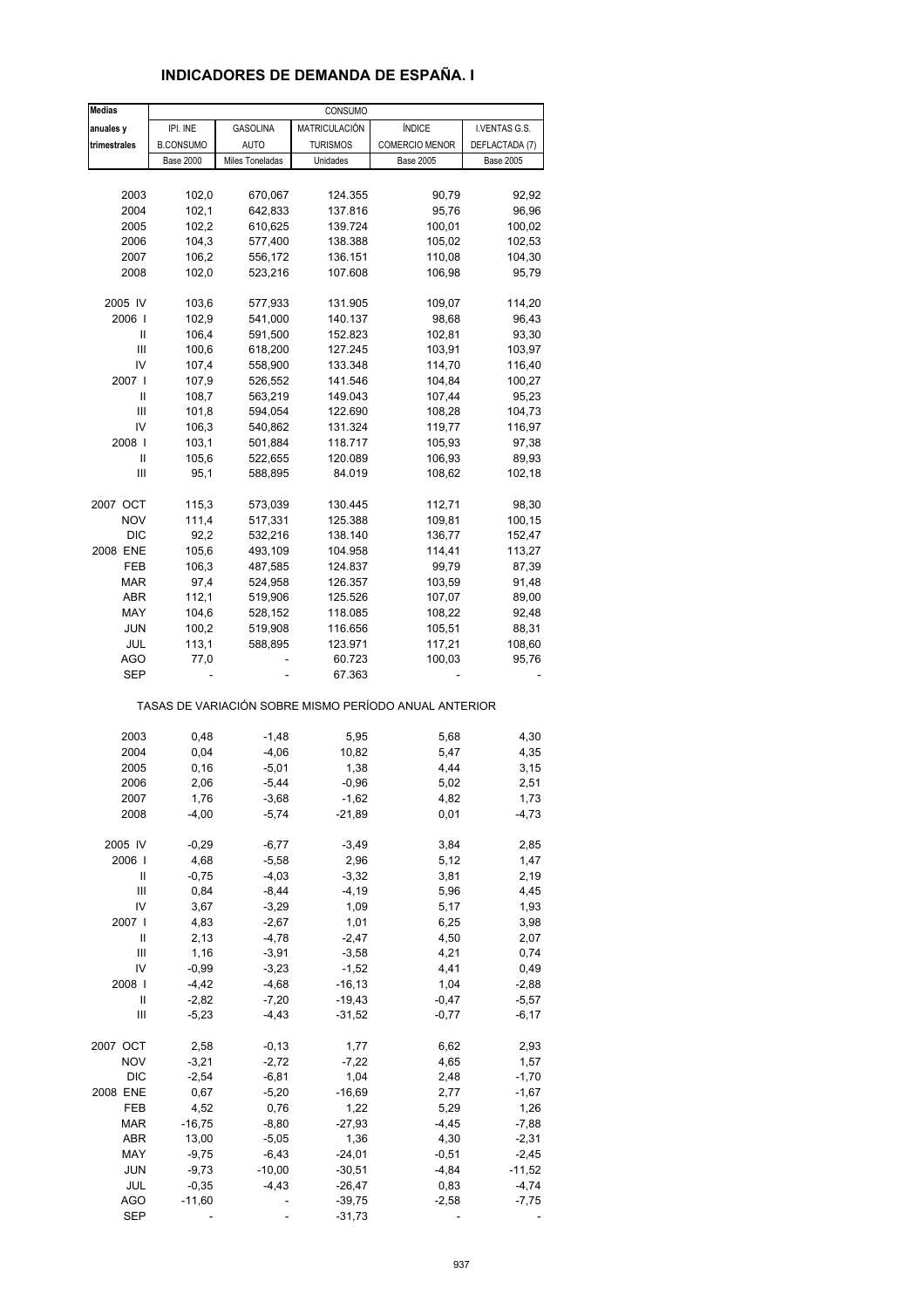| <b>Medias</b> | <b>INVERSIÓN</b> |                       |         |                                                       |                     |  |  |
|---------------|------------------|-----------------------|---------|-------------------------------------------------------|---------------------|--|--|
| anuales y     |                  | IPI. INE              |         | MATRICULACIÓN<br><b>INSCRIPCIÓN</b>                   |                     |  |  |
| trimestrales  | <b>B. EQUIPO</b> | <b>B. INTERMEDIOS</b> | ENERGÍA | VEHÍCULOS CARGA                                       | MAQUINARIA AGRÍCOLA |  |  |
|               |                  | <b>Base 2000</b>      |         |                                                       | Unidades            |  |  |
|               |                  |                       |         |                                                       |                     |  |  |
| 2003          | 92,7             | 101,3                 | 107,0   | 27.522                                                | 1.762               |  |  |
| 2004          | 94,5             | 103,3                 | 112,2   | 30.756                                                | 1.815               |  |  |
|               |                  |                       |         |                                                       |                     |  |  |
| 2005          | 93,8             | 102,6                 | 115,4   | 34.859                                                | 1.504               |  |  |
| 2006          | 101,6            | 106,5                 | 116,5   | 35.431                                                | 1.490               |  |  |
| 2007          | 108,0            | 107,9                 | 117,2   | 35.570                                                | 1.591               |  |  |
| 2008          | 104,3            | 101,1                 | 119,6   | 21.831                                                | 1.416               |  |  |
| 2005 IV       | 97,2             | 102,9                 | 119,0   | 36.122                                                | 1.612               |  |  |
| 2006          | 100,6            | 108,0                 | 124,3   | 35.302                                                | 1.339               |  |  |
| Ш             |                  |                       |         |                                                       |                     |  |  |
|               | 108,5            | 112,0                 | 109,7   | 38.497                                                | 1.638               |  |  |
| Ш             | 89,6             | 99,0                  | 116,7   | 32.198                                                | 1.399               |  |  |
| IV            | 107,5            | 107,0                 | 115,2   | 35.729                                                | 1.585               |  |  |
| 2007 l        | 109,6            | 113,3                 | 118,9   | 35.820                                                | 1.224               |  |  |
| Ш             | 114,2            | 113,1                 | 112,8   | 37.416                                                | 1.556               |  |  |
| Ш             | 95,5             | 98,9                  | 115,6   | 31.193                                                | 1.471               |  |  |
|               |                  |                       |         |                                                       |                     |  |  |
| IV            | 112,6            | 106,4                 | 121,7   | 37.852                                                | 2.111               |  |  |
| 2008          | 107,2            | 105,1                 | 124,4   | 25.194                                                | 1.271               |  |  |
| Ш             | 114,4            | 107,4                 | 115,3   | 24.693                                                | 1.645               |  |  |
| Ш             | 85,0             | 85,7                  | 118,8   | 15.605                                                | 1.291               |  |  |
|               |                  |                       |         |                                                       |                     |  |  |
| 2007 OCT      | 121,4<br>116,6   | 117,6                 | 116,6   | 36.192                                                | 2.254               |  |  |
| <b>NOV</b>    |                  | 112,0                 | 121,0   | 35.188                                                | 1.635               |  |  |
| <b>DIC</b>    | 99,7             | 89,5                  | 127,5   | 42.176                                                | 2.444               |  |  |
| 2008 ENE      | 105,0            | 106,3                 | 129,4   | 23.607                                                | 1.334               |  |  |
| <b>FEB</b>    | 114,6            | 108,5                 | 122,0   | 26.722                                                | 1.080               |  |  |
| <b>MAR</b>    | 101,9            | 100,4                 | 121,7   | 25.252                                                | 1.399               |  |  |
| <b>ABR</b>    | 120,0            | 113,5                 |         | 28.116                                                | 1.679               |  |  |
|               |                  |                       | 117,5   |                                                       |                     |  |  |
| MAY           | 114,6            | 107,6                 | 114,9   | 24.119                                                | 1.553               |  |  |
| <b>JUN</b>    | 108,7            | 101,2                 | 113,6   | 21.844                                                | 1.702               |  |  |
| JUL           | 118,6            | 107,0                 | 123,0   | 21.659                                                | 1.598               |  |  |
| <b>AGO</b>    | 51,3             | 64,4                  | 114,6   | 11.851                                                | 984                 |  |  |
| SEP           |                  |                       |         | 13.306                                                |                     |  |  |
|               |                  |                       |         | TASAS DE VARIACIÓN SOBRE MISMO PERÍODO ANUAL ANTERIOR |                     |  |  |
|               |                  |                       |         |                                                       |                     |  |  |
| 2003          | 0,82             | 2,11                  | 3,88    | 12,00                                                 | 6,89                |  |  |
| 2004          | 1,94             | 1,88                  | 4,87    | 11,75                                                 | 2,97                |  |  |
| 2005          | $-0,67$          | $-0,65$               | 2,89    | 13,34                                                 | $-17,12$            |  |  |
| 2006          | 8,24             | 3,82                  | 0,90    | 1,64                                                  | $-0,89$             |  |  |
| 2007          | 6,32             | 1,34                  | 0,65    | 0,39                                                  | 6,72                |  |  |
| 2008          | $-1,60$          | $-6,94$               | 3,15    | $-37,29$                                              | $-0,08$             |  |  |
|               |                  |                       |         |                                                       |                     |  |  |
| 2005 IV       | $-0,07$          | 0,29                  | 4,91    | 11,71                                                 | $-16,78$            |  |  |
| 2006          | 11,65            | 6,47                  | 3,47    | 7,66                                                  | $-7,97$             |  |  |
| Ш             | 4,09             | 1,30                  | 0,89    | 0, 15                                                 | $-1,17$             |  |  |
| Ш             | 7,00             | 3,74                  | 2,52    | 0,36                                                  | 8,36                |  |  |
|               |                  |                       |         |                                                       |                     |  |  |
| IV            | 10,60            | 3,98                  | $-3,25$ | $-1,09$                                               | $-1,63$             |  |  |
| 2007          | 8,94             | 4,91                  | $-4,37$ | 1,47                                                  | $-8,59$             |  |  |
| Ш             | 5,26             | 0,95                  | 2,83    | $-2,81$                                               | $-4,97$             |  |  |
| Ш             | 6,55             | $-0,03$               | $-1,00$ | $-3,12$                                               | 5,10                |  |  |
| IV            | 4,75             | $-0,59$               | 5,67    | 5,94                                                  | 33,16               |  |  |
| 2008          | $-2,25$          | $-7,27$               |         | $-29,67$                                              | 3,81                |  |  |
|               |                  |                       | 4,63    |                                                       |                     |  |  |
| Ш             | 0,23             | $-5,01$               | 2,25    | $-34,00$                                              | 5,68                |  |  |
| Ш             | $-3,96$          | $-9,79$               | 2,19    | $-49,97$                                              | $-13,82$            |  |  |
| 2007 OCT      | 10,77            | 3,52                  | 4,11    | 4,18                                                  | 33,06               |  |  |
| <b>NOV</b>    | $-0,51$          | $-2,86$               | 8,81    | $-7,54$                                               | 13,23               |  |  |
| <b>DIC</b>    | 4,29             | $-2,82$               | 4,25    | 22,64                                                 | 51,05               |  |  |
| 2008 ENE      | 1,94             | $-3,80$               |         |                                                       |                     |  |  |
|               |                  |                       | 1,49    | $-31,33$                                              | 12,76               |  |  |
| FEB           | 7,20             | 0,09                  | 9,91    | $-13,97$                                              | $-3,66$             |  |  |
| <b>MAR</b>    | $-14,37$         | $-17,02$              | 3,05    | $-39,91$                                              | 2,19                |  |  |
| <b>ABR</b>    | 20,60            | 8,61                  | 5,86    | $-17,15$                                              | 34,64               |  |  |
| MAY           | $-5,45$          | $-9,35$               | $-0,52$ | $-37,87$                                              | $-5,02$             |  |  |
| <b>JUN</b>    | $-10,76$         | $-12,83$              | 1,52    | $-44,69$                                              | $-4,76$             |  |  |
|               |                  |                       |         |                                                       |                     |  |  |
| JUL           | 3,22             | $-6,55$               | 2,93    | $-46,39$                                              | $-8,53$             |  |  |
| <b>AGO</b>    | $-17,26$         | $-14,70$              | 1,42    | $-56,61$                                              | $-21,22$            |  |  |

#### **INDICADORES DE DEMANDA DE ESPAÑA. II**

SEP - - - -48,57 -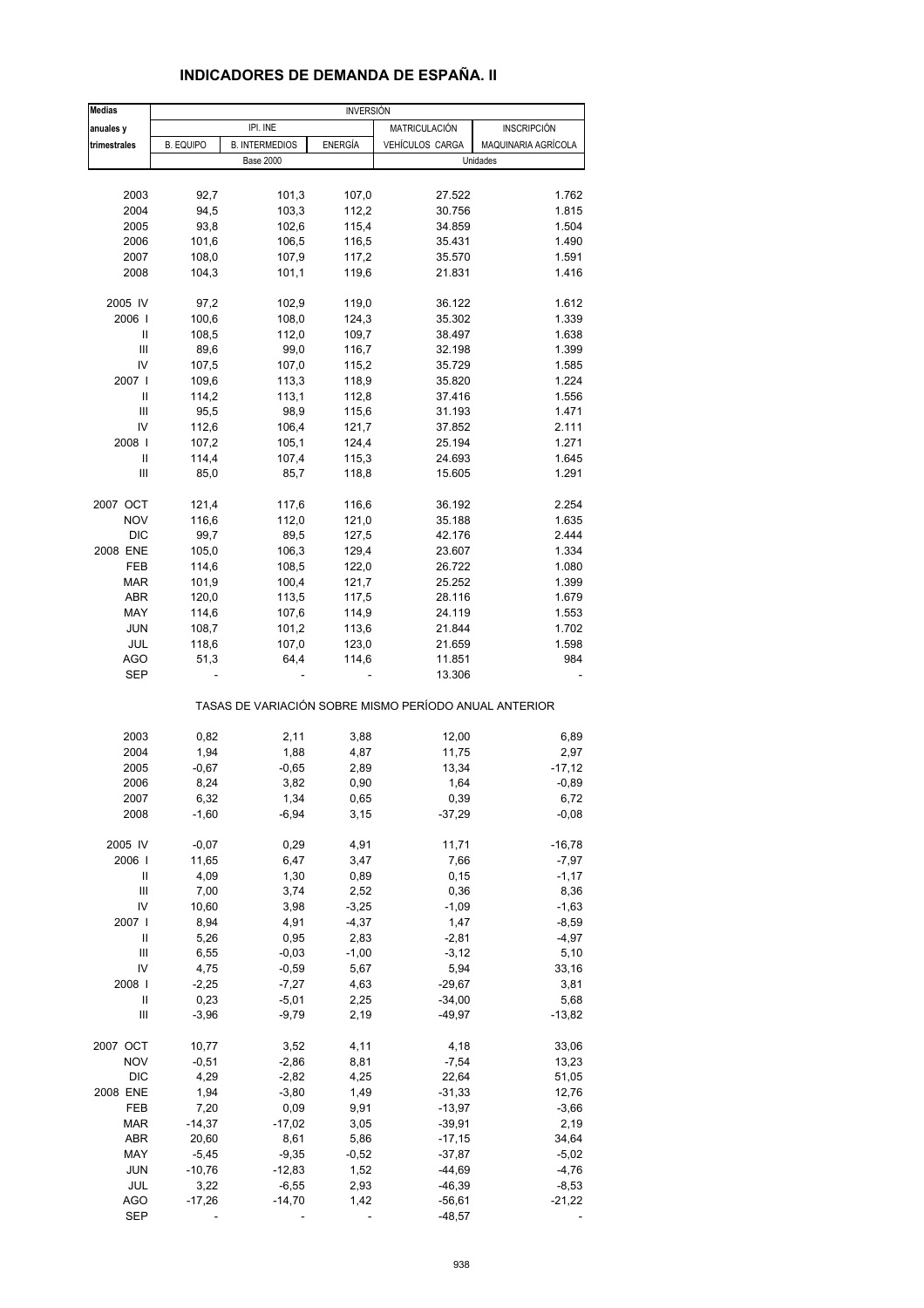## **INDICADORES DEL MERCADO DE TRABAJO DE ESPAÑA. I**

| <b>Medias</b>            |                          | POBLACIÓN ACTIVA (9)     |                        | POBLACIÓN OCUPADA (9)    |                    |                                                       |                        |                          |
|--------------------------|--------------------------|--------------------------|------------------------|--------------------------|--------------------|-------------------------------------------------------|------------------------|--------------------------|
| anuales y                |                          |                          |                        |                          |                    |                                                       |                        |                          |
| trimestrales             | <b>TOTAL</b>             | VARONES                  | <b>MUJERES</b>         | <b>TOTAL</b>             | AGRICULT.          | <b>INDUSTRIA</b>                                      | CONSTRUC.              | <b>SERVICIOS</b>         |
|                          |                          |                          |                        | Miles de personas        |                    |                                                       |                        |                          |
|                          |                          | 11.629,240               |                        |                          | 991,008            |                                                       |                        |                          |
| 2003<br>2004             | 19.538,148<br>20.184,443 | 11.905,090               | 7.908,908<br>8.279,355 | 17.295,940<br>17.970,830 | 988,943            | 3.200,783<br>3.210,945                                | 2.101,643<br>2.253,213 | 11.002,513<br>11.517,723 |
| 2005                     | 20.885,725               | 12.251,625               | 8.634,075              | 18.973,250               | 1.000,700          | 3.279,950                                             | 2.357,225              | 12.335,350               |
| 2006                     | 21.584,775               | 12.534,050               | 9.050,725              | 19.747,650               | 944,275            | 3.292,100                                             | 2.542,925              | 12.968,375               |
| 2007                     | 22.189,900               | 12.802,450               | 9.387,400              | 20.356,000               | 925,525            | 3.261,775                                             | 2.697,350              | 13.471,325               |
| 2008                     | 22.691,600               | 12.992,400               | 9.699,150              | 20.413,700               | 842,250            | 3.278,850                                             | 2.609,900              | 13.682,700               |
|                          |                          |                          |                        |                          |                    |                                                       |                        |                          |
| 2005 III                 | 20.956,100               | 12.324,100               | 8.632,000              | 19.191,100               | 992,100            | 3.311,000                                             | 2.396,300              | 12.491,700               |
| IV                       | 21.155,500               | 12.370,700               | 8.784,800              | 19.314,300               | 1.006,800          | 3.288,500                                             | 2.422,800              | 12.596,100               |
| 2006                     | 21.335,900               | 12.421,900               | 8.914,000              | 19.400,100               | 984,800            | 3.273,600                                             | 2.436,700              | 12.705,000               |
| Ш                        | 21.530,100               | 12.499,500               | 9.030,600              | 19.693,100               | 957,400            | 3.286,900                                             | 2.521,700              | 12.927,100               |
| Ш<br>IV                  | 21.660,700               | 12.619,700               | 9.041,000              | 19.895,600               | 913,100            | 3.288,100                                             | 2.590,100              | 13.104,400               |
| 2007 l                   | 21.812,400<br>21.925,300 | 12.595,100<br>12.654,600 | 9.217,300<br>9.270,700 | 20.001,800<br>20.069,200 | 921,800<br>990,000 | 3.319,800<br>3.265,300                                | 2.623,200<br>2.664,700 | 13.137,000<br>13.149,300 |
| Ш                        | 22.127,300               | 12.788,300               | 9.338,900              | 20.367,300               | 921,000            | 3.243,800                                             | 2.713,700              | 13.488,700               |
| Ш                        | 22.302,500               | 12.890,600               | 9.411,900              | 20.510,600               | 885,300            | 3.258,900                                             | 2.717,500              | 13.648,800               |
| IV                       | 22.404,500               | 12.876,300               | 9.528,100              | 20.476,900               | 905,800            | 3.279,100                                             | 2.693,500              | 13.598,500               |
| 2008                     | 22.576,500               | 12.942,500               | 9.633,900              | 20.402,300               | 863,700            | 3.313,400                                             | 2.670,300              | 13.554,800               |
| Ш                        | 22.806,700               | 13.042,300               | 9.764,400              | 20.425,100               | 820,800            | 3.244,300                                             | 2.549,500              | 13.810,600               |
|                          |                          |                          |                        |                          |                    |                                                       |                        |                          |
| 2007 JUL                 |                          |                          |                        |                          |                    |                                                       |                        |                          |
| <b>AGO</b>               |                          |                          |                        |                          |                    |                                                       |                        |                          |
| <b>SEP</b>               |                          |                          |                        |                          |                    |                                                       |                        |                          |
| OCT<br><b>NOV</b>        |                          |                          |                        |                          |                    |                                                       |                        |                          |
| <b>DIC</b>               |                          |                          |                        |                          |                    |                                                       |                        |                          |
| 2008 ENE                 |                          |                          |                        |                          |                    |                                                       |                        |                          |
| FEB                      |                          |                          |                        |                          |                    |                                                       |                        |                          |
| <b>MAR</b>               |                          |                          |                        |                          |                    |                                                       |                        |                          |
| <b>ABR</b>               |                          |                          |                        |                          |                    |                                                       |                        |                          |
| MAY                      |                          |                          |                        |                          |                    |                                                       |                        |                          |
| <b>JUN</b>               |                          |                          |                        |                          |                    |                                                       |                        |                          |
|                          |                          |                          |                        |                          |                    | TASAS DE VARIACIÓN SOBRE MISMO PERÍODO ANUAL ANTERIOR |                        |                          |
|                          |                          |                          |                        |                          |                    |                                                       |                        |                          |
| 2003                     | 4,01                     | 2,97                     | 5,57                   | 4,00                     | $-0,45$            | 0,32                                                  | 6,14                   | 5,15                     |
| 2004                     | 3,31                     | 2,37                     | 4,68                   | 3,90                     | $-0,21$            | 0,32                                                  | 7,21                   | 4,68                     |
| 2005<br>2006             | 3,47<br>3,35             | 2,91<br>2,31             | 4,28<br>4,83           | 5,58<br>4,08             | 1,19<br>$-5,64$    | 2,15<br>0,37                                          | 4,62<br>7,88           | 7,10<br>5,13             |
| 2007                     | 2,80                     | 2,14                     | 3,72                   | 3,08                     | $-1,99$            | -0,92                                                 | 6,07                   | 3,88                     |
| 2008                     | 3,02                     | 2,13                     | 4,24                   | 0,97                     | $-11,85$           | 0,75                                                  | $-2,95$                | 2,73                     |
|                          |                          |                          |                        |                          |                    |                                                       |                        |                          |
| 2005 III                 | 3,18                     | 2,75                     | 3,81                   | 5,86                     | 2,89               | 2,73                                                  | 4,97                   | 7,14                     |
| IV                       | 3,46                     | 3,01                     | 4,11                   | 5,61                     | 2,69               | 1,28                                                  | 3,93                   | 7,39                     |
| 2006                     | 3,61                     | 2,63                     | 5,02                   | 4,91                     | $-3,19$            | 0,49                                                  | 7,32                   | 6,34                     |
| $\, \parallel$           | 3,31                     | 2,39                     | 4,62                   | 4,22                     | $-2,96$            | 0,74                                                  | 7,80                   | 5,04                     |
| Ш                        | 3,36                     | 2,40                     | 4,74                   | 3,67                     | $-7,96$            | $-0,69$                                               | 8,09                   | 4,90                     |
| IV<br>2007 l             | 3,11<br>2,76             | 1,81<br>1,87             | 4,92                   | 3,56<br>3,45             | $-8,44$<br>0,53    | 0,95<br>$-0,25$                                       | 8,27<br>9,36           | 4,29<br>3,50             |
| $\, \parallel$           | 2,77                     | 2,31                     | 4,00<br>3,41           | 3,42                     | $-3,80$            | $-1,31$                                               | 7,61                   | 4,34                     |
| Ш                        | 2,96                     | 2,15                     | 4,10                   | 3,09                     | $-3,04$            | $-0,89$                                               | 4,92                   | 4,15                     |
| IV                       | 2,71                     | 2,23                     | 3,37                   | 2,38                     | $-1,74$            | $-1,23$                                               | 2,68                   | 3,51                     |
| 2008                     | 2,97                     | 2,28                     | 3,92                   | 1,66                     | $-12,76$           | 1,47                                                  | 0,21                   | 3,08                     |
| $\sf II$                 | 3,07                     | 1,99                     | 4,56                   | 0,28                     | $-10,88$           | 0,02                                                  | $-6,05$                | 2,39                     |
|                          |                          |                          |                        |                          |                    |                                                       |                        |                          |
| 2007 JUL                 |                          |                          |                        |                          |                    |                                                       |                        |                          |
| <b>AGO</b><br><b>SEP</b> |                          |                          |                        |                          |                    |                                                       |                        |                          |
| OCT                      |                          |                          |                        |                          |                    |                                                       |                        |                          |
| <b>NOV</b>               |                          |                          |                        |                          |                    |                                                       |                        |                          |
| <b>DIC</b>               |                          |                          |                        |                          |                    |                                                       |                        |                          |
| 2008 ENE                 |                          |                          |                        |                          |                    |                                                       |                        |                          |
| FEB                      |                          |                          |                        |                          |                    |                                                       |                        |                          |
| <b>MAR</b>               |                          |                          |                        |                          |                    |                                                       |                        |                          |
| <b>ABR</b>               |                          |                          |                        |                          |                    |                                                       |                        |                          |
| MAY                      |                          |                          |                        |                          |                    |                                                       |                        |                          |
| <b>JUN</b>               |                          |                          |                        |                          |                    |                                                       |                        |                          |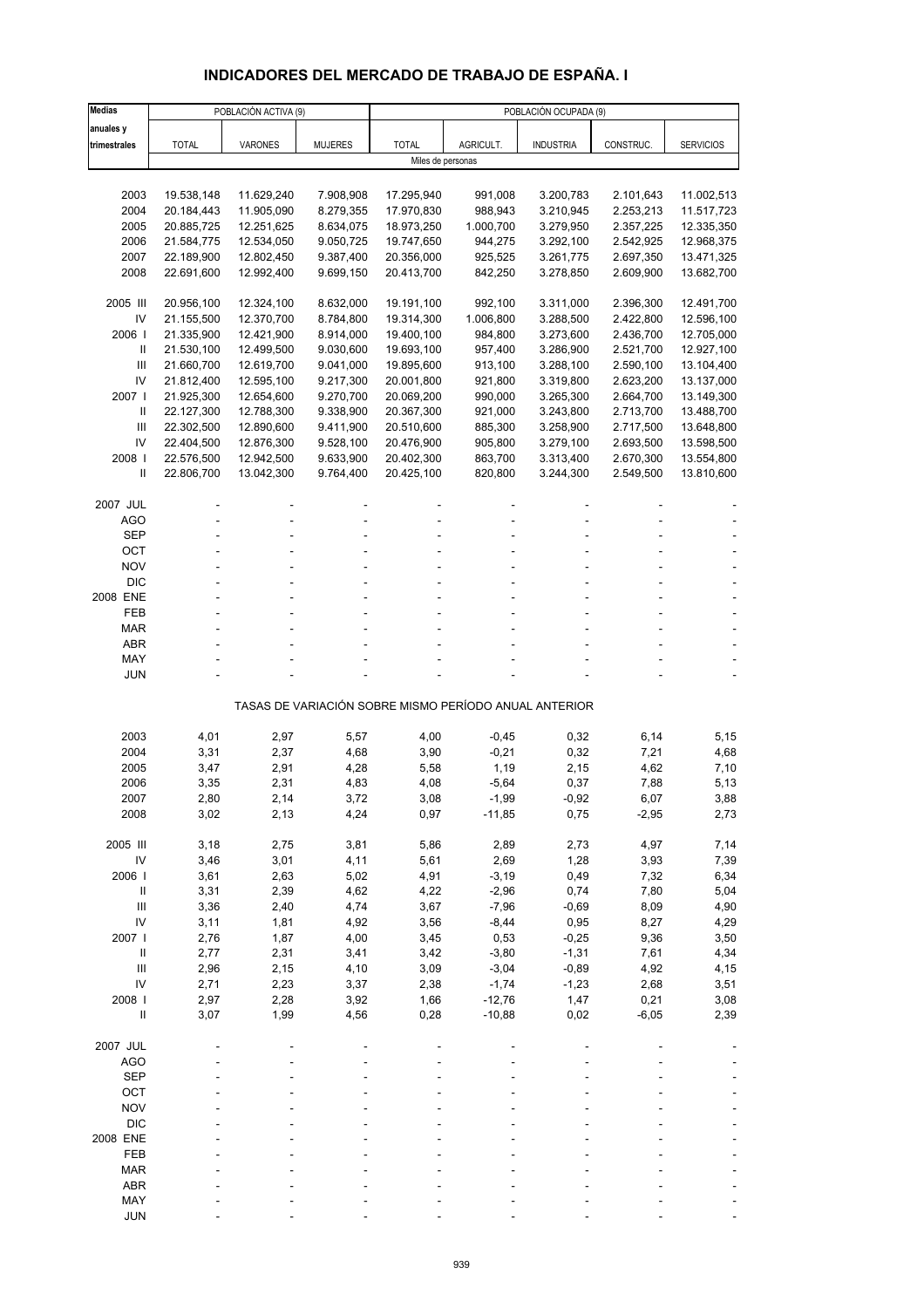## **INDICADORES DEL MERCADO DE TRABAJO DE ESPAÑA. II**

| <b>Medias</b>              |                          |                    |                        | POBLACIÓN ASALARIADA (9)                              |                          |                      |
|----------------------------|--------------------------|--------------------|------------------------|-------------------------------------------------------|--------------------------|----------------------|
| anuales y                  |                          |                    |                        |                                                       |                          |                      |
| trimestrales               | <b>TOTAL</b>             | AGRICULT.          | <b>INDUSTRIA</b>       | CONSTRUC.                                             | <b>SERVICIOS</b>         | SECTOR PRIVADO       |
|                            |                          |                    |                        | Miles de Personas                                     |                          |                      |
| 2003                       |                          |                    |                        |                                                       |                          |                      |
|                            | 14.127,410<br>14.720,790 | 464,308            | 2.838,235              | 1.709,588                                             | 9.115,275                | 11.419,7             |
| 2004                       |                          | 482,355            | 2.866,043              | 1.818,295                                             | 9.554,098                | 11.920,5             |
| 2005<br>2006               | 15.502,050               | 490,325            | 2.880,825              | 1.877,400                                             | 10.253,550               | 12.637,9             |
| 2007                       | 16.208,125<br>16.760,050 | 483,500            | 2.895,525              | 2.028,925<br>2.167,025                                | 10.800,175               | 13.325,9             |
| 2008                       | 16.835,200               | 494,400<br>438,100 | 2.876,375<br>2.914,850 | 2.076,200                                             | 11.222,275<br>11.406,100 | 13.847,0<br>13.927,7 |
|                            |                          |                    |                        |                                                       |                          |                      |
| 2005 III                   | 15.749,500               | 489,900            | 2.911,300              | 1.906,300                                             | 10.442,000               | 12.835,8             |
| IV                         | 15.841,600               | 514,600            | 2.892,700              | 1.936,900                                             | 10.497,500               | 12.973,6             |
| 2006                       | 15.888,900               | 505,300            | 2.873,600              | 1.949,100                                             | 10.561,000               | 13.025,7             |
| Ш                          | 16.111,500               | 491,300            | 2.895,900              | 2.006,300                                             | 10.718,100               | 13.257,7             |
| III                        | 16.365,900               | 460,100            | 2.893,900              | 2.064,100                                             | 10.947,700               | 13.462,2             |
| IV                         | 16.466,200               | 477,300            | 2.918,700              | 2.096,200                                             | 10.973,900               | 13.558,1             |
| 2007 l                     | 16.514,500               | 542,200            | 2.865,600              | 2.144,200                                             | 10.962,500               | 13.582,3             |
| Ш                          | 16.779,400               | 493,800            | 2.867,500              | 2.189,900                                             | 11.228,200               | 13.904,6             |
| Ш                          | 16.869,800               | 462,700            | 2.873,800              | 2.177,800                                             | 11.355,500               | 13.937,9             |
| IV                         | 16.876,500               | 478,900            | 2.898,600              | 2.156,200                                             | 11.342,900               | 13.963,3             |
| 2008                       | 16.817,400               | 455,000            | 2.942,900              | 2.130,600                                             | 11.289,000               | 13.944,2             |
| Ш                          | 16.853,000               | 421,200            | 2.886,800              | 2.021,800                                             | 11.523,200               | 13.911,2             |
| 2007 JUL                   |                          |                    |                        |                                                       |                          |                      |
| AGO                        |                          |                    |                        |                                                       |                          |                      |
| <b>SEP</b>                 |                          |                    |                        |                                                       |                          |                      |
| ОСТ                        |                          |                    |                        |                                                       |                          |                      |
| <b>NOV</b>                 |                          |                    |                        |                                                       |                          |                      |
| <b>DIC</b>                 |                          |                    |                        |                                                       |                          |                      |
| 2008 ENE                   |                          |                    |                        |                                                       |                          |                      |
| FEB                        |                          |                    |                        |                                                       |                          |                      |
| <b>MAR</b>                 |                          |                    |                        |                                                       |                          |                      |
| <b>ABR</b>                 |                          |                    |                        |                                                       |                          |                      |
| MAY                        |                          |                    |                        |                                                       |                          |                      |
| JUN                        |                          |                    |                        |                                                       |                          |                      |
|                            |                          |                    |                        | TASAS DE VARIACIÓN SOBRE MISMO PERÍODO ANUAL ANTERIOR |                          |                      |
| 2003                       | 4,87                     | 3,73               | $-0,01$                | 7,49                                                  | 6,05                     | 4,96                 |
| 2004                       | 4,20                     | 3,89               | 0,98                   | 6,36                                                  | 4,81                     | 4,38                 |
| 2005                       | 5,31                     | 1,65               | 0,52                   | 3,25                                                  | 7,32                     | 6,02                 |
| 2006                       | 4,55                     | $-1,39$            | 0,51                   | 8,07                                                  | 5,33                     | 5,44                 |
| 2007                       | 3,41                     | 2,25               | $-0,66$                | 6,81                                                  | 3,91                     | 3,91                 |
| 2008                       | 1,13                     | $-15,42$           | 1,68                   | $-4,19$                                               | 2,80                     | 1,34                 |
| 2005 III                   | 5,87                     | 6,44               | 0,99                   | 3,25                                                  | 7,80                     | 6,56                 |
| IV                         | 5,45                     | 6,26               | $-0,49$                | 2,68                                                  | 7,72                     | 6,74                 |
| 2006                       | 6,09                     | 8,06               | 0,73                   | 8,16                                                  | 7,17                     | 7,25                 |
| Ш                          | 4,35                     | 0,43               | 1,02                   | 7,62                                                  | 4,87                     | 5,25                 |
| III                        | 3,91                     | $-6,08$            | $-0,60$                | 8,28                                                  | 4,84                     | 4,88                 |
| IV                         | 3,94                     | $-7,25$            | 0,90                   | 8,22                                                  | 4,54                     | 4,51                 |
| 2007 l                     | 3,94                     | 7,30               | $-0,28$                | 10,01                                                 | 3,80                     | 4,27                 |
| $\ensuremath{\mathsf{II}}$ | 4,15                     | 0,51               | $-0,98$                | 9,15                                                  | 4,76                     | 4,88                 |
| $\mathbf{III}$             | 3,08                     | 0,57               | $-0,69$                | 5,51                                                  | 3,72                     | 3,53                 |
| IV                         | 2,49                     | 0,34               | $-0,69$                | 2,86                                                  | 3,36                     | 2,99                 |
| 2008                       | 1,83                     | $-16,08$           | 2,70                   | $-0,63$                                               | 2,98                     | 2,66                 |
| $\sf II$                   | 0,44                     | $-14,70$           | 0,67                   | $-7,68$                                               | 2,63                     | 0,05                 |
| 2007 JUL                   |                          |                    |                        |                                                       |                          |                      |
| <b>AGO</b>                 |                          |                    |                        |                                                       |                          |                      |
| <b>SEP</b>                 |                          |                    |                        |                                                       |                          |                      |
| OCT                        |                          |                    |                        |                                                       |                          |                      |
| <b>NOV</b>                 |                          |                    |                        |                                                       |                          |                      |
| <b>DIC</b>                 |                          |                    |                        |                                                       |                          |                      |
| 2008 ENE                   |                          |                    |                        |                                                       |                          |                      |
| FEB                        |                          |                    |                        |                                                       |                          |                      |
| <b>MAR</b>                 |                          |                    |                        |                                                       |                          |                      |
| ABR                        |                          |                    |                        |                                                       |                          |                      |
| MAY                        |                          |                    |                        |                                                       |                          |                      |
| <b>JUN</b>                 |                          |                    |                        |                                                       |                          |                      |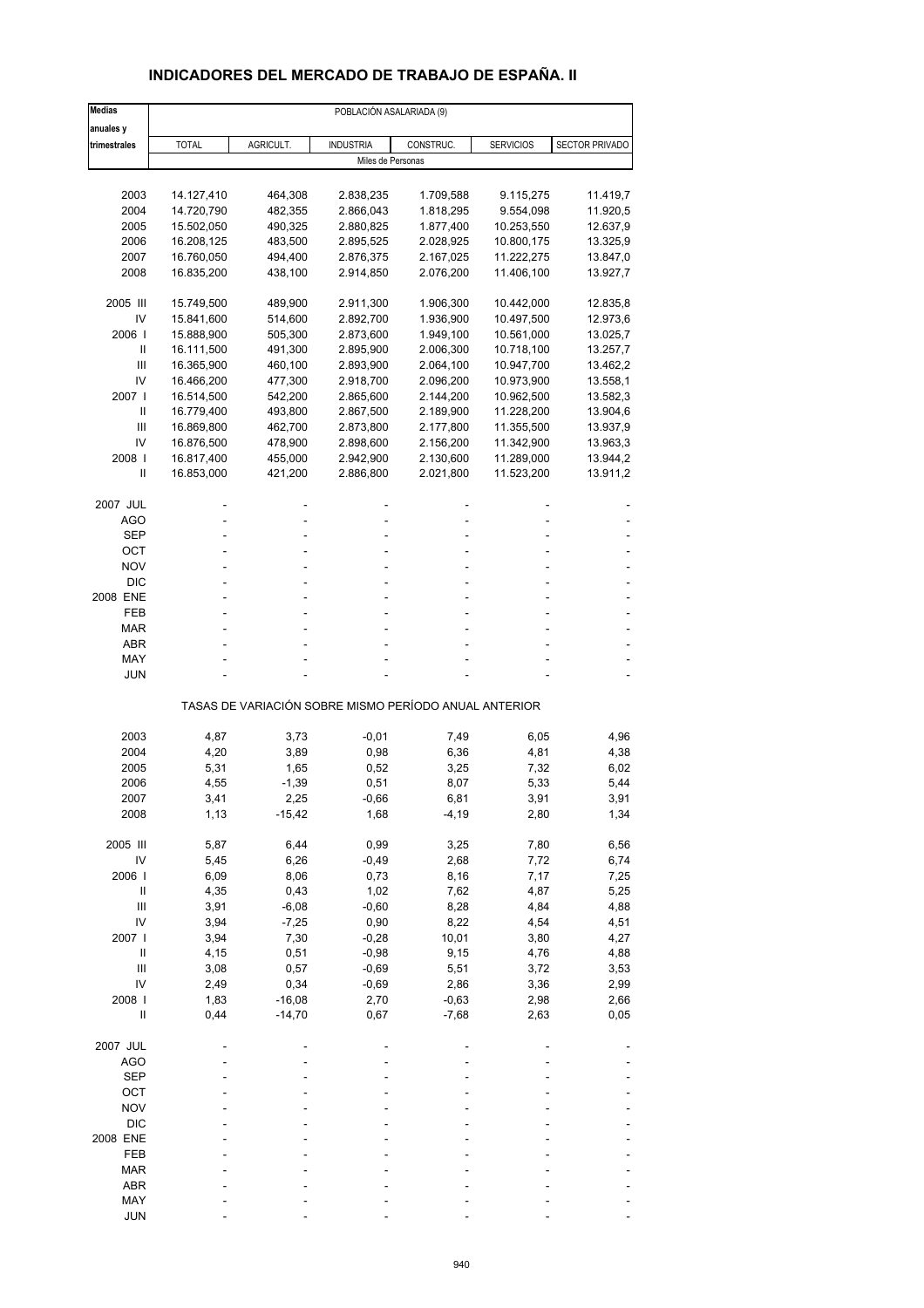# **INDICADORES DEL MERCADO DE TRABAJO DE ESPAÑA. III**

| <b>Medias</b>              |              | PARADOS (9)       |                |                                                       | TASA DE ACTIVIDAD (9) |                | TASA DE PARO (9) |                |                |
|----------------------------|--------------|-------------------|----------------|-------------------------------------------------------|-----------------------|----------------|------------------|----------------|----------------|
| anuales y                  |              |                   |                |                                                       | <b>MENORES</b>        |                |                  | <b>MENORES</b> |                |
| trimestrales               | <b>TOTAL</b> | <b>VARONES</b>    | <b>MUJERES</b> | <b>TOTAL</b>                                          | 20 AÑOS               | <b>MUJERES</b> | <b>TOTAL</b>     | 20 AÑOS        | <b>MUJERES</b> |
|                            |              | Miles de personas |                |                                                       |                       | Porcentaje     |                  |                |                |
|                            |              |                   |                |                                                       |                       |                |                  |                |                |
|                            |              |                   |                |                                                       |                       |                |                  |                |                |
| 2003                       | 2.242,203    | 976,383           | 1.265,823      | 55,48                                                 | 25,32                 | 43,84          | 11,48            | 32,71          | 16,02          |
| 2004                       | 2.213,613    | 970,770           | 1.242,850      | 56,37                                                 | 25,46                 | 45,19          | 10,97            | 30,65          | 15,02          |
| 2005                       | 1.912,500    | 862,850           | 1.049,650      | 57,35                                                 | 28,86                 | 46,41          | 9,16             | 29,21          | 12,17          |
| 2006                       | 1.837,100    | 791,500           | 1.045,650      | 58,33                                                 | 29,29                 | 47,95          | 8,51             | 29,13          | 11,56          |
| 2007                       | 1.833,900    | 815,200           | 1.018,650      | 58,92                                                 | 29,72                 | 48,94          | 8,26             | 28,77          | 10,85          |
| 2008                       | 2.277,850    | 1.100,750         | 1.177,100      | 59,56                                                 | 28,74                 | 49,99          | 10,04            | 37,01          | 12,14          |
|                            |              |                   |                |                                                       |                       |                |                  |                |                |
| 2005 III                   | 1.765,000    | 799,200           | 965,800        | 57,43                                                 | 31,62                 | 46,31          | 8,42             | 26,84          | 11,19          |
| $\mathsf{IV}$              | 1.841,300    | 821,200           | 1.020,100      | 57,72                                                 | 27,73                 | 46,95          | 8,70             | 27,70          | 11,61          |
| 2006                       | 1.935,800    | 846,400           | 1.089,400      | 57,98                                                 | 26,94                 | 47,47          | 9,07             | 29,41          | 12,22          |
| $\ensuremath{\mathsf{II}}$ | 1.837,000    | 795,500           | 1.041,500      | 58,30                                                 | 29,26                 | 47,93          | 8,53             | 31,10          | 11,53          |
| $\mathbf{III}$             | 1.765,000    | 760,300           | 1.004,800      | 58,44                                                 | 32,47                 | 47,83          | 8,15             | 24,86          | 11,11          |
| IV                         | 1.810,600    | 763,800           | 1.046,900      | 58,58                                                 | 28,50                 | 48,56          | 8,30             | 31,13          | 11,36          |
| 2007                       | 1.856,100    | 800,100           | 1.056,000      | 58,58                                                 | 27,35                 | 48,61          | 8,47             | 27,45          | 11,39          |
| Ш                          | 1.760,000    | 780,600           | 979,300        | 58,86                                                 | 30,30                 | 48,78          | 7,95             | 29,13          | 10,49          |
| Ш                          | 1.791,900    | 800,900           | 991,000        | 59,10                                                 | 33,05                 | 48,98          | 8,03             | 27,14          | 10,53          |
| IV                         | 1.927,600    | 879,200           | 1.048,300      | 59,12                                                 | 28,16                 | 49,37          | 8,60             | 31,34          | 11,00          |
| 2008                       | 2.174,200    | 1.018,600         | 1.155,600      | 59,35                                                 | 28,10                 | 49,73          | 9,63             | 32,89          | 11,99          |
| $\mathbf{I}$               | 2.381,500    | 1.182,900         | 1.198,600      | 59,76                                                 | 29,37                 | 50,25          | 10,44            | 41,13          | 12,28          |
|                            |              |                   |                |                                                       |                       |                |                  |                |                |
| 2007 JUL                   |              |                   |                |                                                       |                       |                |                  |                |                |
| <b>AGO</b>                 |              |                   |                |                                                       |                       |                |                  |                |                |
| <b>SEP</b>                 |              |                   |                |                                                       |                       |                |                  |                |                |
|                            |              |                   |                |                                                       |                       |                |                  |                |                |
| OCT                        |              |                   |                |                                                       |                       |                |                  |                |                |
| <b>NOV</b>                 |              |                   |                |                                                       |                       |                |                  |                |                |
| <b>DIC</b>                 |              |                   |                |                                                       |                       |                |                  |                |                |
| 2008 ENE                   |              |                   |                |                                                       |                       |                |                  |                |                |
| FEB                        |              |                   |                |                                                       |                       |                |                  |                |                |
| <b>MAR</b>                 |              |                   |                |                                                       |                       |                |                  |                |                |
| <b>ABR</b>                 |              |                   |                |                                                       |                       |                |                  |                |                |
| MAY                        |              |                   |                |                                                       |                       |                |                  |                |                |
| <b>JUN</b>                 |              |                   |                |                                                       |                       |                |                  |                |                |
|                            |              |                   |                | TASAS DE VARIACIÓN SOBRE MISMO PERÍODO ANUAL ANTERIOR |                       |                |                  |                |                |
|                            |              |                   |                |                                                       |                       |                |                  |                |                |
| 2003                       | 4,03         | 5,06              | 3,25           |                                                       |                       |                |                  |                |                |
| 2004                       | $-1,28$      | $-0,57$           | $-1,81$        |                                                       |                       |                |                  |                |                |
| 2005                       | $-13,60$     | $-11,12$          | $-15,54$       |                                                       |                       |                |                  |                |                |
| 2006                       | $-3,94$      | $-8,27$           | $-0,38$        |                                                       |                       |                |                  |                |                |
| 2007                       | $-0,17$      | 2,99              | $-2,58$        |                                                       |                       |                |                  |                |                |
| 2008                       | 25,98        | 39,27             | 15,67          |                                                       |                       |                |                  |                |                |
|                            |              |                   |                |                                                       |                       |                |                  |                |                |
| 2005 III                   | $-19,07$     | $-17,65$          | $-20,20$       |                                                       |                       |                |                  |                |                |
|                            |              |                   |                |                                                       |                       |                |                  |                |                |
| ${\sf IV}$                 | $-14,72$     | $-11,84$          | $-16,92$       |                                                       |                       |                |                  |                |                |
| 2006                       | $-7,78$      | $-10,04$          | $-5,93$        |                                                       |                       |                |                  |                |                |
| Ш                          | $-5,54$      | $-10,63$          | $-1,24$        |                                                       |                       |                |                  |                |                |
| $\mathbf{III}$             | 0,00         | $-4,87$           | 4,04           |                                                       |                       |                |                  |                |                |
| IV                         | $-1,67$      | $-6,99$           | 2,63           |                                                       |                       |                |                  |                |                |
| 2007 l                     | $-4, 12$     | $-5,47$           | $-3,07$        |                                                       |                       |                |                  |                |                |
| Ш                          | $-4,19$      | $-1,87$           | $-5,97$        |                                                       |                       |                |                  |                |                |
| $\mathbf{III}$             | 1,52         | 5,34              | $-1,37$        |                                                       |                       |                |                  |                |                |
| IV                         | 6,46         | 15,11             | 0, 13          |                                                       |                       |                |                  |                |                |
| 2008 l                     | 17,14        | 27,31             | 9,43           |                                                       |                       |                |                  |                |                |
| $\ensuremath{\mathsf{II}}$ | 35,31        | 51,54             | 22,39          |                                                       |                       |                |                  |                |                |
|                            |              |                   |                |                                                       |                       |                |                  |                |                |
| 2007 JUL                   |              |                   |                |                                                       |                       |                |                  |                |                |
| <b>AGO</b>                 |              |                   |                |                                                       |                       |                |                  |                |                |
| <b>SEP</b>                 |              |                   |                |                                                       |                       |                |                  |                |                |
| OCT                        |              |                   |                |                                                       |                       |                |                  |                |                |
| <b>NOV</b>                 |              |                   |                |                                                       |                       |                |                  |                |                |
| <b>DIC</b>                 |              |                   |                |                                                       |                       |                |                  |                |                |
| 2008 ENE                   |              |                   |                |                                                       |                       |                |                  |                |                |
| FEB                        |              |                   |                |                                                       |                       |                |                  |                |                |
| <b>MAR</b>                 |              |                   |                |                                                       |                       |                |                  |                |                |
| <b>ABR</b>                 |              |                   |                |                                                       |                       |                |                  |                |                |
| MAY                        |              |                   |                |                                                       |                       |                |                  |                |                |
| <b>JUN</b>                 |              |                   |                |                                                       |                       |                |                  |                |                |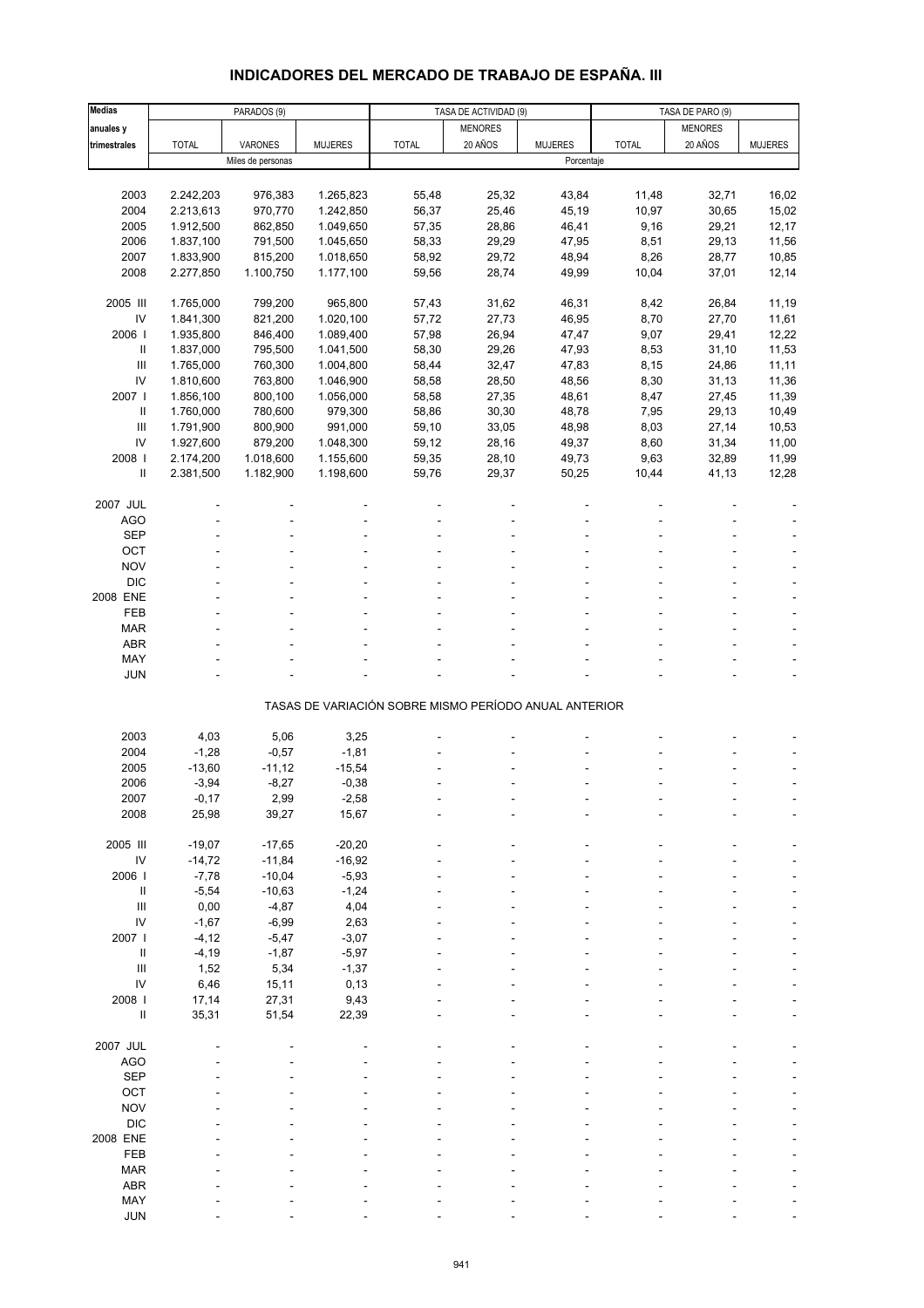## **INDICADORES DEL MERCADO DE TRABAJO DE ESPAÑA. IV**

| <b>Medias</b>                      |                    |                    | PARO REGISTRADO                                       |                    |                    |                    |
|------------------------------------|--------------------|--------------------|-------------------------------------------------------|--------------------|--------------------|--------------------|
| anuales y                          |                    |                    |                                                       |                    |                    | SIN EMPLEO         |
| trimestrales                       | <b>TOTAL</b>       | <b>AGRICULTURA</b> | <b>INDUSTRIA</b>                                      | CONSTRUCCIÓN       | <b>SERVICIOS</b>   | <b>ANTERIOR</b>    |
|                                    |                    |                    | Personas                                              |                    |                    |                    |
|                                    |                    |                    |                                                       |                    |                    |                    |
| 2003                               | 2.096.887          | 50.171             | 312.323                                               | 231.599            | 1.231.521          | 271.273            |
| 2004                               | 2.113.718          | 51.508             | 303.361                                               | 236.608            | 1.264.493          | 257.748            |
| 2005                               | 2.069.854          | 59.353             | 298.567                                               | 231.438            | 1.254.848          | 225.648            |
| 2006                               | 2.039.414          | 63.753             | 286.696                                               | 222.215            | 1.242.365          | 224.385            |
| 2007                               | 2.039.004          | 64.952             | 274.356                                               | 234.843            | 1.242.067          | 222.787            |
| 2008                               | 2.393.670          | 80.165             | 303.209                                               | 358.990            | 1.418.727          | 232.578            |
| 2005 IV                            | 2.083.793          | 66.033             | 295.991                                               | 229.838            | 1.266.388          | 225.541            |
| 2006                               | 2.163.103          | 67.400             | 302.685                                               | 234.469            | 1.325.061          | 233.488            |
| Ш                                  | 2.013.319          | 62.973             | 286.339                                               | 212.923            | 1.226.057          | 225.028            |
| $\mathsf{III}$                     | 1.968.276          | 61.865             | 279.688                                               | 219.162            | 1.192.033          | 215.527            |
| IV                                 | 2.012.958          | 62.773             | 278.073                                               | 222.307            | 1.226.307          | 223.498            |
| 2007                               | 2.072.411          | 63.296             | 281.413                                               | 224.781            | 1.275.253          | 227.667            |
| $\mathbf{I}$                       | 1.987.408          | 63.272             | 270.993                                               | 216.460            | 1.208.987          | 227.696            |
| $\mathsf{III}$                     | 2.005.332          | 64.977             | 270.994                                               | 239.523            | 1.210.113          | 219.725            |
| IV                                 | 2.090.866          | 68.262             | 274.025                                               | 258.606            | 1.273.913          | 216.060            |
| 2008                               | 2.292.744          | 78.424             | 290.998                                               | 305.017            | 1.390.826          | 227.480            |
| $\ensuremath{\mathsf{II}}$         | 2.360.839          | 78.466             | 299.306                                               | 350.991            | 1.400.574          | 231.501            |
| Ш                                  | 2.527.428          | 83.604             | 319.324                                               | 420.963            | 1.464.783          | 238.754            |
|                                    |                    |                    |                                                       |                    |                    |                    |
| 2007 OCT                           | 2.048.577          | 66.765             | 270.556                                               | 240.385            | 1.253.805          | 217.066            |
| <b>NOV</b>                         | 2.094.473          | 69.210             | 271.538                                               | 251.565            | 1.283.684          | 218.476            |
| <b>DIC</b>                         | 2.129.547          | 68.812             | 279.981                                               | 283.867            | 1.284.250          | 212.637            |
| 2008 ENE                           | 2.261.925          | 75.361             | 289.695                                               | 292.797            | 1.382.354          | 221.718            |
| FEB                                | 2.315.331          | 84.219             | 290.985                                               | 305.263            | 1.406.114          | 228.750            |
| <b>MAR</b>                         | 2.300.975          | 75.692             | 292.313                                               | 316.990            | 1.384.009          | 231.971            |
| ABR                                | 2.338.517          | 77.407             | 296.943                                               | 333.637            | 1.401.464          | 229.066            |
| MAY                                | 2.353.575          | 77.327             | 299.496                                               | 349.128            | 1.397.851          | 229.773            |
| <b>JUN</b>                         | 2.390.424          | 80.665             | 301.480                                               | 370.208            | 1.402.406          | 235.665            |
| JUL                                | 2.426.916          | 81.698             | 306.403                                               | 390.529            | 1.414.921          | 233.365            |
| <b>AGO</b>                         | 2.530.001          | 83.524             | 322.284                                               | 429.060            | 1.461.265          | 233.868            |
| <b>SEP</b>                         | 2.625.368          | 85.591             | 329.286                                               | 443.301            | 1.518.162          | 249.028            |
|                                    |                    |                    | TASAS DE VARIACIÓN SOBRE MISMO PERÍODO ANUAL ANTERIOR |                    |                    |                    |
| 2003                               | 2,31               | $-8,15$            | 0,00                                                  | 6,43               | 3,27               | $-0,46$            |
| 2004                               | 0,80               | 2,67               | $-2,87$                                               | 2,16               | 2,68               | $-4,99$            |
| 2005                               | $-2,08$            | 15,23              | $-1,58$                                               | $-2,18$            | $-0,76$            | $-12,45$           |
| 2006                               | $-1,47$            | 7,41               | $-3,98$                                               | $-3,99$            | $-0,99$            | $-0,56$            |
| 2007                               | $-0,02$            | 1,88               | $-4,30$                                               | 5,68               | $-0,02$            | $-0,71$            |
| 2008                               | 18,40              | 25,56              | 10,47                                                 | 58,20              | 15,21              | 3,35               |
|                                    |                    |                    |                                                       |                    |                    |                    |
| 2005 IV                            | $-0,92$            | 30,59              | $-0,66$                                               | $-3,14$            | $-0, 15$           | $-9,46$            |
| 2006  <br>Ш                        | 0,04<br>$-0,63$    | 21,63<br>11,51     | $-2,50$<br>$-3,21$                                    | $-6,47$<br>$-4,44$ | 0,01<br>0,23       | 5,76               |
| $\ensuremath{\mathsf{III}}\xspace$ |                    |                    |                                                       |                    |                    | $-1,17$            |
| IV                                 | $-1,94$<br>$-3,40$ | 3,98<br>$-4,94$    | $-4,22$<br>$-6,05$                                    | $-1,46$<br>$-3,28$ | $-1,06$<br>$-3,17$ | $-5,71$<br>$-0,91$ |
| 2007 l                             | $-4,19$            | $-6,09$            | $-7,03$                                               | $-4, 13$           | $-3,76$            | $-2,49$            |
| $\ensuremath{\mathsf{II}}$         | $-1,29$            | 0,48               | $-5,36$                                               | 1,66               | $-1,39$            | 1,19               |
| $\mathsf{III}$                     | 1,88               | 5,03               | $-3,11$                                               | 9,29               | 1,52               | 1,95               |
| IV                                 | 3,87               | 8,74               | $-1,46$                                               | 16,33              | 3,88               | $-3,33$            |
| 2008                               | 10,63              | 23,90              | 3,41                                                  | 35,69              | 9,06               | $-0,08$            |
| Ш                                  | 18,79              | 24,01              | 10,45                                                 | 62,15              | 15,85              | 1,67               |
| Ш                                  | 26,04              | 28,67              | 17,83                                                 | 75,75              | 21,05              | 8,66               |
|                                    |                    |                    |                                                       |                    |                    |                    |
| 2007 OCT                           | 2,80               | 6,08               | $-2,17$                                               | 12,64              | 3,14               | $-3,24$            |
| <b>NOV</b>                         | 3,52               | 8,33               | $-1,44$                                               | 16,06              | 3,65               | $-4,41$            |
| DIC                                | 5,27               | 11,90              | $-0,77$                                               | 19,89              | 4,85               | $-2,28$            |
| 2008 ENE                           | 8,62               | 20,03              | 2,08                                                  | 27,14              | 7,86               | $-1,04$            |
| FEB                                | 11,57              | 33,46              | 3,61                                                  | 36,12              | 9,92               | 0,40               |
| <b>MAR</b>                         | 11,73              | 18,27              | 4,54                                                  | 44,22              | 9,41               | 0,37               |
| ABR                                | 15,59              | 22,41              | 7,08                                                  | 52,88              | 13,56              | $-0,50$            |
| MAY                                | 19,28              | 23,42              | 10,86                                                 | 62,96              | 16,33              | 2,32               |
| <b>JUN</b>                         | 21,60              | 26,18              | 13,55                                                 | 70,69              | 17,73              | 3,21               |
| JUL                                | 23,17              | 26,80              | 15,16                                                 | 70,69              | 18,89              | 5,65               |
| <b>AGO</b>                         | 24,74              | 27,83              | 16,35                                                 | 71,02              | 19,90              | 8,10               |
| <b>SEP</b>                         | 30,14              | 31,36              | 22,00                                                 | 85,57              | 24,29              | 12,21              |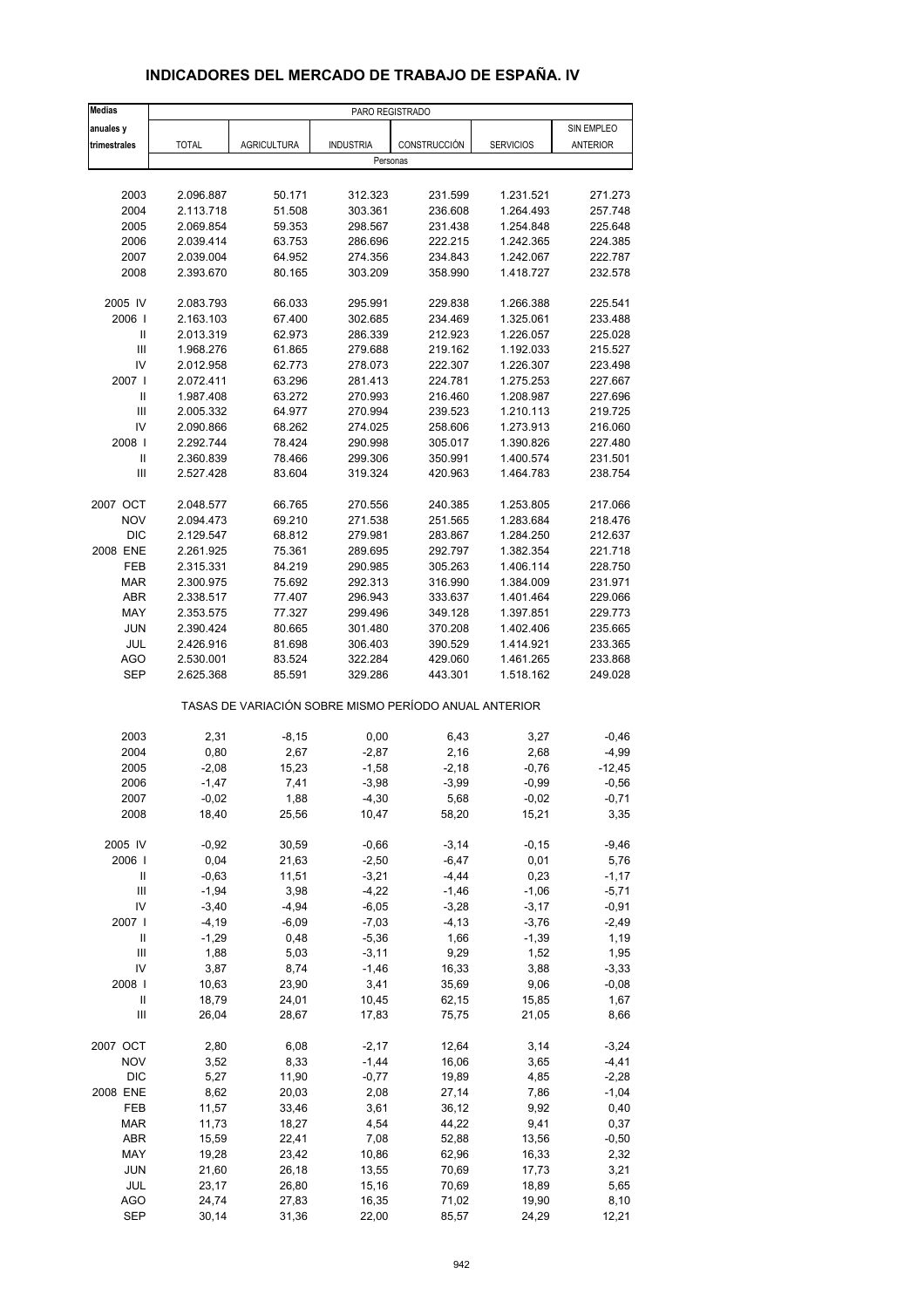## **INDICADORES DEL MERCADO DE TRABAJO DE ESPAÑA. V**

| <b>Medias</b>                                                                                                                                                                                                                                                                                                                                                                                                                                                                                                                                      | AFILIADOS A LA SEGURIDAD SOCIAL EN ALTA LABORAL       |                        |                        |                        |                          |  |  |
|----------------------------------------------------------------------------------------------------------------------------------------------------------------------------------------------------------------------------------------------------------------------------------------------------------------------------------------------------------------------------------------------------------------------------------------------------------------------------------------------------------------------------------------------------|-------------------------------------------------------|------------------------|------------------------|------------------------|--------------------------|--|--|
| anuales y                                                                                                                                                                                                                                                                                                                                                                                                                                                                                                                                          |                                                       |                        | <b>TOTAL</b>           |                        |                          |  |  |
| trimestrales                                                                                                                                                                                                                                                                                                                                                                                                                                                                                                                                       | <b>TOTAL</b>                                          | <b>AGRICULTURA</b>     | <b>INDUSTRIA</b>       | CONSTRUCCIÓN           | <b>SERVICIOS</b>         |  |  |
|                                                                                                                                                                                                                                                                                                                                                                                                                                                                                                                                                    |                                                       |                        | Miles de Personas      |                        |                          |  |  |
|                                                                                                                                                                                                                                                                                                                                                                                                                                                                                                                                                    |                                                       |                        |                        |                        |                          |  |  |
| 2003                                                                                                                                                                                                                                                                                                                                                                                                                                                                                                                                               | 16.613,561                                            | 1.314,573              | 2.667,332              | 1.907,176              | 10.712,543               |  |  |
| 2004                                                                                                                                                                                                                                                                                                                                                                                                                                                                                                                                               | 17.081,784                                            | 1.272,978              | 2.655.251              | 2.013,655              | 11.129,783               |  |  |
| 2005                                                                                                                                                                                                                                                                                                                                                                                                                                                                                                                                               | 17.835,423                                            | 1.239,600              | 2.641,532              | 2.186,981              | 11.761,368               |  |  |
| 2006                                                                                                                                                                                                                                                                                                                                                                                                                                                                                                                                               | 18.596,344                                            | 1.202,133              | 2.640,690              | 2.376,195              | 12.376,620               |  |  |
| 2007                                                                                                                                                                                                                                                                                                                                                                                                                                                                                                                                               | 19.152,331                                            | 1.188,800              | 2.705,516              | 2.454,130              | 12.803,775               |  |  |
| 2008                                                                                                                                                                                                                                                                                                                                                                                                                                                                                                                                               | 19.194,731                                            | 1.199,178              | 2.677,174              | 2.292,262              | 13.026,015               |  |  |
| 2005 IV                                                                                                                                                                                                                                                                                                                                                                                                                                                                                                                                            | 18.211,457                                            | 1.237,677              | 2.635,782              | 2.262,825              | 12.070,392               |  |  |
| 2006                                                                                                                                                                                                                                                                                                                                                                                                                                                                                                                                               | 18.240,948                                            | 1.221,256              | 2.627,534              | 2.310,654              | 12.079,131               |  |  |
| Ш                                                                                                                                                                                                                                                                                                                                                                                                                                                                                                                                                  | 18.614,122                                            | 1.208,596              | 2.648,786              | 2.387,638              | 12.368,910               |  |  |
| Ш                                                                                                                                                                                                                                                                                                                                                                                                                                                                                                                                                  | 18.722,929                                            | 1.184,961              | 2.644,173              | 2.390,395              | 12.503,268               |  |  |
| IV                                                                                                                                                                                                                                                                                                                                                                                                                                                                                                                                                 | 18.807,375                                            | 1.193,718              | 2.642,266              | 2.416,090              | 12.555,171               |  |  |
| 2007 l                                                                                                                                                                                                                                                                                                                                                                                                                                                                                                                                             | 18.904,586                                            | 1.197,970              | 2.685,877              | 2.451,743              | 12.568,878               |  |  |
| Ш                                                                                                                                                                                                                                                                                                                                                                                                                                                                                                                                                  | 19.233,948                                            | 1.193,388              | 2.719,651              | 2.491,756              | 12.829,042               |  |  |
| Ш                                                                                                                                                                                                                                                                                                                                                                                                                                                                                                                                                  | 19.219,548                                            | 1.179,494              | 2.709,999              | 2.446,018              | 12.883,929               |  |  |
| IV                                                                                                                                                                                                                                                                                                                                                                                                                                                                                                                                                 | 19.251,241                                            | 1.184,349              | 2.706,536              | 2.427,001              | 12.933,253               |  |  |
| 2008                                                                                                                                                                                                                                                                                                                                                                                                                                                                                                                                               | 19.170,761                                            | 1.197,516              | 2.694,497              | 2.382,002              | 12.896,645               |  |  |
| Ш                                                                                                                                                                                                                                                                                                                                                                                                                                                                                                                                                  | 19.273,465                                            | 1.208,524              | 2.682,244              | 2.296,388              | 13.086,208               |  |  |
| Ш                                                                                                                                                                                                                                                                                                                                                                                                                                                                                                                                                  | 19.112,583                                            | 1.187,650              | 2.643,587              | 2.151,464              | 13.129,783               |  |  |
|                                                                                                                                                                                                                                                                                                                                                                                                                                                                                                                                                    |                                                       |                        |                        |                        |                          |  |  |
| 2007 SEP                                                                                                                                                                                                                                                                                                                                                                                                                                                                                                                                           | 19.307,990<br>19.232,271                              | 1.183,496              | 2.719,709<br>2.713,497 | 2.461,655              | 12.943,026               |  |  |
| ОСТ<br><b>NOV</b>                                                                                                                                                                                                                                                                                                                                                                                                                                                                                                                                  | 19.325,697                                            | 1.184,680<br>1.183,017 | 2.720,861              | 2.465,083<br>2.466,934 | 12.868,909<br>12.954,783 |  |  |
| <b>DIC</b>                                                                                                                                                                                                                                                                                                                                                                                                                                                                                                                                         | 19.195,755                                            | 1.185,349              | 2.685,251              | 2.348,987              | 12.976,066               |  |  |
| 2008 ENE                                                                                                                                                                                                                                                                                                                                                                                                                                                                                                                                           | 19.111,058                                            | 1.184,312              | 2.697,089              | 2.397,499              | 12.832,056               |  |  |
| FEB                                                                                                                                                                                                                                                                                                                                                                                                                                                                                                                                                | 19.176,237                                            | 1.200,661              | 2.697,257              | 2.386,877              | 12.891,340               |  |  |
| <b>MAR</b>                                                                                                                                                                                                                                                                                                                                                                                                                                                                                                                                         | 19.224,988                                            | 1.207,575              | 2.689,145              | 2.361,629              | 12.966,538               |  |  |
| ABR                                                                                                                                                                                                                                                                                                                                                                                                                                                                                                                                                | 19.251,454                                            | 1.213,193              | 2.682,620              | 2.330,365              | 13.025,175               |  |  |
| MAY                                                                                                                                                                                                                                                                                                                                                                                                                                                                                                                                                | 19.384,100                                            | 1.216,981              | 2.687,721              | 2.307,642              | 13.171,654               |  |  |
| <b>JUN</b>                                                                                                                                                                                                                                                                                                                                                                                                                                                                                                                                         | 19.184,842                                            | 1.195,399              | 2.676,390              | 2.251,158              | 13.061,794               |  |  |
| JUL                                                                                                                                                                                                                                                                                                                                                                                                                                                                                                                                                | 19.169,826                                            | 1.189,386              | 2.656,731              | 2.191,320              | 13.132,288               |  |  |
| <b>AGO</b>                                                                                                                                                                                                                                                                                                                                                                                                                                                                                                                                         | 19.055,340                                            | 1.185,914              | 2.630,442              | 2.111,607              | 13.127,278               |  |  |
|                                                                                                                                                                                                                                                                                                                                                                                                                                                                                                                                                    | TASAS DE VARIACIÓN SOBRE MISMO PERÍODO ANUAL ANTERIOR |                        |                        |                        |                          |  |  |
| 2003                                                                                                                                                                                                                                                                                                                                                                                                                                                                                                                                               | 3,04                                                  | 1,26                   | $-0,46$                | 4,66                   | 3,90                     |  |  |
| 2004                                                                                                                                                                                                                                                                                                                                                                                                                                                                                                                                               | 2,82                                                  | $-3,16$                | $-0,45$                | 5,58                   | 3,89                     |  |  |
| 2005                                                                                                                                                                                                                                                                                                                                                                                                                                                                                                                                               | 4,41                                                  | $-2,62$                | $-0,52$                | 8,61                   | 5,67                     |  |  |
| 2006                                                                                                                                                                                                                                                                                                                                                                                                                                                                                                                                               | 4,27                                                  | $-3,02$                | $-0,03$                | 8,65                   | 5,23                     |  |  |
| 2007                                                                                                                                                                                                                                                                                                                                                                                                                                                                                                                                               | 2,99                                                  | -1,11                  | 2,45                   | 3,28                   | 3,45                     |  |  |
| 2008                                                                                                                                                                                                                                                                                                                                                                                                                                                                                                                                               | 0,52                                                  | 0,68                   | $-0,97$                | $-6,95$                | 2,26                     |  |  |
|                                                                                                                                                                                                                                                                                                                                                                                                                                                                                                                                                    |                                                       |                        |                        |                        |                          |  |  |
| 2005 IV                                                                                                                                                                                                                                                                                                                                                                                                                                                                                                                                            | 5,58                                                  | $-1,27$                | $-0,35$                | 10,92                  | 6,80                     |  |  |
| 2006                                                                                                                                                                                                                                                                                                                                                                                                                                                                                                                                               | 5,52                                                  | $-0,89$                | $-0,30$                | 11,02                  | 6,59                     |  |  |
| Ш                                                                                                                                                                                                                                                                                                                                                                                                                                                                                                                                                  | 4,75                                                  | $-3,03$                | $-0,05$                | 9,48                   | 5,85                     |  |  |
| Ш                                                                                                                                                                                                                                                                                                                                                                                                                                                                                                                                                  | 3,59                                                  | $-4,61$                | $-0,03$                | 7,53                   | 4,56                     |  |  |
| IV                                                                                                                                                                                                                                                                                                                                                                                                                                                                                                                                                 | 3,27                                                  | $-3,55$                | 0,25                   | 6,77                   | 4,02                     |  |  |
| 2007 l<br>$\mathop{\mathrm{II}}% \nolimits_{\mathop{\mathrm{II}}% \nolimits} \mathop{\mathrm{II}}% \nolimits_{\mathop{\mathrm{II}}% \nolimits} \mathop{\mathrm{II}}% \nolimits_{\mathop{\mathrm{II}}% \nolimits} \mathop{\mathrm{II}}% \nolimits_{\mathop{\mathrm{II}}% \nolimits} \mathop{\mathrm{II}}% \nolimits_{\mathop{\mathrm{II}}% \nolimits} \mathop{\mathrm{II}}% \nolimits_{\mathop{\mathrm{II}}% \nolimits} \mathop{\mathrm{II}}% \nolimits_{\mathop{\mathrm{II}}% \nolimits} \mathop{\mathrm{II}}% \nolimits_{\mathop{\mathrm{II}}% \$ | 3,64<br>3,33                                          | $-1,91$<br>$-1,26$     | 2,22<br>2,68           | 6, 11<br>4,36          | 4,05<br>3,72             |  |  |
| $\ensuremath{\mathsf{III}}\xspace$                                                                                                                                                                                                                                                                                                                                                                                                                                                                                                                 | 2,65                                                  | $-0,46$                | 2,49                   | 2,33                   | 3,04                     |  |  |
| IV                                                                                                                                                                                                                                                                                                                                                                                                                                                                                                                                                 | 2,36                                                  | $-0,78$                | 2,43                   | 0,45                   | 3,01                     |  |  |
| 2008                                                                                                                                                                                                                                                                                                                                                                                                                                                                                                                                               | 1,41                                                  | $-0,04$                | 0,32                   | $-2,84$                | 2,61                     |  |  |
| $\sf II$                                                                                                                                                                                                                                                                                                                                                                                                                                                                                                                                           | 0,21                                                  | 1,27                   | $-1,38$                | $-7,84$                | 2,00                     |  |  |
| Ш                                                                                                                                                                                                                                                                                                                                                                                                                                                                                                                                                  | $-0,33$                                               | 0,86                   | $-2,28$                | $-11,76$               | 2,14                     |  |  |
|                                                                                                                                                                                                                                                                                                                                                                                                                                                                                                                                                    |                                                       |                        |                        |                        |                          |  |  |
| 2007 SEP                                                                                                                                                                                                                                                                                                                                                                                                                                                                                                                                           | 2,63                                                  | $-0,37$                | 2,54                   | 1,80                   | 3,08                     |  |  |
| OCT                                                                                                                                                                                                                                                                                                                                                                                                                                                                                                                                                | 2,48                                                  | $-0,12$                | 2,57                   | 1,37                   | 2,92                     |  |  |
| <b>NOV</b>                                                                                                                                                                                                                                                                                                                                                                                                                                                                                                                                         | 2,34                                                  | $-0,91$                | 2,42                   | 0,53                   | 2,98                     |  |  |
| <b>DIC</b>                                                                                                                                                                                                                                                                                                                                                                                                                                                                                                                                         | 2,27                                                  | $-1,32$                | 2,30                   | $-0,58$                | 3,14                     |  |  |
| 2008 ENE                                                                                                                                                                                                                                                                                                                                                                                                                                                                                                                                           | 1,89                                                  | $-1,25$                | 1,50                   | $-1,07$                | 2,85                     |  |  |
| FEB                                                                                                                                                                                                                                                                                                                                                                                                                                                                                                                                                | 1,61                                                  | 0,26                   | 0,12                   | $-2,50$                | 2,87                     |  |  |
| <b>MAR</b>                                                                                                                                                                                                                                                                                                                                                                                                                                                                                                                                         | 0,73                                                  | 0,88                   | $-0,63$                | $-4,91$                | 2,11                     |  |  |
| ABR                                                                                                                                                                                                                                                                                                                                                                                                                                                                                                                                                | 0,75                                                  | 1,48                   | $-0,78$                | $-5,84$                | 2,28                     |  |  |
| MAY                                                                                                                                                                                                                                                                                                                                                                                                                                                                                                                                                | 0,78                                                  | 1,83                   | $-1,09$                | $-7,49$                | 2,69                     |  |  |
| <b>JUN</b><br>JUL                                                                                                                                                                                                                                                                                                                                                                                                                                                                                                                                  | $-0,90$                                               | 0,50                   | $-2,24$                | $-10,17$               | 1,05                     |  |  |
| AGO                                                                                                                                                                                                                                                                                                                                                                                                                                                                                                                                                | $-0,69$<br>0,04                                       | 0,69<br>1,03           | $-2,35$<br>$-2,20$     | $-11,36$<br>$-12,17$   | 1,58<br>2,71             |  |  |
|                                                                                                                                                                                                                                                                                                                                                                                                                                                                                                                                                    |                                                       |                        |                        |                        |                          |  |  |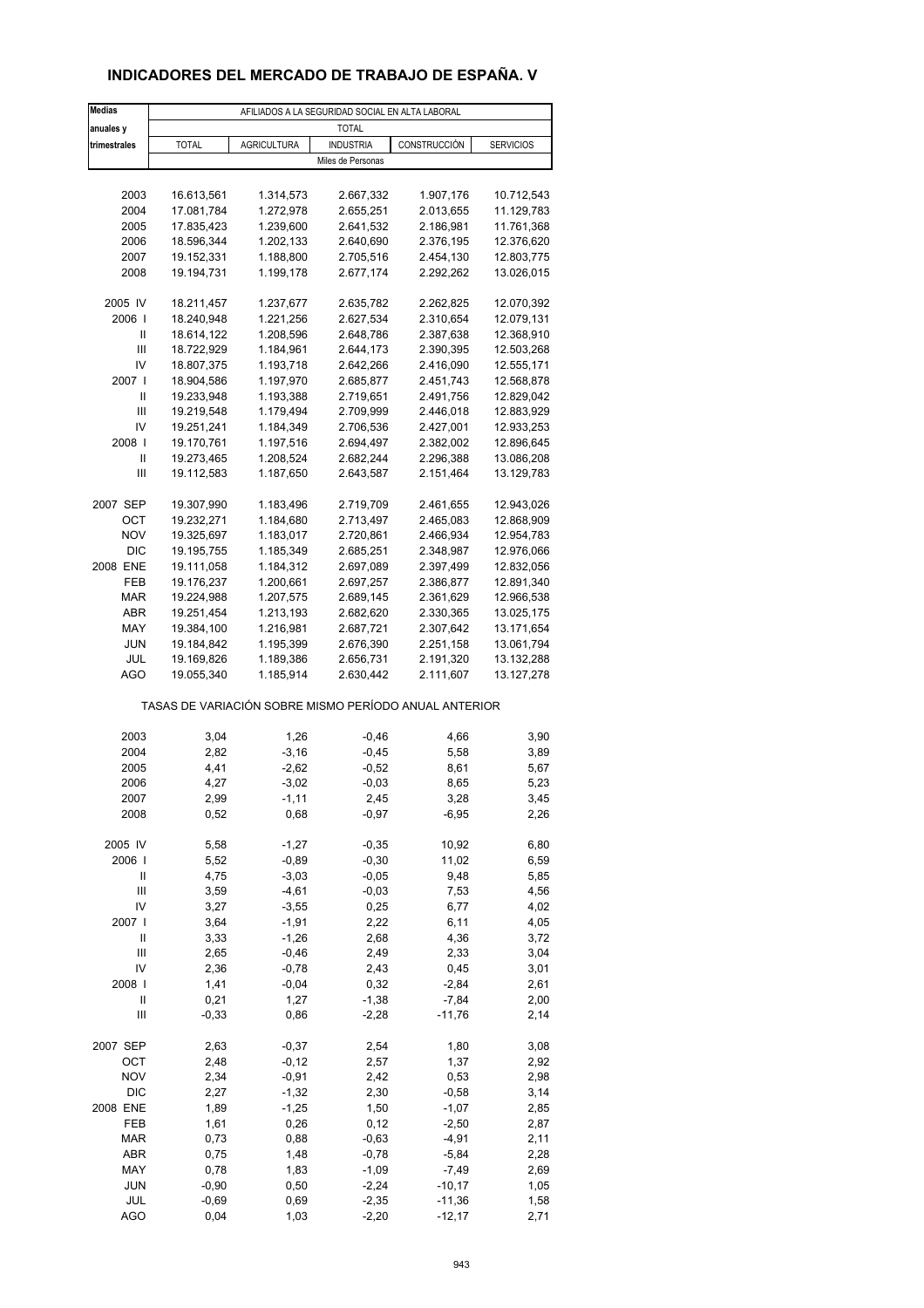## **INDICADORES DEL MERCADO DE TRABAJO DE ESPAÑA. VI**

| <b>Medias</b>                      | AFILIADOS A LA SEGURIDAD SOCIAL EN ALTA LABORAL       |                    |                     |                        |                  |  |  |
|------------------------------------|-------------------------------------------------------|--------------------|---------------------|------------------------|------------------|--|--|
| anuales y                          |                                                       |                    | <b>CUENTA AJENA</b> |                        |                  |  |  |
| trimestrales                       | <b>TOTAL</b>                                          | <b>AGRICULTURA</b> | <b>INDUSTRIA</b>    | CONSTRUCCIÓN           | <b>SERVICIOS</b> |  |  |
|                                    |                                                       |                    | Miles de Personas   |                        |                  |  |  |
|                                    |                                                       |                    |                     |                        |                  |  |  |
| 2003                               | 13.514,142                                            | 933,377            | 2.388,090           | 1.507,311              | 8.678,019        |  |  |
| 2004                               | 13.884,292                                            | 896,688            | 2.375,794           | 1.582,772              | 9.022,987        |  |  |
| 2005                               | 14.510,836                                            | 871,627            | 2.363,876           | 1.723,776              | 9.549,306        |  |  |
| 2006                               | 15.173,460                                            | 843,296            | 2.363,565           | 1.881,712              | 10.084,728       |  |  |
| 2007                               | 15.668,684                                            | 839,734            | 2.428,084           | 1.915,596              | 10.485,269       |  |  |
| 2008                               | 15.687,582                                            | 860,245            | 2.400,660           | 1.739,311              | 10.687,366       |  |  |
| 2005 IV                            | 14.825,905                                            | 873,250            | 2.359,075           | 1.788,269              | 9.804,084        |  |  |
| 2006                               | 14.846,312                                            | 858,704            | 2.350,645           | 1.829,587              | 9.806,773        |  |  |
| Ш                                  | 15.183,923                                            | 848,255            | 2.371,096           | 1.895,252              | 10.069,308       |  |  |
| Ш                                  | 15.290,325                                            | 827,624            | 2.367,158           | 1.892,025              | 10.203,507       |  |  |
| IV                                 | 15.373,279                                            | 838,601            | 2.365,361           | 1.909,983              | 10.259,323       |  |  |
| 2007 l                             | 15.460,907                                            | 845,207            | 2.408,971           | 1.935,177              | 10.271,550       |  |  |
| Ш                                  | 15.749,785                                            | 843,006            | 2.442,107           | 1.957,376              | 10.507,296       |  |  |
| Ш                                  | 15.721,673                                            | 831,631            | 2.432,485           | 1.899,960              | 10.557,597       |  |  |
| IV                                 | 15.742,369                                            | 839,093            | 2.428,771           | 1.869,872              | 10.604,633       |  |  |
| 2008                               | 15.663,135                                            | 855,541            | 2.417,137           | 1.822,892              | 10.567,565       |  |  |
| Ш                                  | 15.756,970                                            | 870,213            | 2.405,408           | 1.741,603              | 10.739,746       |  |  |
| Ш                                  | 15.620,170                                            | 852,347            | 2.368,823           | 1.610,504              | 10.788,497       |  |  |
|                                    |                                                       | 836,388            | 2.442,192           |                        | 10.616,557       |  |  |
| 2007 SEP<br>ОСТ                    | 15.806,903<br>15.727,150                              | 838,557            | 2.435,886           | 1.911,766<br>1.910,523 | 10.542,184       |  |  |
| <b>NOV</b>                         | 15.815,965                                            | 837,721            | 2.442,944           | 1.908,314              | 10.626,986       |  |  |
| <b>DIC</b>                         | 15.683,992                                            | 841,002            | 2.407,482           | 1.790,780              | 10.644,728       |  |  |
| 2008 ENE                           | 15.612,950                                            | 841,992            | 2.419,989           | 1.840,687              | 10.510,282       |  |  |
| FEB                                | 15.668,793                                            | 858,593            | 2.419,857           | 1.826,882              | 10.563,461       |  |  |
| MAR                                | 15.707,663                                            | 866,039            | 2.411,566           | 1.801,106              | 10.628,952       |  |  |
| ABR                                | 15.735,693                                            | 873,889            | 2.405,470           | 1.772,514              | 10.683,820       |  |  |
| MAY                                | 15.865,355                                            | 878,594            | 2.410,823           | 1.752,395              | 10.823,542       |  |  |
| <b>JUN</b>                         | 15.669,863                                            | 858,157            | 2.399,930           | 1.699,900              | 10.711,876       |  |  |
| JUL                                | 15.670,331                                            | 853,488            | 2.381,464           | 1.647,459              | 10.787,920       |  |  |
| <b>AGO</b>                         | 15.570,009                                            | 851,205            | 2.356,182           | 1.573,548              | 10.789,074       |  |  |
|                                    | TASAS DE VARIACIÓN SOBRE MISMO PERÍODO ANUAL ANTERIOR |                    |                     |                        |                  |  |  |
| 2003                               | 3,18                                                  | 2,30               | $-0,47$             | 4,32                   | 4,12             |  |  |
| 2004                               | 2,74                                                  | $-3,93$            | $-0,51$             | 5,01                   | 3,98             |  |  |
| 2005                               | 4,51                                                  | $-2,79$            | $-0,50$             | 8,91                   | 5,83             |  |  |
| 2006                               | 4,57                                                  | $-3,25$            | $-0,01$             | 9,16                   | 5,61             |  |  |
| 2007                               | 3,26                                                  | -0,42              | 2,73                | 1,80                   | 3,97             |  |  |
| 2008                               | 0,41                                                  | 2,36               | $-1,05$             | $-10,03$               | 2,53             |  |  |
|                                    |                                                       |                    |                     |                        |                  |  |  |
| 2005 IV                            | 5,76                                                  | $-0,74$            | $-0,28$             | 11,96                  | 6,89             |  |  |
| 2006                               | 5,72                                                  | $-0,21$            | $-0,27$             | 12,10                  | 6,70             |  |  |
| Ш                                  | 5,00                                                  | $-3,26$            | $-0,02$             | 10,21                  | 6, 10            |  |  |
| Ш                                  | 3,92                                                  | $-5,51$            | $-0,03$             | 7,80                   | 5,06             |  |  |
| IV<br>2007 l                       | 3,69                                                  | $-3,97$            | 0,27                | 6,81                   | 4,64             |  |  |
| $\ensuremath{\mathsf{II}}$         | 4,14<br>3,73                                          | $-1,57$<br>$-0,62$ | 2,48<br>2,99        | 5,77<br>3,28           | 4,74<br>4,35     |  |  |
| $\ensuremath{\mathsf{III}}\xspace$ | 2,82                                                  | 0,48               | 2,76                | 0,42                   | 3,47             |  |  |
| IV                                 | 2,40                                                  | 0,06               | 2,68                | $-2,10$                | 3,37             |  |  |
| 2008                               | 1,31                                                  | 1,22               | 0,34                | $-5,80$                | 2,88             |  |  |
| $\sf II$                           | 0,05                                                  | 3,23               | $-1,50$             | $-11,02$               | 2,21             |  |  |
| Ш                                  | $-0,38$                                               | 2,78               | $-2,42$             | $-14,97$               | 2,47             |  |  |
|                                    |                                                       |                    |                     |                        |                  |  |  |
| 2007 SEP                           | 2,76                                                  | 0,58               | 2,81                | $-0,30$                | 3,50             |  |  |
| OCT                                | 2,56                                                  | 0,97               | 2,84                | $-0,90$                | 3,27             |  |  |
| <b>NOV</b>                         | 2,37                                                  | $-0,11$            | 2,66                | $-1,98$                | 3,32             |  |  |
| <b>DIC</b>                         | 2,28                                                  | $-0,66$            | 2,54                | $-3,48$                | 3,50             |  |  |
| 2008 ENE                           | 1,87                                                  | $-0,44$            | 1,64                | $-3,82$                | 3,18             |  |  |
| FEB                                | 1,55                                                  | 1,64               | 0,12                | $-5,42$                | 3,20             |  |  |
| <b>MAR</b>                         | 0,52                                                  | 2,47               | $-0,72$             | $-8,11$                | 2,28             |  |  |
| ABR                                | 0,63                                                  | 3,50               | $-0,87$             | $-8,94$                | 2,53             |  |  |
| MAY<br><b>JUN</b>                  | 0,74<br>$-1,21$                                       | 3,99<br>2,18       | $-1,19$<br>$-2,44$  | $-10,59$<br>$-13,52$   | 3,03<br>1,08     |  |  |
| JUL                                | $-0,85$                                               | 2,53               | $-2,51$             | $-14,58$               | 1,77             |  |  |
| AGO                                | 0, 10                                                 | 3,04               | $-2,33$             | $-15,37$               | 3,18             |  |  |
|                                    |                                                       |                    |                     |                        |                  |  |  |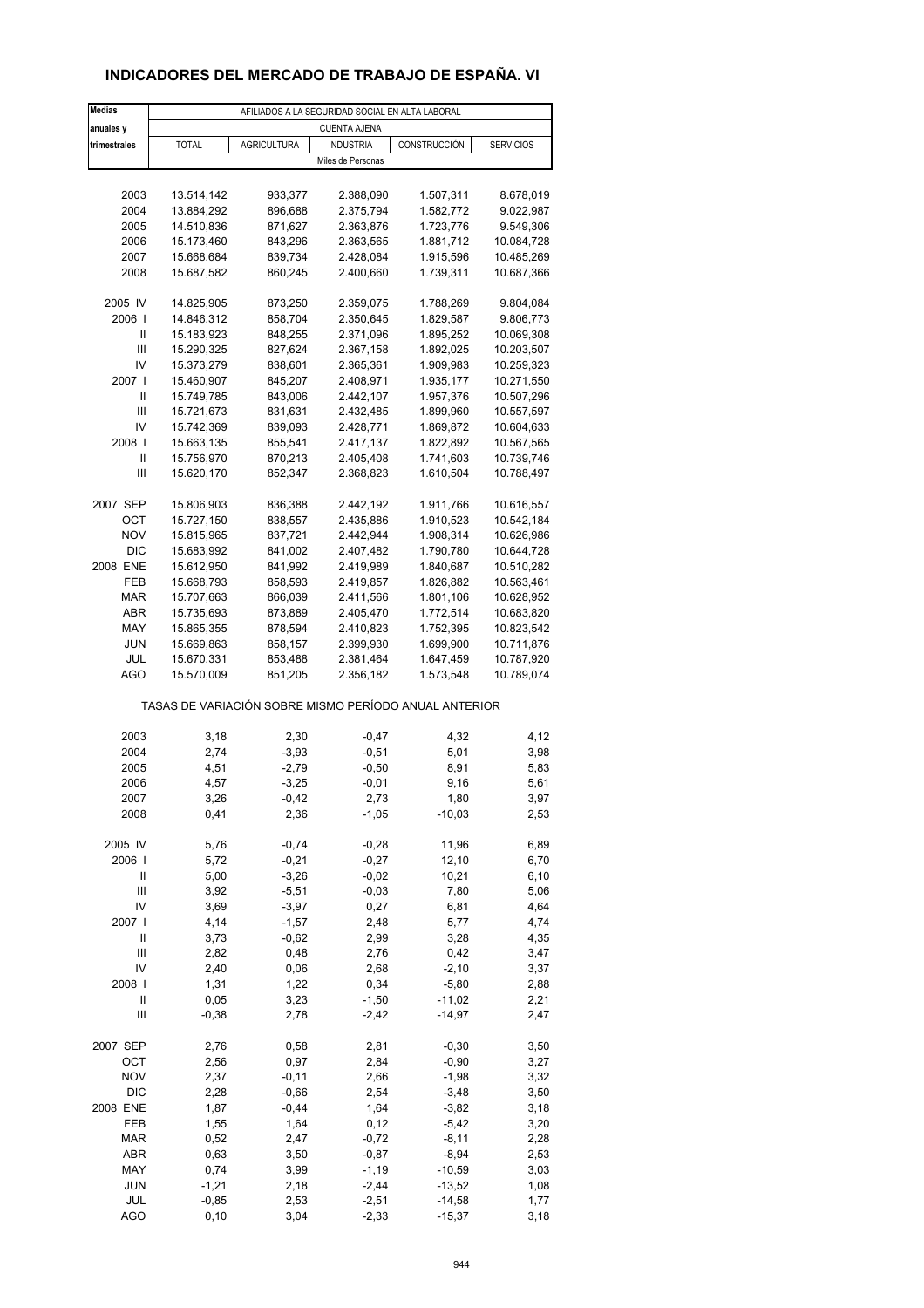## **INDICADORES DEL MERCADO DE TRABAJO DE ESPAÑA. VII**

| <b>Medias</b>  | AFILIADOS A LA SEGURIDAD SOCIAL EN ALTA LABORAL |                                                       |                      |              |                  |  |  |  |
|----------------|-------------------------------------------------|-------------------------------------------------------|----------------------|--------------|------------------|--|--|--|
| anuales y      |                                                 |                                                       | <b>CUENTA PROPIA</b> |              |                  |  |  |  |
| trimestrales   | <b>TOTAL</b>                                    | <b>AGRICULTURA</b>                                    | <b>INDUSTRIA</b>     | CONSTRUCCIÓN | <b>SERVICIOS</b> |  |  |  |
|                |                                                 |                                                       | Miles de Personas    |              |                  |  |  |  |
|                |                                                 |                                                       |                      |              |                  |  |  |  |
| 2003           | 3.099,419                                       | 381,196                                               | 279,242              | 399,865      | 2.034,524        |  |  |  |
| 2004           | 3.197,492                                       | 376,290                                               | 279,457              | 430,883      | 2.106,796        |  |  |  |
| 2005           | 3.324,586                                       | 367,972                                               | 277,657              | 463,204      | 2.212,062        |  |  |  |
| 2006           | 3.422,884                                       | 358,837                                               | 277,125              | 494,483      | 2.291,892        |  |  |  |
| 2007           | 3.483,647                                       | 349,066                                               | 277,432              | 538,534      | 2.318,507        |  |  |  |
| 2008           | 3.507,149                                       | 338,933                                               | 276,514              | 552,951      | 2.338,650        |  |  |  |
| 2005 IV        | 3.385,552                                       | 364,427                                               | 276,707              | 474,556      | 2.266,308        |  |  |  |
| 2006           | 3.394,636                                       | 362,552                                               | 276,889              | 481,067      | 2.272,359        |  |  |  |
| Ш              | 3.430,200                                       | 360,341                                               | 277,690              | 492,387      | 2.299,602        |  |  |  |
| Ш              | 3.432,604                                       | 357,337                                               | 277,014              | 498,370      | 2.299,761        |  |  |  |
| IV             | 3.434,096                                       | 355,117                                               | 276,905              | 506,107      | 2.295,848        |  |  |  |
| 2007 l         | 3.443,678                                       | 352,763                                               | 276,906              | 516,566      | 2.297,328        |  |  |  |
| Ш              |                                                 |                                                       |                      |              |                  |  |  |  |
|                | 3.484,163                                       | 350,382                                               | 277,544              | 534,381      | 2.321,746        |  |  |  |
| Ш              | 3.497,875                                       | 347,863                                               | 277,513              | 546,058      | 2.326,333        |  |  |  |
| IV             | 3.508,872                                       | 345,255                                               | 277,766              | 557,129      | 2.328,620        |  |  |  |
| 2008           | 3.507,626                                       | 341,975                                               | 277,360              | 559,110      | 2.329,080        |  |  |  |
| Ш              | 3.516,495                                       | 338,311                                               | 276,836              | 554,785      | 2.346,462        |  |  |  |
| Ш              | 3.492,413                                       | 335,304                                               | 274,764              | 540,960      | 2.341,286        |  |  |  |
| 2007 SEP       | 3.501,087                                       | 347,108                                               | 277,517              | 549,889      | 2.326,469        |  |  |  |
| OCT            | 3.505,121                                       | 346,123                                               | 277,611              | 554,560      | 2.326,725        |  |  |  |
| <b>NOV</b>     | 3.509,732                                       | 345,296                                               | 277,917              | 558,620      | 2.327,797        |  |  |  |
| <b>DIC</b>     | 3.511,763                                       | 344,347                                               | 277,769              | 558,207      | 2.331,338        |  |  |  |
| 2008 ENE       | 3.498,108                                       | 342,320                                               | 277,100              | 556,812      | 2.321,774        |  |  |  |
|                |                                                 |                                                       |                      |              |                  |  |  |  |
| FEB            | 3.507,444                                       | 342,068                                               | 277,400              | 559,995      | 2.327,879        |  |  |  |
| MAR            | 3.517,325                                       | 341,536                                               | 277,579              | 560,523      | 2.337,586        |  |  |  |
| ABR            | 3.515,761                                       | 339,304                                               | 277,150              | 557,851      | 2.341,355        |  |  |  |
| MAY            | 3.518,745                                       | 338,387                                               | 276,898              | 555,247      | 2.348,112        |  |  |  |
| <b>JUN</b>     | 3.514,979                                       | 337,242                                               | 276,460              | 551,258      | 2.349,918        |  |  |  |
| JUL            | 3.499,495                                       | 335,898                                               | 275,267              | 543,861      | 2.344,368        |  |  |  |
| AGO            | 3.485,331                                       | 334,709                                               | 274,260              | 538,059      | 2.338,204        |  |  |  |
|                |                                                 | TASAS DE VARIACIÓN SOBRE MISMO PERÍODO ANUAL ANTERIOR |                      |              |                  |  |  |  |
| 2003           | 2,46                                            | $-1,21$                                               | $-0,41$              | 5,96         | 2,93             |  |  |  |
| 2004           | 3,16                                            | $-1,29$                                               | 0,08                 | 7,76         | 3,55             |  |  |  |
| 2005           | 3,97                                            | $-2,21$                                               | $-0,64$              | 7,50         | 5,00             |  |  |  |
|                |                                                 |                                                       |                      |              |                  |  |  |  |
| 2006           | 2,96                                            | $-2,48$                                               | $-0,19$              | 6,75         | 3,61             |  |  |  |
| 2007           | 1,78                                            | $-2,72$                                               | 0,11                 | 8,91         | 1,16             |  |  |  |
| 2008           | 1,01                                            | $-3,37$                                               | $-0,28$              | 4,30         | 1,08             |  |  |  |
| 2005 IV        | 4,83                                            | $-2,51$                                               | $-0,93$              | 7,17         | 6,41             |  |  |  |
| 2006           | 4,63                                            | $-2,46$                                               | $-0,57$              | 7,11         | 6,12             |  |  |  |
| Ш              | 3,69                                            | $-2,47$                                               | $-0,26$              | 6,74         | 4,76             |  |  |  |
| Ш              | 2,15                                            | $-2,45$                                               | $-0,01$              | 6,53         | 2,41             |  |  |  |
| IV             | 1,43                                            | $-2,55$                                               | 0,07                 | 6,65         | 1,30             |  |  |  |
| 2007           | 1,44                                            | $-2,70$                                               | 0,01                 | 7,38         | 1,10             |  |  |  |
| Ш              | 1,57                                            | $-2,76$                                               | $-0,05$              | 8,53         | 0,96             |  |  |  |
| Ш              | 1,90                                            | $-2,65$                                               | 0,18                 | 9,57         | 1,16             |  |  |  |
| IV             | 2,18                                            | $-2,78$                                               | 0,31                 | 10,08        | 1,43             |  |  |  |
| 2008           | 1,86                                            | $-3,06$                                               | 0, 16                | 8,24         |                  |  |  |  |
|                |                                                 |                                                       |                      |              | 1,38             |  |  |  |
| Ш              | 0,93                                            | $-3,45$                                               | $-0,25$              | 3,82         | 1,06             |  |  |  |
| $\mathbf{III}$ | $-0, 11$                                        | $-3,72$                                               | $-0,99$              | $-0,58$      | 0,65             |  |  |  |
| 2007 SEP       | 2,02                                            | $-2,59$                                               | 0,26                 | 9,84         | 1,24             |  |  |  |
| OCT            | 2,11                                            | $-2,67$                                               | 0,27                 | 10,05        | 1,33             |  |  |  |
| <b>NOV</b>     | 2,21                                            | $-2,79$                                               | 0,34                 | 10,17        | 1,45             |  |  |  |
| DIC            | 2,22                                            | $-2,87$                                               | 0,32                 | 10,03        | 1,50             |  |  |  |
| 2008 ENE       | 1,97                                            | $-3,19$                                               | 0,22                 | 9,23         | 1,37             |  |  |  |
| FEB            | 1,89                                            | $-3,04$                                               | 0,14                 | 8,42         | 1,39             |  |  |  |
| <b>MAR</b>     | 1,71                                            | $-2,95$                                               | 0, 13                | 7,09         | 1,39             |  |  |  |
|                |                                                 |                                                       |                      |              |                  |  |  |  |
| ABR            | 1,27                                            | $-3,39$                                               | $-0,01$              | 5,57         | 1,15             |  |  |  |
| MAY            | 0,98                                            | $-3,40$                                               | $-0,22$              | 3,89         | 1,12             |  |  |  |
| <b>JUN</b>     | 0,54                                            | $-3,54$                                               | $-0,54$              | 2,03         | 0,93             |  |  |  |
| JUL            | 0,02                                            | $-3,70$                                               | $-0,94$              | 0,07         | 0,68             |  |  |  |
| <b>AGO</b>     | $-0,24$                                         | $-3,73$                                               | $-1,04$              | $-1,24$      | 0,61             |  |  |  |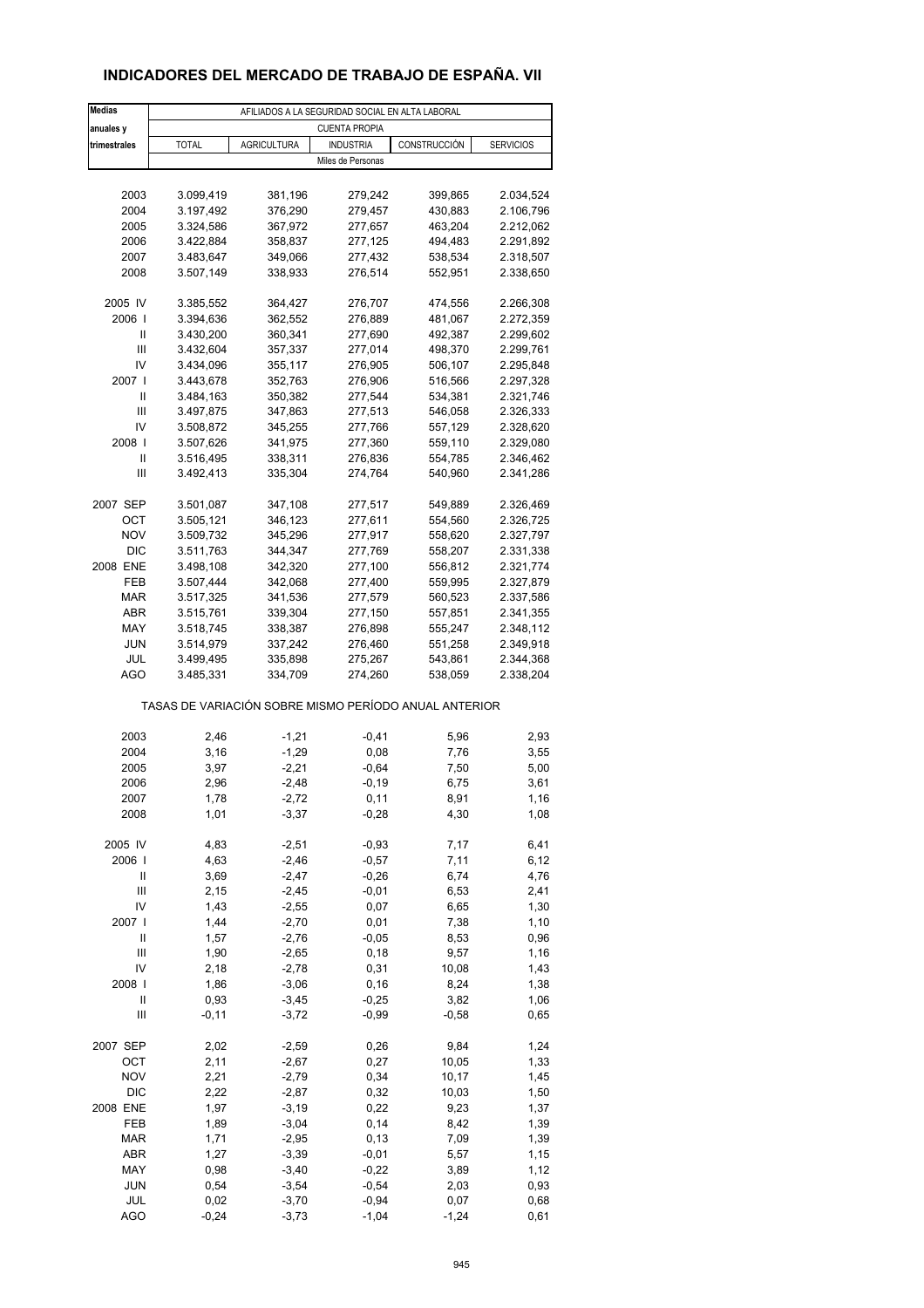#### **Medias EFECTIVOS LABORALES EFECTIVOS LABORALES** JORNADA MEDIA POR TRABAJADOR Y TRIM. **anuales y** TOTAL SECTORES CONTRATO CONTRATO TOTAL A TIEMPO A TIEMPO **trimestrales | |** INDUSTRIA | CONSTRUC. | SERVICIOS | INDEFINIDO | TEMPORAL | | COMPLETO | PARCIAL Miles de personas Horas Horas Horas Horas Horas Horas Horas Horas Horas Horas Horas Horas Horas Horas Horas Horas Horas Horas Horas Horas Horas Horas Horas Horas Horas Horas Horas Horas Horas Horas Horas Horas Horas Horas 2003 11.347,8 2.412,9 1.486,6 7.448,3 7.397,2 3.950,6 413,2 439,6 256,0 2004 11.736,1 2.388,1 1.575,5 7.772,5 7.676,3 4.059,8 411,6 438,8 256,0 2005 12.337,9 2.376,2 1.726,9 8.234,9 8.021,6 4.316,3 409,6 437,4 257,7 2006 12.990,5 2.380,7 1.883,6 8.726,2 8.546,8 4.443,7 407,2 435,1 255,0 2007 13.607,5 2.453,8 1.906,0 9.247,6 9.226,5 4.381,0 405,0 433,6 256,2 2008 13.526,1 2.416,5 1.744,5 9.365,1 9.276,0 4.250,1 420,5 451,7 264,4 2005 III 12.482,6 2.387,5 1.777,8 8.317,3 8.091,3 4.391,3 364,8 386,8 238,5 IV 12.499,5 2.356,3 1.732,0 8.411,2 8.143,0 4.356,4 415,9 445,8 257,7 2006 I 12.711,7 2.373,6 1.854,6 8.483,6 8.254,3 4.457,5 424,9 455,3 260,8 II 12.969,4 2.392,2 1.909,2 8.668,1 8.315,9 4.653,6 425,1 454,2 263,2 III 13.180,7 2.394,3 1.916,8 8.869,5 8.699,2 4.481,5 363,3 385,7 235,4 IV 13.100,3 2.362,9 1.853,7 8.883,8 8.918,0 4.182,3 415,6 445,2 260,5 2007 I 13.455,5 2.424,8 1.949,9 9.080,8 9.067,2 4.388,3 422,5 454,3 259,5 II 13.715,4 2.476,4 1.965,9 9.273,1 9.204,6 4.510,8 422,1 451,7 264,4 III 13.701,7 2.469,9 1.916,7 9.315,0 9.333,2 4.368,5 364,2 386,8 240,8 IV 13.557,3 2.444,0 1.791,7 9.321,6 9.301,0 4.256,3 411,3 441,6 260,1 2008 I 13.563,4 2.424,8 1.795,8 9.342,8 9.300,6 4.262,8 419,0 451,1 261,2 II 13.488,8 2.408,2 1.693,2 9.387,4 9.251,5 4.237,3 421,9 452,4 267,6 2007 JUL - - - - - --- -  $\overline{A}\overline{G}O$  , and the set of the set of the set of the set of the set of the set of the set of the set of the set of the set of the set of the set of the set of the set of the set of the set of the set of the set of th SEP - - - - - - - - - OCT the set of the set of the set of the set of the set of the set of the set of the set of the set of the set NOV the set of the set of the set of the set of the set of the set of the set of the set of the set of the set of the set of the set of the set of the set of the set of the set of the set of the set of the set of the set DIC - - - - - - - - - 2008 ENE - - - - - --- - FEB - - - - - - - - - MAR - - - - - - - - -  $ABR$  , and the set of the set of the set of the set of the set of the set of the set of the set of the set of the set of the set of the set of the set of the set of the set of the set of the set of the set of the set of t MAY - - - - - - - - - JUN - - - - - - - - - TASAS DE VARIACIÓN SOBRE MISMO PERÍODO ANUAL ANTERIOR 2003 3,06 -0,65 4,56 4,03 3,78 1,75 -0,73 -0,51 -0,25 2004 3,42 -1,03 5,98 4,35 3,77 2,77 -0,40 -0,19 0,01 2005 5,13 -0,50 9,61 5,95 4,50 6,32 -0,47 -0,32 0,66 2006 5,29 0,19 9,07 5,97 6,55 2,95 -0,59 -0,51 -1,05 2007 4,75 3,07 1,19 5,97 7,95 -1,41 -0,54 -0,35 0,49 2008 -0,44 -1,39 -10,90 2,05 1,53 -4,48 -0,43 -0,28 0,93 2005 III 5,73 -0,15 11,54 6,35 4,95 7,22 0,19 0,21 1,71 IV 6,18 0,11 12,43 6,77 5,07 8,32 -1,19 -1,02 -1,89 2006 I 6,03 0,47 12,67 6,30 4,80 8,39 -0,49 -0,45 -1,26 II 4,76 -0,26 8,98 5,32 4,26 5,64 -1,33 -1,12 -2,65 III 5,59 0,29 7,82 6,64 7,51 2,05 -0,42 -0,27 -1,30 IV 4,81 0,28 7,03 5,62 9,52 -4,00 -0,06 -0,15 1,06 2007 I 5,85 2,16 5,14 7,04 9,85 -1,55 -0,58 -0,22 -0,47 II 5,75 3,52 2,97 6,98 10,69 -3,07 -0,69 -0,56 0,45 III 3,95 3,16 -0,01 5,02 7,29 -2,52 0,26 0,27 2,31 IV 3,49 3,43 -3,34 4,93 4,29 1,77 -1,04 -0,81 -0,14 2008 I 0,80 0,00 -7,90 2,89 2,57 -2,86 -0,82 -0,71 0,63 II -1,65 -2,76 -13,87 1,23 0,51 -6,06 -0,05 0,15 1,22 2007 JUL - - - - - --- -  $\overline{A}\overline{G}O$  , and the set of the set of the set of the set of the set of the set of the set of the set of the set of the set of the set of the set of the set of the set of the set of the set of the set of the set of th  $\begin{array}{lllllllllll} \text{SEP} & \text{---} & \text{---} & \text{---} & \text{---} & \text{---} & \text{---} & \text{---} & \text{---} & \text{---} & \text{---} & \text{---} & \text{---} & \text{---} & \text{---} & \text{---} & \text{---} & \text{---} & \text{---} & \text{---} & \text{---} & \text{---} & \text{---} & \text{---} & \text{---} & \text{---} & \text{---} & \text{---} & \text{---} & \text{---} & \text{---} & \text{---} & \text{---} & \text{---} & \text{---$ OCT the set of the set of the set of the set of the set of the set of the set of the set of the set of the set NOV the set of the set of the set of the set of the set of the set of the set of the set of the set of the set of the set of the set of the set of the set of the set of the set of the set of the set of the set of the set DIC - - - - - - - - - 2008 ENE - - - - - --- - FEB - - - - - - - - - MAR - - - - - - - - - ABR - - - - - - - - -

### **INDICADORES DEL MERCADO DE TRABAJO DE ESPAÑA. VIII**

 MAY - - - - - - - - - JUN - - - - - - - - -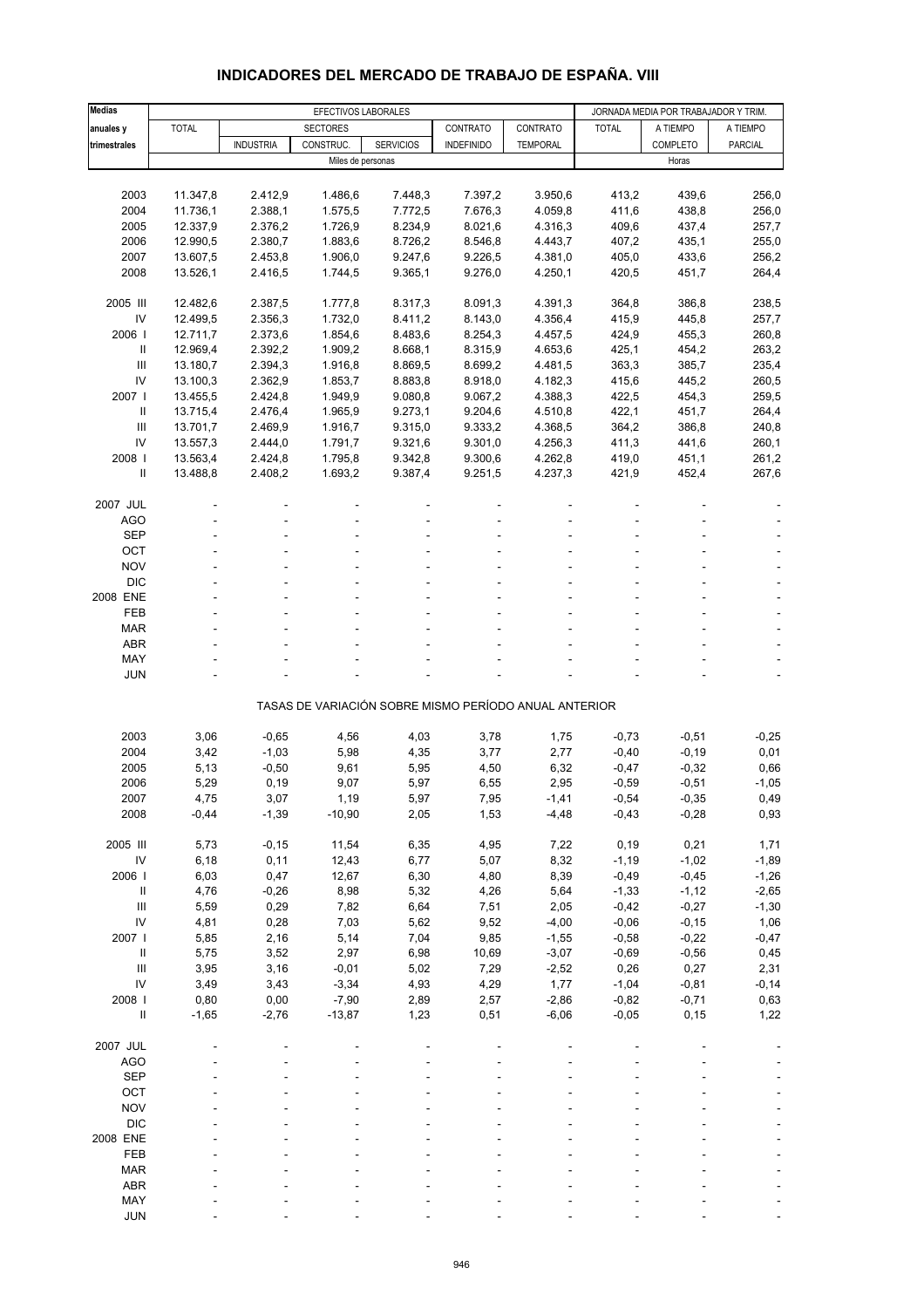#### **Medias** INDICES DE PRECIOS DE CONSUMO (10) **DIFERENCIAL DE INFLACION RESPECTO A anuales y | GENERAL | ALIMENTACIÓN | SIN | INFLACIÓN | OCDE | UE** $(11)$  **| UE** $27$  **| Z. EURO trimestrales AGREGADO** ALIMENTACIÓN SUBYACENTE (SIN TURQUIA) Base 2006 P.Porcentuales 2003 90,699 89,631 91,070 92,164 1,04 1,15 0,98 1,03 2004 93,456 93,146 93,564 94,628 0,80 1,04 0,76 0,91 2005 96,604 96,307 96,707 97,167 0,91 1,22 1,11 1,19 2006 100,000 100,000 100,000 100,000 1,06 1,37 1,29 1,39 2007 102,787 104,070 102,361 102,707 0,45 0,50 0,45 0,70 2008 106,734 109,588 105,797 105,421 0,88 0,82 0,82 1,10 2005 IV 98,314 97,571 98,574 98,646 1,03 1,27 1,14 1,19 2006 I 98,368 98,864 98,199 98,380 1,44 1,87 1,77 1,75 II 100,533 99,624 100,841 100,529 1,13 1,59 1,49 1,52 III 100,236 100,532 100,136 99,843 0,94 1,36 1,29 1,43 IV 100,864 100,980 100,824 101,248 0,73 0,65 0,63 0,86 2007 I 100,751 102,155 100,285 101,004 0,36 0,30 0,23 0,59 II 102,932 103,022 102,900 102,995 0,20 0,31 0,30 0,56 III 102,608 103,894 102,181 102,343 0,39 0,38 0,31 0,53 IV 104,857 107,207 104,079 104,486 0,84 1,03 0,98 1,13 2008 I 105,166 108,889 103,979 104,278 1,00 0,91 0,93 1,11 II 107,668 109,744 106,954 106,333 0,83 0,72 0,70 1,03 III 107,687 110,403 106,788 105,766 0,66 0,82 0,84 1,19 2007 SEP 102,879 104,542 102,328 102,609 0,50 0,50 0,40 0,60 OCT 104,212 106,360 103,501 104,065 0,79 0,97 0,92 1,09 NOV 104,959 107,218 104,211 104,575 0,75 1,00 0,93 1,08 DIC 105,399 108,043 104,524 104,817 0,99 1,11 1,08 1,22 2008 ENE 104,747 108,802 103,465 103,799 0,88 0,97 0,99 1,17 FEB 104,910 108,796 103,677 104,138 0,98 0,94 0,91 1,17 MAR 105,841 109,070 104,796 104,896 1,14 0,84 0,90 1,00 ABR 106,980 109,400 106,168 106,069 0,84 0,65 0,63 0,98 MAY 107,702 109,598 107,040 106,364 0,93 0,71 0,70 1,00 JUN 108,322 110,233 107,655 106,567 0,74 0,80 0,77 1,10 JUL 107,802 110,332 106,957 105,625 0,66 0,88 0,91 1,28 AGO 107,571 110,473 106,619 105,906 - 0,76 0,76 1,10 TASAS DE VARIACIÓN SOBRE MISMO PERÍODO ANUAL ANTERIOR 2003 3,04 4,00 2,72 2,92 ---- 2004 3,04 3,92 2,74 2,67 ---- 2005 3,37 3,39 3,36 2,68 ---- 2006 3,52 3,83 3,40 2,92 ---- 2007 2,79 4,07 2,36 2,71 ---- 2008 4,64 6,57 4,01 3,30 - - - - -2005 IV 3,55 3,60 3,54 2,75 ---- 2006 I 4,02 4,02 4,02 2,96 ---- II 3,95 3,54 4,08 3,05 ---- III 3,53 4,28 3,28 3,02 ---- IV 2,59 3,49 2,28 2,64 ---- 2007 I 2,42 3,33 2,12 2,67 - - - - - - - - II 2,39 3,41 2,04 2,45 ---- III 2,37 3,34 2,04 2,50 ---- IV 3,96 6,17 3,23 3,20 ---- 2008 I 4,38 6,59 3,68 3,24 ---- II 4,60 6,52 3,94 3,24 ---- III 5,09 6,60 4,58 3,48 ---- 2007 SEP 2,68 3,78 2,32 2,58 - - - - -OCT 3,58 5,63 2,91 3,07 - - - - - -NOV 4,07 6,31 3,33 3,22 - - - - - - -DIC 4,22 6,56 3,45 3,31 - - - - - -2008 ENE 4,28 6,55 3,57 3,11 - - - - - - - -FEB 4,37 6,67 3,64 3,25 - - - - - - MAR 4,50 6,56 3,84 3,36 ---- ABR 4,19 6,33 3,47 3,12 - - - - - -MAY 4,60 6,40 3,98 3,25 - - - - - - - JUN 5,01 6,84 4,38 3,35 ---- Armonizado

## **INDICADORES DE PRECIOS DE ESPAÑA. I**

JUL 5,27 6,68 4,80 3,47 - - - - - -AGO 4,90 6,52 4,37 3,49 - - - - - -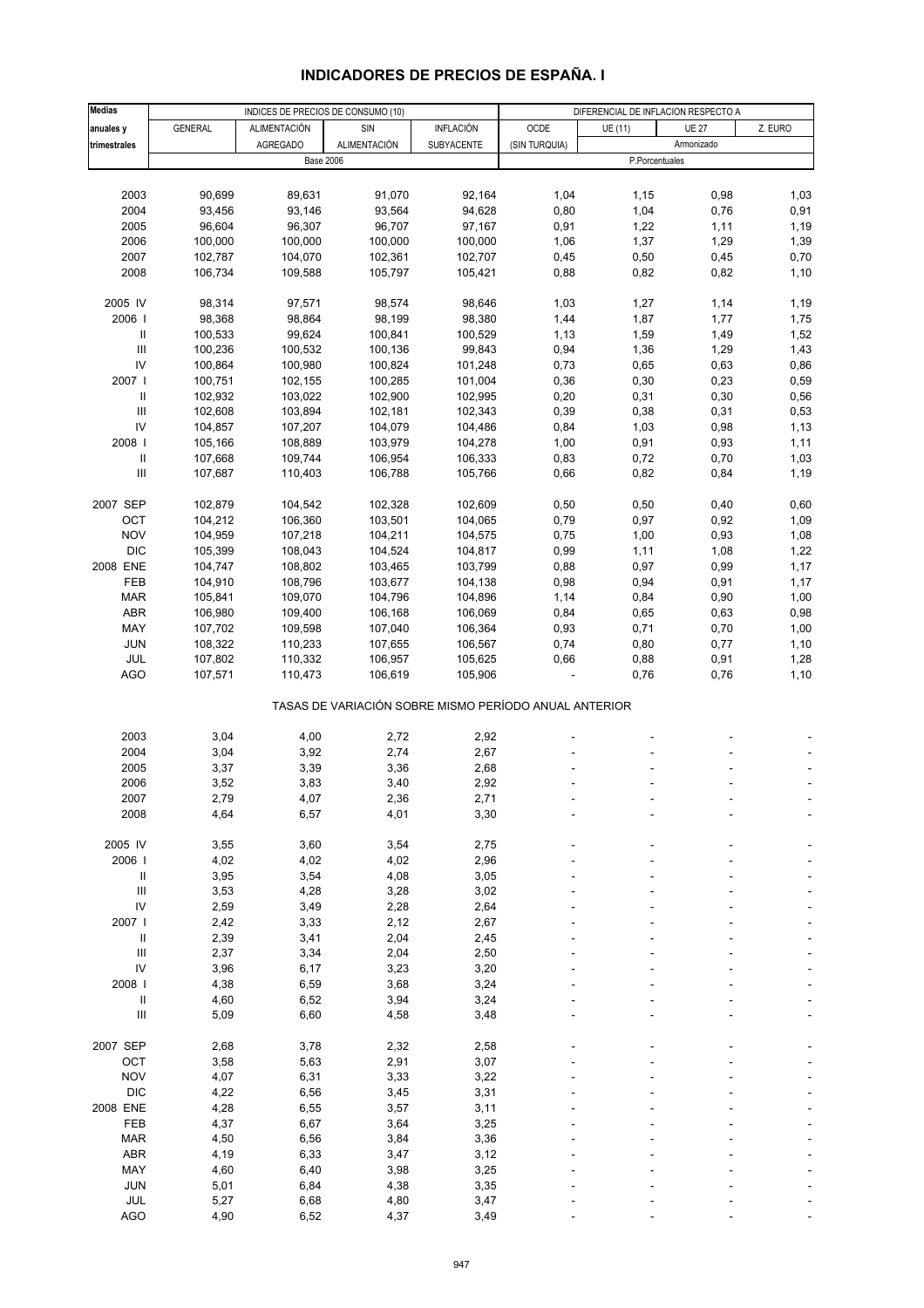| <b>Medias</b>              |                    |                    | INDICES DE PRECIOS DE CONSUMO (10)                    |                    |                    |                  |
|----------------------------|--------------------|--------------------|-------------------------------------------------------|--------------------|--------------------|------------------|
| anuales y                  | <b>ALIMENTOS Y</b> | BEBIDAS ALC.       | <b>VESTIDO Y</b>                                      | <b>VIVIENDA</b>    | MENAJE             | <b>MEDICINA</b>  |
| trimestrales               | BEB.NO ALCOH.      | Y TABACO           | CALZADO                                               |                    |                    |                  |
|                            |                    |                    | <b>Base 2006</b>                                      |                    |                    |                  |
|                            |                    |                    |                                                       |                    |                    |                  |
| 2003                       | 89,643             | 89,567             | 95,689                                                | 86,118             | 94,008             | 97,468           |
| 2004                       | 93,109             | 93,452             | 97,430                                                | 89,130             | 95,471             | 97,836           |
| 2005                       | 96,050             | 98,195             | 98,760                                                | 93,872             | 97,482             | 98,673           |
| 2006                       | 100,000            | 100,000            | 100,000                                               | 100,000            | 100,000            | 100,000          |
| 2007                       | 103,692            | 107,019            | 101,068                                               | 103,665            | 102,588            | 98,481           |
| 2008                       | 109,394            | 111,040            | 99,695                                                | 109,770            | 104,775            | 98,574           |
| 2005 IV                    | 97,261             | 99,834             | 105,343                                               | 95,882             | 98,421             | 98,947           |
| 2006                       | 99,031             | 97,633             | 93,835                                                | 98,431             | 98,673             | 99,374           |
| Ш                          | 99,476             | 100,718            | 105,158                                               | 100,235            | 100,227            | 99,831           |
| Ш                          | 100,509            | 100,702            | 94,289                                                | 100,814            | 100,067            | 100,285          |
| IV                         | 100,984            | 100,947            | 106,718                                               | 100,520            | 101,034            | 100,510          |
| 2007 I                     | 101,583            | 106,626            | 94,871                                                | 102,223            | 101,311            | 99,718           |
| Ш                          | 102,520            | 106,953            | 106,317                                               | 103,320            | 102,854            | 97,730           |
| Ш                          | 103,484            | 107,095            | 95,221                                                | 103,990            | 102,633            | 98,069           |
| IV                         | 107,182            | 107,404            | 107,862                                               | 105,125            | 103,553            | 98,408           |
| 2008  <br>$\mathbf{I}$     | 108,669<br>109,536 | 110,535<br>111,298 | 95,674<br>107,120                                     | 107,700<br>110,042 | 103,889<br>105,429 | 98,773<br>98,377 |
| Ш                          | 110,267            | 111,408            | 94,586                                                | 112,466            | 105,123            | 98,570           |
|                            |                    |                    |                                                       |                    |                    |                  |
| 2007 SEP                   | 104,218            | 107,077            | 97,194                                                | 104,010            | 102,795            | 98,088           |
| ОСТ                        | 106,242            | 107,286            | 105,940                                               | 104,702            | 103,222            | 98,312           |
| <b>NOV</b>                 | 107,194            | 107,408            | 109,365                                               | 105,270            | 103,561            | 98,407           |
| <b>DIC</b>                 | 108,111            | 107,517            | 108,280                                               | 105,404            | 103,876            | 98,506           |
| 2008 ENE                   | 108,678            | 109,725            | 95,425                                                | 107,224            | 103,664            | 98,921           |
| FEB                        | 108,523            | 110,843            | 94,197                                                | 107,555            | 103,760            | 99,275           |
| <b>MAR</b>                 | 108,807            | 111,038            | 97,401                                                | 108,321            | 104,242            | 98,124           |
| ABR                        | 109,157            | 111,224            | 106,463                                               | 109,320            | 105,020            | 98,711           |
| MAY                        | 109,371            | 111,299            | 107,855                                               | 110,066            | 105,500            | 98,138           |
| <b>JUN</b><br>JUL          | 110,080<br>110,189 | 111,372<br>111,396 | 107,043<br>94,913                                     | 110,740<br>112,635 | 105,767<br>105,111 | 98,282<br>98,548 |
| AGO                        | 110,345            | 111,420            | 94,259                                                | 112,296            | 105,135            | 98,592           |
|                            |                    |                    | TASAS DE VARIACIÓN SOBRE MISMO PERÍODO ANUAL ANTERIOR |                    |                    |                  |
|                            |                    |                    |                                                       |                    |                    |                  |
| 2003                       | 4,10               | 3,36               | 3,80                                                  | 2,89               | 2,01               | 2,10             |
| 2004                       | 3,87               | 4,34               | 1,82                                                  | 3,50               | 1,56               | 0,38             |
| 2005<br>2006               | 3,16<br>4,11       | 5,07<br>1,84       | 1,37<br>1,26                                          | 5,32<br>6,53       | 2,11<br>2,58       | 0,86<br>1,34     |
| 2007                       | 3,69               | 7,02               | 1,07                                                  | 3,66               | 2,59               | -1,52            |
| 2008                       | 6,92               | 3,90               | 0,70                                                  | 6,50               | 2,52               | 0,02             |
|                            |                    |                    |                                                       |                    |                    |                  |
| 2005 IV                    | 3,41               | 4,99               | 1,56                                                  | 5,92               | 2,19               | 0,77             |
| 2006                       | 4,23               | 2,43               | 1,20                                                  | 7,68               | 2,38               | 1,04             |
| $\label{eq:1} \mathsf{II}$ | 3,73               | 2,22               | 1,39                                                  | 7,33               | 2,61               | 1,31             |
| Ш                          | 4,66               | 1,62               | 1,11                                                  | 6,33               | 2,68               | 1,45             |
| IV<br>2007 l               | 3,83<br>2,58       | 1,11<br>9,21       | 1,31<br>1,10                                          | 4,84<br>3,85       | 2,65<br>2,67       | 1,58             |
| $\ensuremath{\mathsf{II}}$ | 3,06               | 6,19               | 1,10                                                  | 3,08               | 2,62               | 0,35<br>$-2,10$  |
| $\mathbf{III}$             | 2,96               | 6,35               | 0,99                                                  | 3,15               | 2,56               | $-2,21$          |
| IV                         | 6,14               | 6,40               | 1,07                                                  | 4,58               | 2,49               | $-2,09$          |
| 2008 l                     | 6,98               | 3,67               | 0,85                                                  | 5,36               | 2,54               | $-0,95$          |
| $\ensuremath{\mathsf{II}}$ | 6,84               | 4,06               | 0,76                                                  | 6,51               | 2,50               | 0,66             |
| $\mathbf{III}$             | 6,93               | 4,02               | 0,37                                                  | 8,16               | 2,51               | 0,52             |
| 2007 SEP                   | 3,44               | 6,39               | 0,96                                                  | 3,20               | 2,48               | $-2,23$          |
| OCT                        | 5,51               | 6,57               | 0,87                                                  | 4,23               | 2,52               | $-2,10$          |
| <b>NOV</b>                 | 6,28               | 6,55               | 1,18                                                  | 4,74               | 2,43               | $-2,10$          |
| DIC                        | 6,62               | 6,07               | 1,15                                                  | 4,77               | 2,53               | $-2,08$          |
| 2008 ENE                   | 7,01               | 3,11               | 0,90                                                  | 5,34               | 2,51               | $-1,89$          |
| FEB                        | 7,03               | 3,92               | 0,81                                                  | 5,31               | 2,58               | $-1,81$          |
| <b>MAR</b>                 | 6,89               | 3,97               | 0,83                                                  | 5,42               | 2,54               | 0,93             |
| ABR<br>MAY                 | 6,63               | 4,07               | 0,80                                                  | 6,03               | 2,50               | 1,15             |
| JUN                        | 6,70<br>7,20       | 4,06<br>4,06       | 0,80<br>0,67                                          | 6,56<br>6,93       | 2,54<br>2,47       | 0,40<br>0,44     |
| JUL                        | 7,03               | 4,01               | 0,39                                                  | 8,39               | 2,48               | 0,52             |
| <b>AGO</b>                 | 6,84               | 4,03               | 0,36                                                  | 7,93               | 2,53               | 0,53             |

## **INDICADORES DE PRECIOS DE ESPAÑA. II**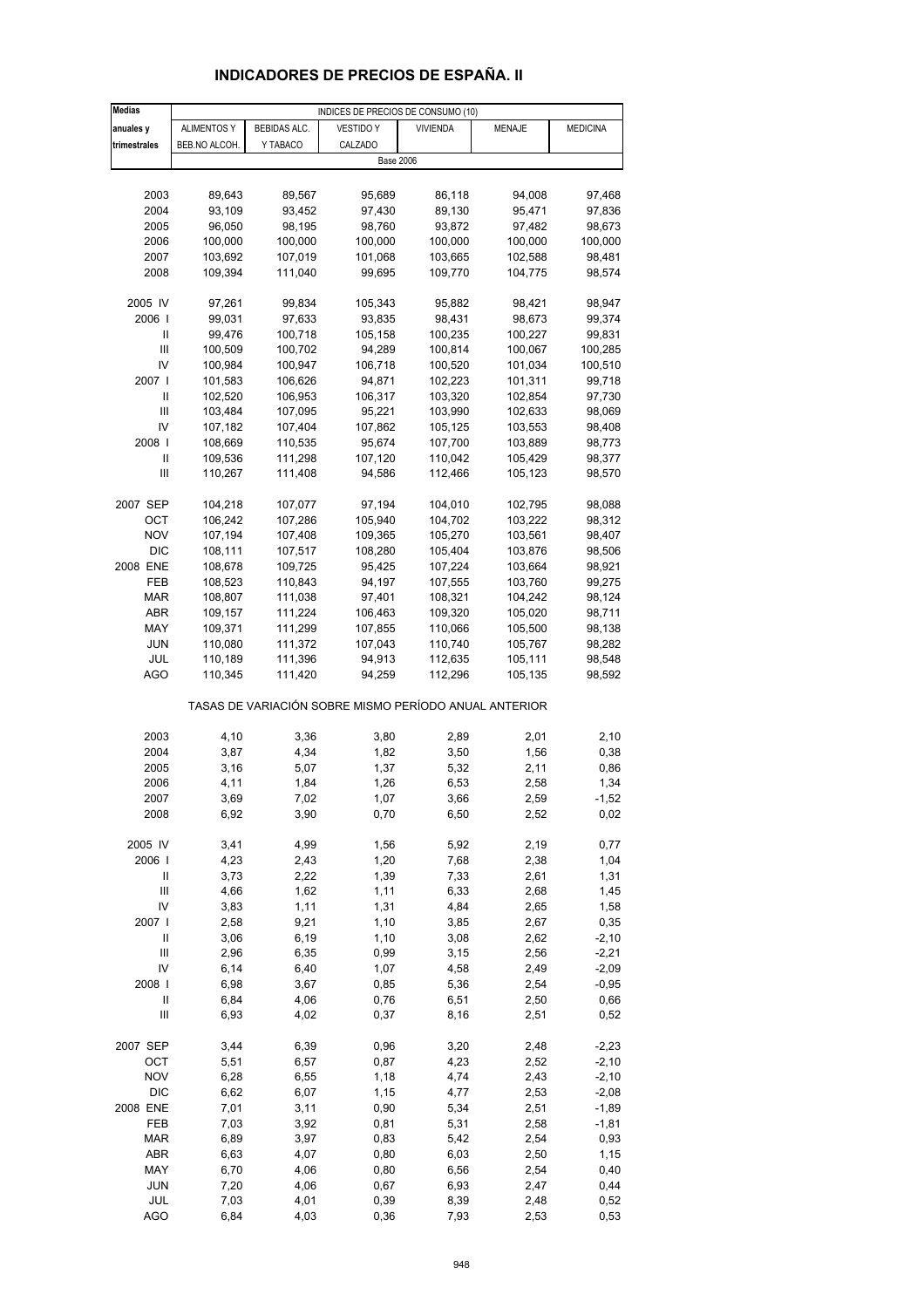| <b>Medias</b>  |            |               | INDICES DE PRECIOS DE CONSUMO (10)                    |           |               |              |
|----------------|------------|---------------|-------------------------------------------------------|-----------|---------------|--------------|
| anuales y      | TRANSPORTE | COMUNICA -    | OCIO <sub>Y</sub>                                     | ENSEÑANZA | HOTELES,      | <b>OTROS</b> |
|                |            |               |                                                       |           |               |              |
| trimestrales   |            | <b>CIONES</b> | <b>CULTURA</b>                                        |           | CAFÉS Y REST. |              |
|                |            |               | <b>Base 2006</b>                                      |           |               |              |
|                |            |               |                                                       |           |               |              |
| 2003           | 86,210     | 104,045       | 99,977                                                | 88,698    | 88,292        | 90,844       |
| 2004           | 90,011     | 102,957       | 100,057                                               | 92,262    | 91,862        | 93,590       |
|                |            |               |                                                       | 96,166    | 95,737        |              |
| 2005           | 95,695     | 101,338       | 99,882                                                |           |               | 96,463       |
| 2006           | 100,000    | 100,000       | 100,000                                               | 100,000   | 100,000       | 100,000      |
| 2007           | 102,054    | 100,181       | 99,341                                                | 104,474   | 104,848       | 103,257      |
| 2008           | 109,529    | 100,238       | 99,180                                                | 107,490   | 109,352       | 106,307      |
|                |            |               |                                                       |           |               |              |
| 2005 IV        | 97,791     | 100,774       | 100,066                                               | 98,563    | 96,767        | 96,954       |
| 2006           | 98,695     | 100,734       | 99,303                                                | 98,888    | 98,092        | 98,977       |
|                |            |               |                                                       |           |               |              |
| Ш              | 101,397    | 100,091       | 99,814                                                | 99,011    | 99,701        | 99,952       |
| $\mathbf{III}$ | 101,698    | 99,785        | 101,348                                               | 99,356    | 101,172       | 100,338      |
| IV             | 98,210     | 99,390        | 99,535                                                | 102,745   | 101,035       | 100,734      |
| 2007           | 98,979     | 99,916        | 98,858                                                | 103,436   | 102,646       | 102,589      |
| Ш              | 102,197    | 100,446       | 99,392                                                | 103,512   | 104,633       | 103,292      |
| Ш              | 102,743    | 100,310       | 100,332                                               | 103,859   | 106,196       | 103,394      |
|                |            |               |                                                       |           |               |              |
| IV             | 104,295    | 100,053       | 98,781                                                | 107,090   | 105,917       | 103,753      |
| 2008           | 106,255    | 100,261       | 98,636                                                | 107,400   | 107,716       | 105,526      |
| Ш              | 110,757    | 100,256       | 98,634                                                | 107,500   | 109,539       | 106,659      |
| Ш              | 112,599    | 100,177       | 100,813                                               | 107,611   | 111,526       | 106,949      |
|                |            |               |                                                       |           |               |              |
| 2007 SEP       | 102,770    | 100,261       | 99,632                                                | 104,376   | 105,857       | 103,497      |
| OCT            | 103,066    |               | 98,847                                                | 106,902   | 105,821       |              |
|                |            | 100,166       |                                                       |           |               | 103,628      |
| <b>NOV</b>     | 104,481    | 100,077       | 98,054                                                | 107,145   | 105,745       | 103,724      |
| DIC            | 105,339    | 99,916        | 99,441                                                | 107,222   | 106,185       | 103,907      |
| 2008 ENE       | 105,427    | 100,321       | 98,077                                                | 107,375   | 106,946       | 104,837      |
| FEB            | 105,781    | 100,205       | 98,347                                                | 107,405   | 107,575       | 105,673      |
| MAR            | 107,558    | 100,258       | 99,484                                                | 107,419   | 108,628       | 106,068      |
| ABR            | 108,223    | 100,238       | 98,422                                                | 107,484   | 109,200       | 106,420      |
|                |            |               |                                                       |           |               |              |
| MAY            | 110,967    | 100,260       | 98,525                                                | 107,501   | 109,448       | 106,560      |
| <b>JUN</b>     | 113,080    | 100,271       | 98,956                                                | 107,514   | 109,970       | 106,998      |
| JUL            | 113,901    | 100,230       | 100,093                                               | 107,601   | 111,077       | 106,922      |
| <b>AGO</b>     | 111,297    | 100,124       | 101,533                                               | 107,621   | 111,974       | 106,975      |
|                |            |               |                                                       |           |               |              |
|                |            |               | TASAS DE VARIACIÓN SOBRE MISMO PERÍODO ANUAL ANTERIOR |           |               |              |
|                |            |               |                                                       |           |               |              |
| 2003           | 2,08       | $-2,60$       | 0,61                                                  | 4,87      | 4,30          | 3,32         |
|                |            |               |                                                       |           |               |              |
| 2004           | 4,41       | $-1,05$       | 0,08                                                  | 4,02      | 4,04          | 3,02         |
| 2005           | 6,32       | $-1,57$       | $-0,17$                                               | 4,23      | 4,22          | 3,07         |
| 2006           | 4,50       | $-1,32$       | 0,12                                                  | 3,99      | 4,45          | 3,67         |
| 2007           | 2,05       | 0, 18         | $-0,66$                                               | 4,47      | 4,85          | 3,26         |
| 2008           | 8,31       | 0,02          | $-0,34$                                               | 3,85      | 4,82          | 3,17         |
|                |            |               |                                                       |           |               |              |
| 2005 IV        | 6,37       | $-1,71$       | 0,20                                                  | 4,25      | 4,27          | 3,24         |
|                |            |               |                                                       |           |               |              |
| 2006           | 7,18       | $-1,42$       | $-0,16$                                               | 3,85      | 4,41          | 3,31         |
| Ш              | 7,09       | $-1,25$       | 0,74                                                  | 3,90      | 4,57          | 3,54         |
| $\mathbf{III}$ | 3,54       | $-1,23$       | 0,43                                                  | 3,94      | 4,42          | 3,91         |
| IV             | 0,43       | $-1,37$       | $-0,53$                                               | 4,24      | 4,41          | 3,90         |
| 2007 l         | 0,29       | $-0,81$       | $-0,45$                                               | 4,60      | 4,64          | 3,65         |
| Ш              | 0,79       | 0,35          | $-0,42$                                               | 4,55      | 4,95          | 3,34         |
| Ш              | 1,03       | 0,53          | $-1,00$                                               | 4,53      | 4,97          | 3,05         |
|                |            |               |                                                       |           |               |              |
| IV             | 6,20       | 0,67          | $-0,76$                                               | 4,23      | 4,83          | 3,00         |
| 2008           | 7,35       | 0,35          | $-0,22$                                               | 3,83      | 4,94          | 2,86         |
| Ш              | 8,38       | $-0,19$       | $-0,76$                                               | 3,85      | 4,69          | 3,26         |
| Ш              | 9,61       | $-0,16$       | 0,13                                                  | 3,87      | 4,85          | 3,49         |
|                |            |               |                                                       |           |               |              |
| 2007 SEP       | 2,57       | 0,42          | $-1,05$                                               | 4,51      | 4,86          | 3,01         |
| OCT            | 4,89       | 0,56          | $-0,75$                                               | 4,50      | 4,82          | 2,98         |
| <b>NOV</b>     |            |               |                                                       |           |               |              |
|                | 6,62       | 0,67          | $-0,71$                                               | 4,12      | 4,78          | 3,02         |
| DIC            | 7,08       | 0,77          | $-0,81$                                               | 4,07      | 4,89          | 2,99         |
| 2008 ENE       | 7,29       | 0,65          | $-0,37$                                               | 3,86      | 4,81          | 2,43         |
| FEB            | 7,26       | 0,86          | $-0,46$                                               | 3,82      | 4,83          | 3,08         |
| <b>MAR</b>     | 7,50       | $-0,47$       | 0, 16                                                 | 3,81      | 5,17          | 3,08         |
| ABR            | 6,72       | $-0,29$       | $-1,46$                                               | 3,85      | 4,52          | 3,11         |
|                |            |               |                                                       |           |               |              |
| MAY            | 8,38       | 0,07          | $-0,59$                                               | 3,86      | 4,78          | 3,18         |
| <b>JUN</b>     | 10,01      | $-0,35$       | $-0,24$                                               | 3,85      | 4,77          | 3,49         |
| JUL            | 10,59      | $-0,17$       | 0,06                                                  | 3,86      | 4,85          | 3,49         |

# **INDICADORES DE PRECIOS DE ESPAÑA. III**

AGO 8,62 -0,14 0,20 3,88 4,86 3,49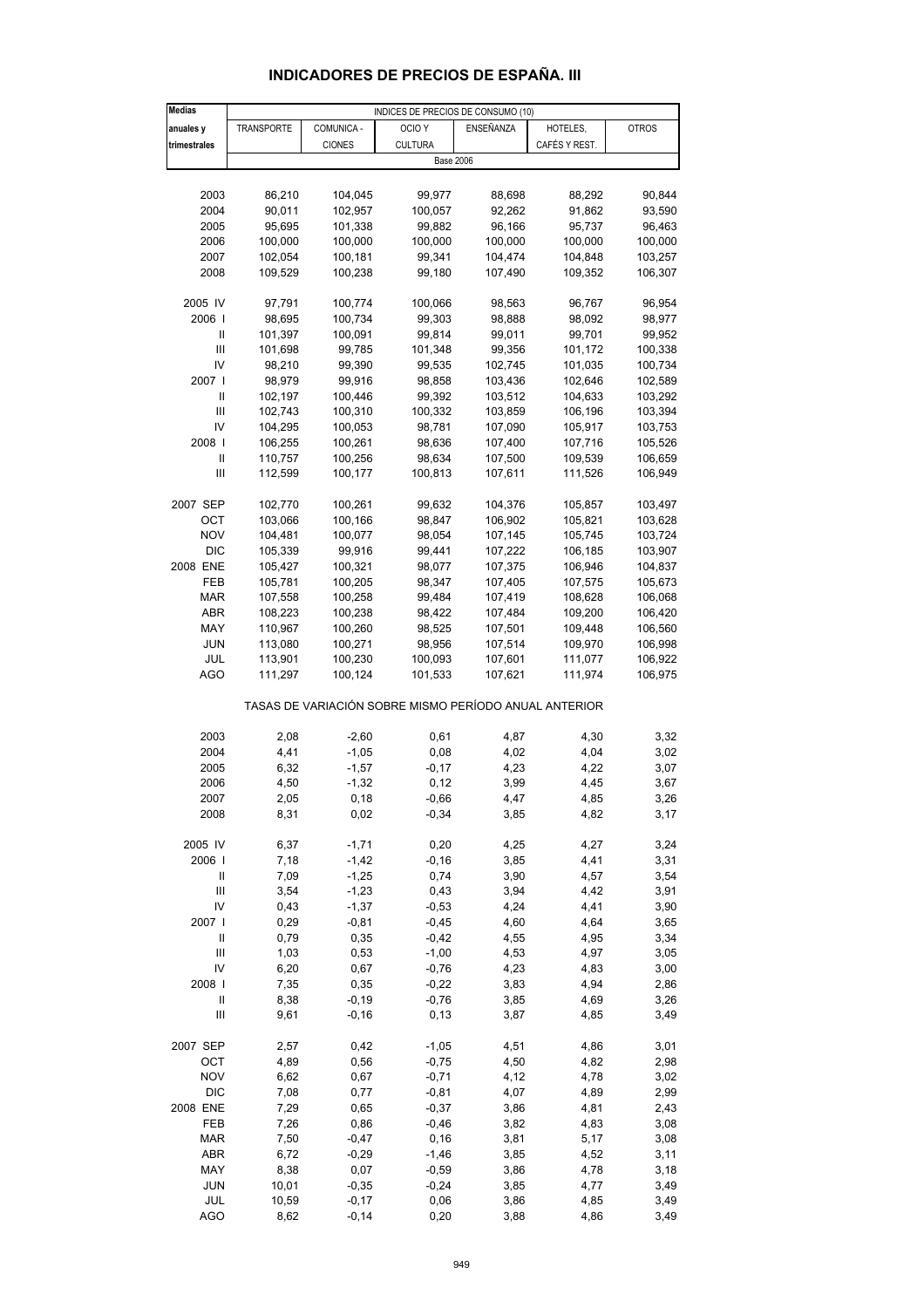| <b>INDICADORES DE SALARIOS DE ESPANA</b> |  |  |  |
|------------------------------------------|--|--|--|
|                                          |  |  |  |

| <b>Medias</b>                      | COSTE SALARIAL       |                  |                                                       |                          | <b>SALARIOS</b> |                                              |        |         |       |
|------------------------------------|----------------------|------------------|-------------------------------------------------------|--------------------------|-----------------|----------------------------------------------|--------|---------|-------|
| anuales y                          | POR TRABAJADOR Y MES |                  | POR HORA EFECTIVA DE TRABAJO                          |                          |                 | INCREMENTO SALARIAL PACTADO EN CONVENIO (12) |        |         |       |
| trimestrales                       | <b>TOTAL</b>         | <b>ORDINARIO</b> | <b>TOTAL</b>                                          | <b>ORDINARIO</b>         | <b>TOTAL</b>    | AGRIC.                                       | CONST. | INDUST. | SERV. |
|                                    |                      | €                |                                                       |                          |                 |                                              | $\%$   |         |       |
|                                    |                      |                  |                                                       |                          |                 |                                              |        |         |       |
| 2003                               | 1.480,17             | 1.283,62         | 10,68                                                 | 9,26                     | 3,68            | 3,81                                         | 4,77   | 3,53    | 3,50  |
| 2004                               | 1.520,94             | 1.310,13         | 11,06                                                 | 9,53                     | 3,60            | 4,00                                         | 4,44   | 3,59    | 3,35  |
| 2005                               | 1.560,20             | 1.345,09         | 11,41                                                 | 9,85                     | 4,04            | 4,24                                         | 4,51   | 4,09    | 3,89  |
| 2006                               | 1.613,67             | 1.398,35         | 11,89                                                 | 10,30                    | 3,57            | 4,08                                         | 3,63   | 3,62    | 3,48  |
| 2007                               | 1.676,70             | 1.456,27         | 12,41                                                 | 10,78                    | 4,18            | 4,43                                         | 5,59   | 4,26    | 3,83  |
| 2008                               | 1.730,63             | 1.515,71         | 12,33                                                 | 10,80                    | 3,49            | 3,17                                         | 3,65   | 3,41    | 3,52  |
|                                    |                      |                  |                                                       |                          |                 |                                              |        |         |       |
| 2005 IV                            | 1.681,82             | 1.356,57         | 12,39                                                 | 9,99                     | 2,98            | 3,38                                         | 2,93   | 3,00    | 2,93  |
| 2006                               | 1.538,17             | 1.375,05         | 10,73                                                 | 9,59                     | 3,07            | 3,68                                         | 2,92   | 3,21    | 2,93  |
| Ш                                  | 1.623,73             | 1.392,15         | 11,70                                                 | 10,03                    | 3,15            | 3,68                                         | 2,93   | 3,21    | 3,11  |
| Ш                                  | 1.549,36             | 1.409,63         | 12,12                                                 | 11,02                    | 3,19            | 3,66                                         | 2,97   | 3,31    | 3,14  |
| IV                                 | 1.743,41             | 1.416,56         | 13,01                                                 | 10,57                    | 3,24            | 3,94                                         | 2,97   | 3,26    | 3,20  |
| 2007 l                             | 1.604,69             | 1.435,47         | 11,22                                                 | 10,03                    | 2,88            | 3,54                                         | 3,97   | 2,80    | 2,82  |
| Ш                                  | 1.686,18             | 1.448,37         | 12,19                                                 | 10,47                    | 2,86            | 3,49                                         | 3,97   | 2,80    | 2,81  |
| Ш                                  | 1.608,06             | 1.468,30         | 12,68                                                 | 11,58                    | 2,89            | 3,40                                         | 3,74   | 2,85    | 2,83  |
| IV                                 | 1.807,87             | 1.472,94         | 13,54                                                 | 11,03                    | 2,90            | 3,35                                         | 3,55   | 2,88    | 2,81  |
| 2008                               | 1.689,14             | 1.506,76         | 12,23                                                 | 10,91                    | 3,02            | 3,39                                         | 3,64   | 3,03    | 2,87  |
| $\ensuremath{\mathsf{II}}$         | 1.772,12             | 1.524,65         | 12,42                                                 | 10,68                    | 3,47            | 3,11                                         | 3,67   | 3,40    | 3,49  |
| Ш                                  |                      |                  |                                                       | ä,                       | 3,49            | 3,17                                         | 3,65   | 3,41    | 3,52  |
|                                    |                      |                  |                                                       |                          |                 |                                              |        |         |       |
| 2007 SEP                           |                      |                  |                                                       |                          | 2,89            | 3,40                                         | 3,74   | 2,85    | 2,83  |
| OCT                                |                      |                  | ä,                                                    | ÷,                       | 2,88            | 3,39                                         | 3,56   | 2,85    | 2,81  |
| <b>NOV</b>                         |                      |                  |                                                       |                          | 2,89            | 3,39                                         | 3,56   | 2,87    | 2,80  |
| <b>DIC</b>                         |                      | ÷.               |                                                       | ÷.                       | 2,90            | 3,35                                         | 3,55   | 2,88    | 2,81  |
| 2008 ENE                           |                      |                  |                                                       | ä,                       | 2,93            | 3,39                                         | 3,69   | 2,90    | 2,81  |
| FEB                                |                      |                  |                                                       |                          | 2,97            | 3,39                                         | 3,63   | 2,92    | 2,83  |
| <b>MAR</b>                         |                      | ÷.               | ٠                                                     | $\overline{\phantom{a}}$ | 3,02            | 3,39                                         | 3,64   | 3,03    | 2,87  |
| ABR                                |                      |                  |                                                       | ä,                       | 3,06            | 3,65                                         | 3,62   | 3,04    | 2,90  |
| MAY                                |                      |                  |                                                       |                          | 3,06            | 3,65                                         | 3,62   | 3,04    | 2,90  |
| <b>JUN</b>                         |                      | ٠                |                                                       | ä,                       | 3,47            | 3,11                                         | 3,67   | 3,40    | 3,49  |
| JUL                                |                      |                  |                                                       |                          | 3,08            | 3,68                                         | 3,60   | 3,05    | 2,92  |
| <b>AGO</b>                         |                      |                  |                                                       | L,                       | 3,49            | 3,17                                         | 3,65   | 3,41    | 3,52  |
|                                    |                      |                  |                                                       |                          |                 |                                              |        |         |       |
|                                    |                      |                  | TASAS DE VARIACIÓN SOBRE MISMO PERÍODO ANUAL ANTERIOR |                          |                 |                                              |        |         |       |
|                                    |                      |                  |                                                       |                          |                 |                                              |        |         |       |
| 2003                               | 3,84                 | 2,97             | 4,27                                                  | 3,40                     |                 |                                              |        |         |       |
| 2004                               | 2,75                 | 2,07             | 3,58                                                  | 2,83                     |                 |                                              |        |         |       |
| 2005                               | 2,58                 | 2,67             | 3,21                                                  | 3,36                     |                 |                                              |        |         |       |
| 2006                               | 3,43                 | 3,96             | 4,18                                                  | 4,65                     |                 |                                              |        |         |       |
| 2007                               | 3,91                 | 4,14             | 4,35                                                  | 4,61                     |                 |                                              |        |         |       |
| 2008                               | 5,18                 | 5,12             | 5,30                                                  | 5,32                     |                 |                                              |        |         |       |
|                                    |                      |                  |                                                       |                          |                 |                                              |        |         |       |
| 2005 IV                            | 2,48                 | 2,97             | 2,91                                                  | 3,42                     |                 |                                              |        |         |       |
| 2006                               | 2,97                 | 3,22             | 0,00                                                  | 0,21                     |                 |                                              |        |         |       |
| Ш                                  | 3,07                 | 3,80             | 7,14                                                  | 7,97                     |                 |                                              |        |         |       |
| $\ensuremath{\mathsf{III}}\xspace$ | 4,00                 | 4,39             | 4,39                                                  | 4,65                     |                 |                                              |        |         |       |
| IV                                 | 3,66                 | 4,42             | 5,00                                                  | 5,81                     |                 |                                              |        |         |       |
| 2007 l                             | 4,32                 | 4,39             | 4,57                                                  | 4,59                     |                 |                                              |        |         |       |
| $\sf II$                           | 3,85                 | 4,04             | 4,19                                                  | 4,39                     |                 |                                              |        |         |       |
| $\ensuremath{\mathsf{III}}\xspace$ | 3,79                 | 4,16             | 4,62                                                  | 5,08                     |                 |                                              |        |         |       |
| IV                                 | 3,70                 | 3,98             | 4,07                                                  | 4,35                     |                 |                                              |        |         |       |
| 2008                               | 5,26                 | 4,97             | 9,00                                                  | 8,77                     |                 |                                              |        |         |       |
| $\sf II$                           | 5,10                 | 5,27             | 1,89                                                  | 2,01                     |                 |                                              |        |         |       |
| $\ensuremath{\mathsf{III}}\xspace$ |                      |                  |                                                       |                          |                 |                                              |        |         |       |
| 2007 SEP                           |                      |                  |                                                       |                          |                 |                                              |        |         |       |
| OCT                                |                      |                  |                                                       |                          |                 |                                              |        |         |       |
| <b>NOV</b>                         |                      |                  |                                                       |                          |                 |                                              |        |         |       |
| <b>DIC</b>                         |                      |                  |                                                       |                          |                 |                                              |        |         |       |
| 2008 ENE                           |                      |                  |                                                       |                          |                 |                                              |        |         |       |
| FEB                                |                      |                  |                                                       |                          |                 |                                              |        |         |       |
| <b>MAR</b>                         |                      |                  |                                                       |                          |                 |                                              |        |         |       |
| ABR                                |                      |                  |                                                       |                          |                 |                                              |        |         |       |
| MAY                                |                      |                  |                                                       |                          |                 |                                              |        |         |       |
| <b>JUN</b>                         |                      |                  |                                                       |                          |                 |                                              |        |         |       |
| JUL                                |                      |                  |                                                       |                          |                 |                                              |        |         |       |
| <b>AGO</b>                         |                      |                  |                                                       |                          |                 |                                              |        |         |       |
|                                    |                      |                  |                                                       |                          |                 |                                              |        |         |       |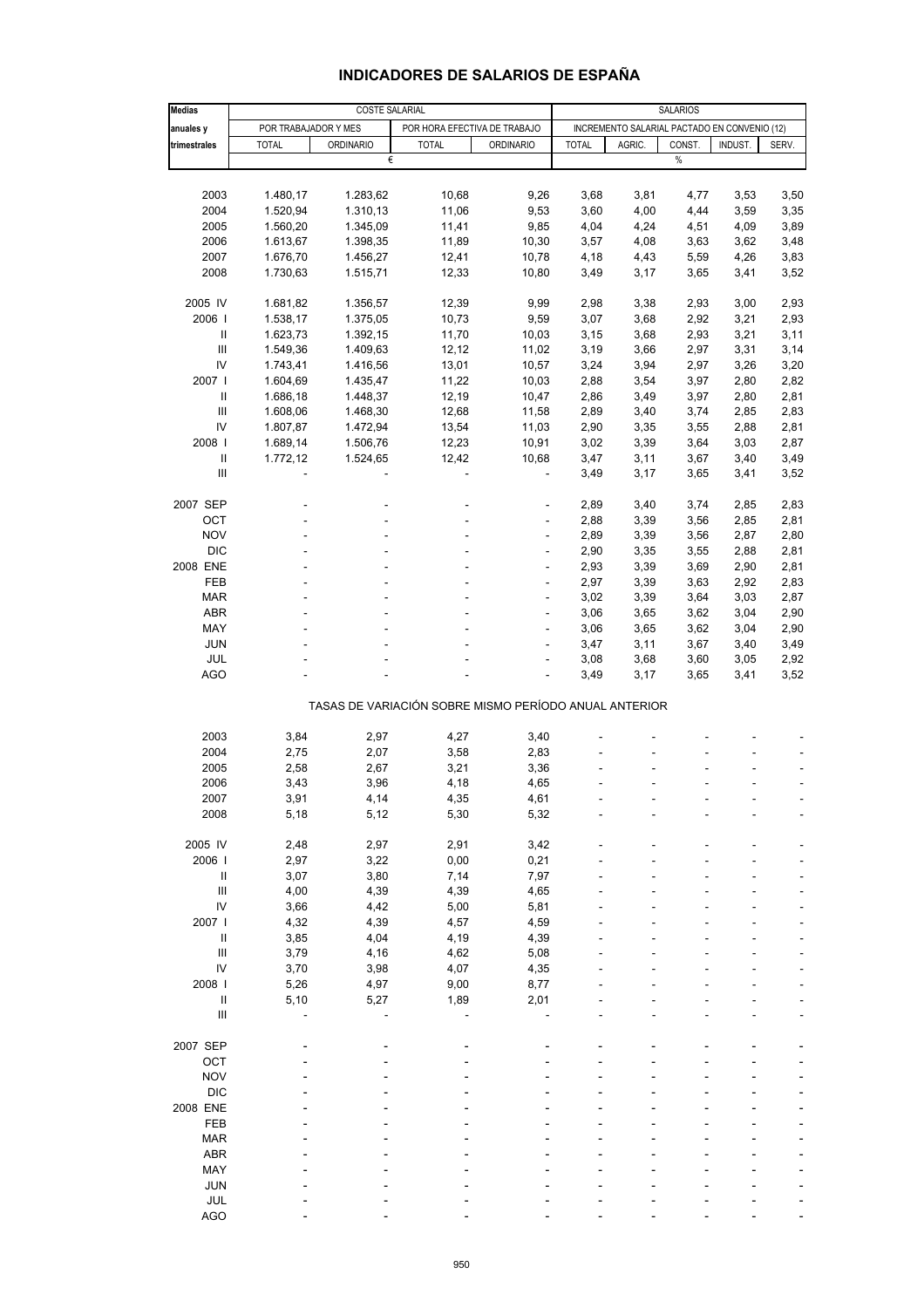| <b>Medias</b>                      |                              | CRÉDITOS Y DEPÓSITOS DEL SISTEMA BANCARIO | HIPOTECAS INMOBILIARIAS                               |                        |                           |                          |  |
|------------------------------------|------------------------------|-------------------------------------------|-------------------------------------------------------|------------------------|---------------------------|--------------------------|--|
| anuales y                          | <b>CRÉDITOS</b>              |                                           | <b>DEPÓSITOS</b>                                      |                        | FINCAS RÚSTICAS Y URBANAS |                          |  |
| trimestrales                       | S.PRIVADO                    | S.PÚBLICO                                 | S.PRIVADO                                             | S.PÚBLICO              | NÚMERO                    | <b>IMPORTE</b>           |  |
|                                    |                              | Millones de $\epsilon$                    |                                                       |                        | Unidades                  | Millones de €            |  |
|                                    |                              |                                           |                                                       |                        |                           |                          |  |
| 2003                               | 724.179,91                   | 31.524,04                                 | 618.718,88                                            | 35.728,78              | 112.385                   | 11.727,179               |  |
| 2004                               | 847.569,61                   | 34.030,80                                 | 690.251,37                                            | 41.123,78              | 132.148                   | 16.005,251               |  |
| 2005                               | 1.052.052,88                 | 36.222,70                                 | 834.116,74                                            | 47.540,47              | 146.079                   | 20.116,032               |  |
| 2006                               | 1.327.278,05                 | 37.047,41                                 | 977.332,20                                            | 57.997,42              | 155.321                   | 24.366,133               |  |
| 2007                               | 1.608.066,12                 | 38.352,70                                 | 995.616,92                                            | 73.536,10              | 147.350                   | 24.854,570               |  |
| 2008                               | 1.745.582,70                 | 41.349,99                                 | 1.069.562,12                                          | 63.108,52              | 118.177                   | 19.150,193               |  |
| 2005 IV                            | 1.147.745,70                 | 37.165,68                                 | 908.155,73                                            | 54.959,01              | 141.899                   | 20.230,265               |  |
| 2006                               | 1.211.190,02                 | 37.010,43                                 | 940.683,30                                            | 53.119,06              | 168.873                   | 25.628,065               |  |
| Ш                                  | 1.292.721,58                 | 37.035,64                                 | 1.001.936,41                                          | 49.352,34              | 157.398                   | 24.215,470               |  |
| $\ensuremath{\mathsf{III}}\xspace$ | 1.359.902,41                 | 36.162,13                                 | 1.039.691,68                                          | 63.728,04              | 150.763                   | 24.482,790               |  |
| IV                                 | 1.445.298,20                 | 37.981,45                                 | 927.017,41                                            | 65.790,25              | 144.249                   | 23.138,207               |  |
| 2007 l                             | 1.505.001,80                 | 37.937,69                                 | 956.658,00                                            | 72.236,13              | 168.244                   | 28.365,585               |  |
| Ш<br>Ш                             | 1.591.715,66                 | 39.193,25                                 | 992.114,75                                            | 68.843,77              | 152.381                   | 26.037,782               |  |
| IV                                 | 1.643.614,01<br>1.691.933,01 | 37.524,62<br>38.755,25                    | 1.002.191,04<br>1.031.503,87                          | 78.593,54<br>74.470,99 | 139.529<br>129.246        | 23.821,955               |  |
| 2008                               | 1.724.685,76                 | 39.812,81                                 | 1.047.166,95                                          | 63.602,23              | 122.934                   | 21.192,960<br>20.379,166 |  |
| $\ensuremath{\mathsf{II}}$         | 1.766.479,64                 | 42.887,18                                 | 1.091.957,29                                          | 62.614,81              | 114.482                   | 18.312,518               |  |
| Ш                                  |                              |                                           |                                                       |                        | 114.993                   | 17.976,295               |  |
|                                    |                              |                                           |                                                       |                        |                           |                          |  |
| 2007 AGO                           |                              |                                           |                                                       |                        | 127.312<br>147.155        | 21.745,901               |  |
| SEP<br>OCT                         |                              |                                           |                                                       |                        | 143.945                   | 24.532,341<br>24.596,236 |  |
| <b>NOV</b>                         |                              |                                           |                                                       |                        | 140.816                   | 22.388,836               |  |
| <b>DIC</b>                         |                              |                                           |                                                       | ä,                     | 102.976                   | 16.593,807               |  |
| 2008 ENE                           |                              |                                           |                                                       |                        | 138.527                   | 22.642,018               |  |
| FEB                                |                              |                                           |                                                       | ÷,                     | 124.666                   | 21.108,491               |  |
| <b>MAR</b>                         |                              |                                           |                                                       | ä,                     | 105.608                   | 17.386,990               |  |
| ABR                                |                              |                                           |                                                       |                        | 125.298                   | 20.340,410               |  |
| MAY                                |                              |                                           |                                                       |                        | 111.210                   | 17.632,265               |  |
| <b>JUN</b>                         |                              |                                           |                                                       |                        | 106.939                   | 16.964,879               |  |
| JUL                                |                              |                                           |                                                       |                        | 114.993                   | 17.976,295               |  |
|                                    |                              |                                           | TASAS DE VARIACIÓN SOBRE MISMO PERÍODO ANUAL ANTERIOR |                        |                           |                          |  |
| 2003                               | 14,38                        | 1,24                                      | 7,96                                                  | $-0,06$                | 8,82                      | 20,60                    |  |
| 2004                               | 17,04                        | 7,95                                      | 11,56                                                 | 15,10                  | 17,59                     | 36,48                    |  |
| 2005                               | 24,13                        | 6,44                                      | 20,84                                                 | 15,60                  | 10,54                     | 25,68                    |  |
| 2006                               | 26,16                        | 2,28                                      | 17,17                                                 | 22,00                  | 6,33                      | 21,13                    |  |
| 2007                               | 21,16                        | 3,52                                      | 1,87                                                  | 26,79                  | -5,13                     | 2,00                     |  |
| 2008                               | 12,74                        | 7,22                                      | 9,77                                                  | $-10,54$               | $-25,20$                  | $-28,85$                 |  |
| 2005 IV                            | 27,47                        | 9,77                                      | 25,55                                                 | 30,92                  | 11,27                     | 27,15                    |  |
| 2006                               | 28,34                        | 2,55                                      | 26,47                                                 | 26,27                  | 17,70                     | 36,78                    |  |
| $\ensuremath{\mathsf{II}}$         | 24,73                        | 3,87                                      | 19,91                                                 | 17,35                  | 1,65                      | 16,21                    |  |
| $\ensuremath{\mathsf{III}}\xspace$ | 25,88                        | 0,51                                      | 22,47                                                 | 24,76                  | 4,63                      | 18,50                    |  |
| IV                                 | 25,92                        | 2,19                                      | 2,08                                                  | 19,71                  | 1,66                      | 14,37                    |  |
| 2007 l                             | 24,26                        | 2,51                                      | 1,70                                                  | 35,99                  | $-0,37$                   | 10,68                    |  |
| $\ensuremath{\mathsf{II}}$         | 23,13                        | 5,83                                      | $-0,98$                                               | 39,49                  | $-3,19$                   | 7,53                     |  |
| $\ensuremath{\mathsf{III}}\xspace$ | 20,86                        | 3,77                                      | $-3,61$                                               | 23,33                  | $-7,45$                   | $-2,70$                  |  |
| IV<br>2008                         | 17,06<br>14,60               | 2,04<br>4,94                              | 11,27<br>9,46                                         | 13,19<br>-11,95        | $-10,40$<br>$-26,93$      | $-8,41$<br>$-28,16$      |  |
| Ш                                  | 10,98                        | 9,42                                      | 10,06                                                 | $-9,05$                | $-24,87$                  | $-29,67$                 |  |
| $\ensuremath{\mathsf{III}}\xspace$ |                              |                                           |                                                       |                        | $-20,21$                  | $-28,63$                 |  |
|                                    |                              |                                           |                                                       |                        |                           |                          |  |
| 2007 AGO<br>SEP                    |                              |                                           |                                                       |                        | $-9,93$<br>$-8,74$        | $-4,55$<br>$-8,40$       |  |
| OCT                                |                              |                                           |                                                       |                        | $-7,90$                   | $-0,85$                  |  |
| <b>NOV</b>                         |                              |                                           |                                                       |                        | $-9,62$                   | $-9,71$                  |  |
| DIC                                |                              |                                           |                                                       |                        | $-14,66$                  | $-16,24$                 |  |
| 2008 ENE                           |                              |                                           |                                                       |                        | $-23,59$                  | $-25,05$                 |  |
| FEB                                |                              |                                           |                                                       |                        | $-18,90$                  | $-22,82$                 |  |
| <b>MAR</b>                         |                              |                                           |                                                       |                        | $-37,77$                  | $-36,86$                 |  |
| ABR                                |                              |                                           |                                                       |                        | $-7,83$                   | -13,06                   |  |
| MAY                                |                              |                                           |                                                       |                        | $-32,76$                  | $-36,54$                 |  |
| <b>JUN</b>                         |                              |                                           |                                                       |                        | $-31,37$                  | $-37,01$                 |  |
| JUL                                |                              |                                           |                                                       |                        | $-20,21$                  | $-28,63$                 |  |